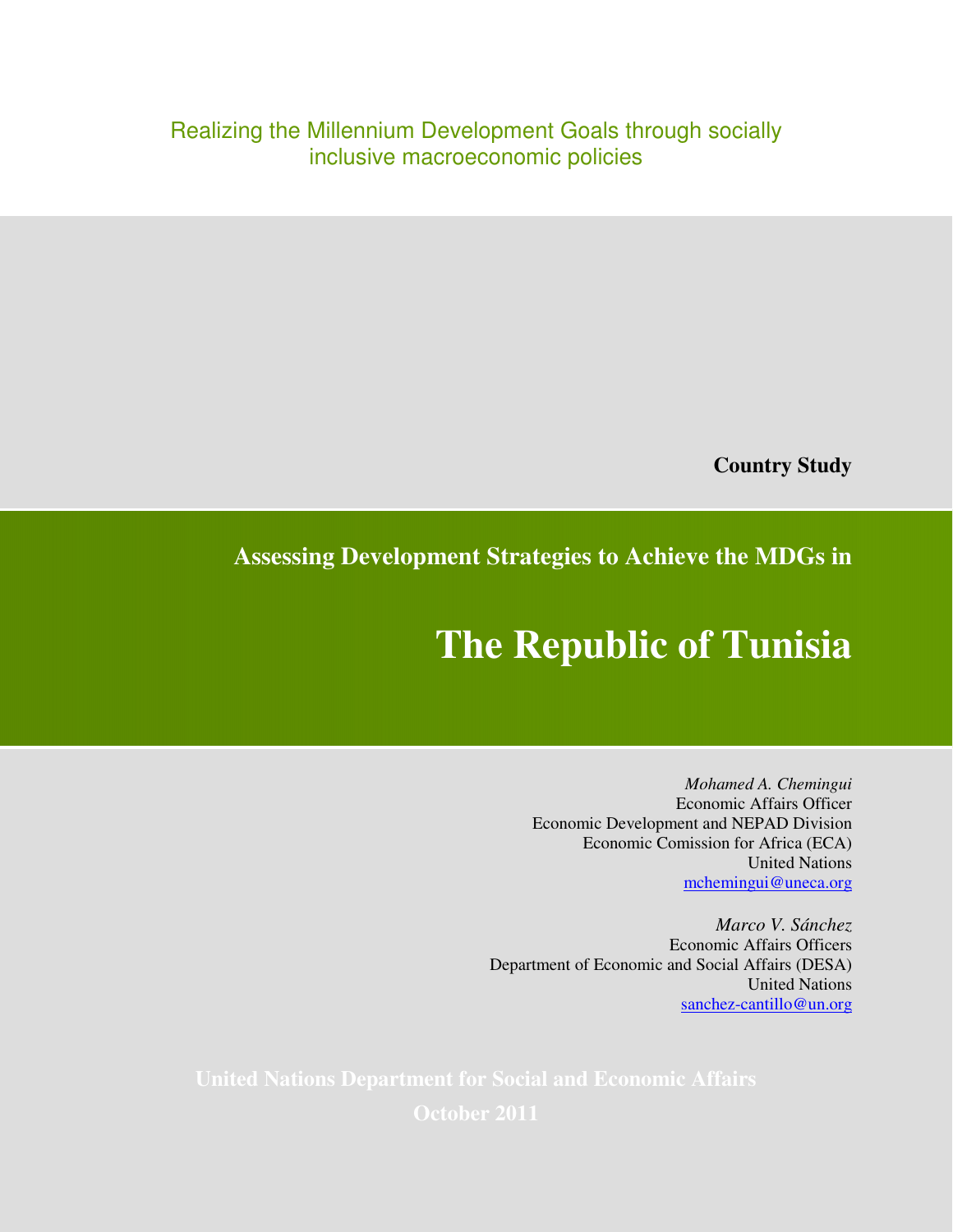This (unedited) report was elaborated as part of the capacity-development project "Realizing the Millennium Development Goals through socially-inclusive macroeconomic policies", which was implemented by the Development Policy an Analysis Division of the United Nations Department of Economic and Social Affairs (DPAD/UN-DESA), in close collaboration with the World Bank, United Nations Economic Commission for Africa (UN-ECA) and the Regional Bureau for Arab States (RBAS).

The overall objective of the project was to strengthen the capacity of policymakers to formulate and evaluate socially-inclusive macroeconomic policies aimed at facilitating the achievement of the MDGs through the adaptation of an integrated modelling framework to country-specific conditions. The methodological framework is based on the adaptation of the economy-wide model system, known as Maquette for MDGs Simulation (MAMS) – a dynamic computable general equilibrium (CGE) model that includes a special module for the "production" of services associated with the Millennium Development Goals (MDGs). It also compromises methodologies at the micro level to identify determinants of MDG achievement, on the one hand, and to quantify effects on poverty and inequality, on the other.

The views and opinions expressed herein are those of the authors and do not necessarily reflect those of the United Nations and the World Bank or their member states.

© "Realizing the Millennium Development Goals through socially inclusive macroeconomic policies" Project (http://www.un.org/en/development/desa/policy/capacity\_building.html).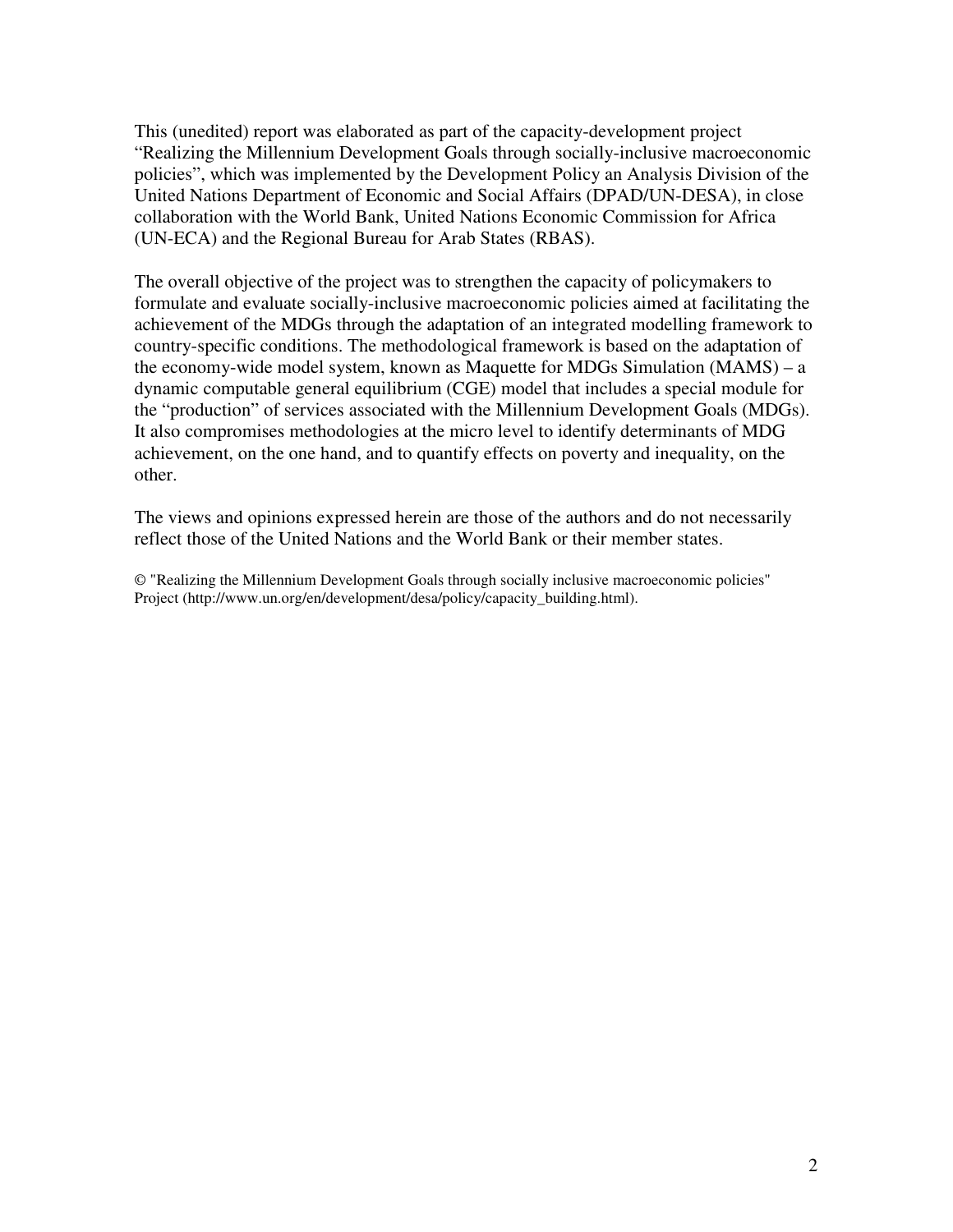#### **Abstract**

Tunisia was one of the fastest growing economies in the MENA region and managed to divert important amounts of resources to key social sectors before the recent global financing crisis and political revolution unfolded. MDG progress was remarkable and even turned out to be immune to the global financing crisis owing to countercyclical public spending. The revolution unfolded in late 2010, just when the economy was recovering from the global financing crisis. In spite of observed progress, this paper's scenario analysis, which is based on a computable general equilibrium (CGE) model, shows that public spending would need to rise by 5.7-7.1 percent of GDP per annum to meet the MDGs in primary education, child and maternal mortality, and water and sanitation by 2015. Domestic resource mobilization (borrowing or taxation) to finance the new spending would be costly, owing to crowding out of private spending in MDG sectors that would require the government to scale up even more spending. These financing mechanisms would be economically and politically infeasible at a juncture of political reconstruction and a decline in national savings. Should foreign borrowing alone be instead used, the government debt would increase 5 percent of GDP or more by 2015. Relying only on grant aid would imply mobilization of US\$2.7-US\$3.9 billion per annum, depending on MDG-spending growth after 2011. The mobilization of foreign resources would in any case be unavoidable to pursue an MDG strategy. But this strategy should not be expected to act as a catalyst to economic recovery in the short term owing to the macroeconomic trade-offs it would trigger—and productivity gains from greater MDG achievement would materialize in the longer term. The government also needs to engage in more active production sector and labour market policies that enable economic growth and reduce unemployment. Fiscal reforms should gradually replace dependency on foreign resources with increased tax revenue and also help to reduce inequality.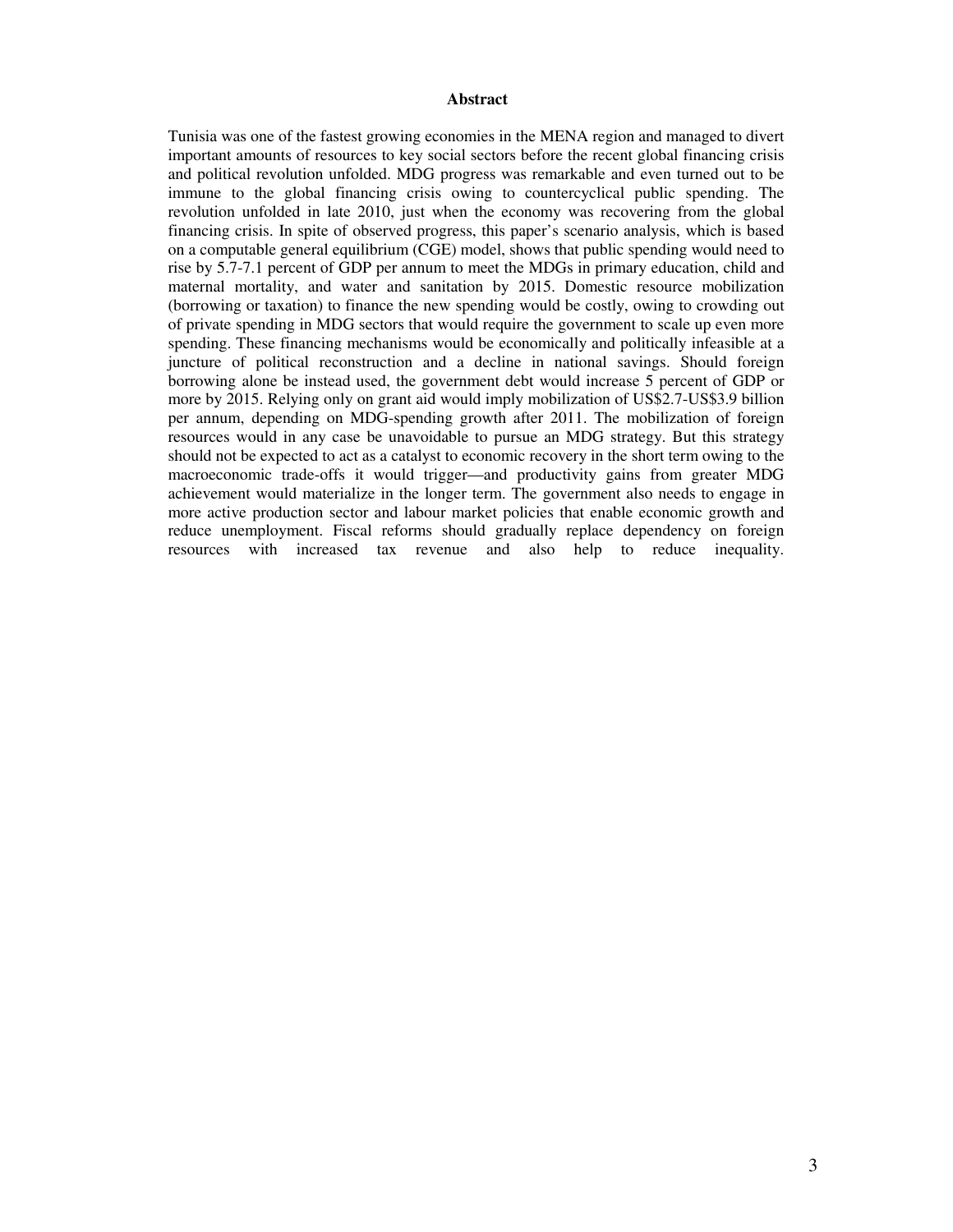## **1. Introduction**

Before its recent revolution, Tunisia had shown to be one of the fastest growing economies in North Africa and the Middle East (MENA) since the 1990s. According to the World Bank, GNI per capita in current US\$ reached 4,070 in 2010, which is around three times higher than 30 years ago. Indicators of social and economic wellbeing have also improved significantly during the same period. Almost all Tunisian children attend school compared to only 80 percent for the MENA region as a whole and female labour participation is high in a regional context. In Tunisia, more children survive their first few years, and life expectancy is higher than the average for both lower-middle-income and MENA countries. In 2005 only 3.8 percent of the population lived in extreme poverty according to the lower national poverty line. Inequality has also dropped steadily since the 1990s, leading the Gini coefficient to hover around 0.400 in 2005, having reached 0.409 in 2000 and 0.417 in 1995. As a result of these social and economic achievements, the Tunisian middle class has expanded to amount for nearly 81 percent of the population; development that had, no doubt, contributed to Tunisia's stability before the recent revolution.

Over the past two decades, the poor have reaped benefits from the growth strategy, especially through their participation in the labour market and the accumulation of productive assets, mainly human capital. The growth strategy has been based especially on the development of labour-intensive and export-oriented manufacturing activities through which it has played an important role in accelerating economic activity and increasing employment for low- to middle-skilled workers, mainly females. Not only has the growth performance been essential in providing job opportunities for the population, mainly the poor among them, but it has also enabled the government to mobilize resources for financing social spending in order to couple the growth strategy with pro-poor policies. Next to higher employment, productivity has also enabled more growth during the past two decades. Complementarily, the diversification of the economy and the crucial role played by domestic demand, especially consumption—boosted by inflows of remittances, have made it possible to compensate for episodes of less foreign demand since the 1990s.

Unsurprisingly, then, Tunisia has made considerable progress towards the Millennium Development Goals (MDGs) agreed upon in the 2000 Millennium Declaration of the United Nations. Prior to the unfolding of the recent global financing crisis to a lower extent, and recent political upheaval mainly, Tunisia seemed to be on track to timely meet the majority of the targets at the aggregated national level.

Progress in MDG indicators seen up until 2007 is not expected to have slowed down owing to the global financing crisis that unfolded in the second half of 2008, simply because the government maintained a countercyclical spending policy that also helped to compensate for any reduction in private demand for MDG-related services (i.e., education, health, and water and sanitation). This "countercyclicality" of public policy would come at a price, though, since for the first time since the mid-1980s Tunisia had opted to allow its budget deficit, excluding grants and privatization, to hover around 3.0 percent of GDP in 2009 and 2010. The Tunisian economy grew at a rate of 4.6 percent in 2008 compared with 6.3 percent a year earlier, and the effects of the global financing crisis continued to be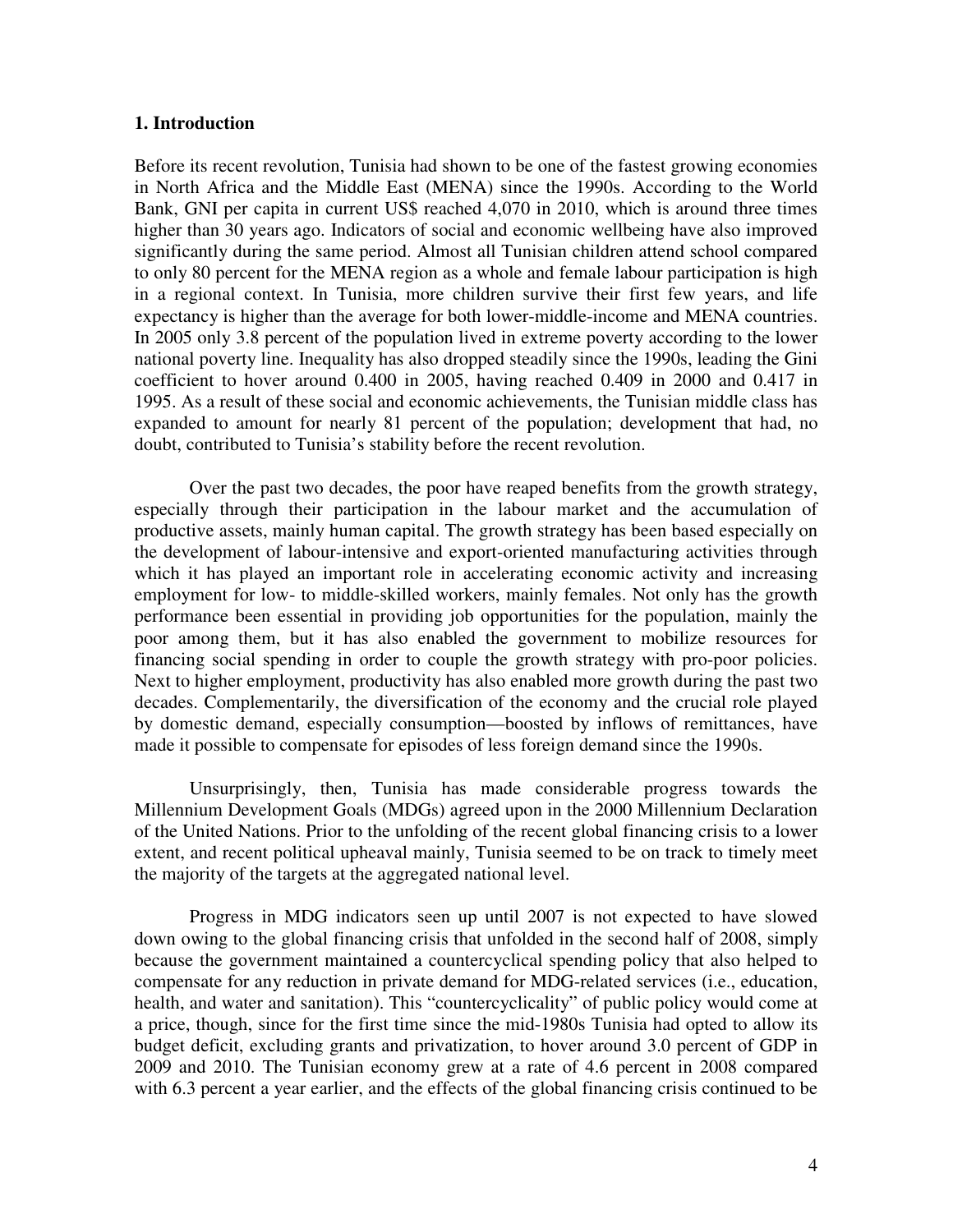felt in 2009 when the economy grew by 3.1 percent. And just when the economy was showing symptoms of recovery and GDP grew by 3.8 percent in 2010, a revolution erupted in response to expressed discontent of the population over high rates of unemployment and skill mismatches in the labour market—reflecting inequality of opportunities—, food inflation, overwhelming government control and perceived corruption and lack of freedom of speech and other political freedoms, and poor living conditions. This revolutin has raised new challenges on how the economy would be affected in the short to medium terms and how a fast recovery could be achieved to be back to decent economic growth. The latest official estimates show that the economy contracted by 3 percent during the first half of 2011 and the government deficit rose to 5 percent of GDP as resul of lower fiscal receipts and higher social transfers. Constitutional amendments could pave the way for a full-blown election and against this backdrop the international donor community has committed to help in the form of loans and grants for political and economic reconstruction. Economic growth is expected to resume at a pace of 3 percent more or less by 2012 if the social tensions are resolved and investment is resumed.

The countercyclical policies that Tunisia implemented in the midst of the global financing crisis and their sustainability in times when economic activity is sluggish have been critical to maintaining MDG progress on track. Areas where progress had been remarkable before the global financing crisis unfolded include extreme poverty reduction (MDG 1), universal primary education for boys and girls (MDG 2), reduction of child mortality (MDG 4), access to drinking water (MDG 7a) and basic sanitation (MDG 7b). In view of this progress, the government had set more ambitions targets for these goals before the revolution unfolded and had added new progress indicators such as, for example, the quality of education. Water and basic sanitaion service delivery had also been shielded against the global financing crisis as this is provided exclusively by two public enterprises with independent budgets and quiennal programs of investments. Unfortunately, reducing maternal mortality by two thirds (MDG 5) even before the crises presented the greatest challenge for Tunisia and the prospects for this goal to be achieved remain grim. The likelihood of achieving this goal will depend on significantly improving access to parental care and reaching out to rural areas. The government budget for 2009 and 2010 provided additional resources for improving parental care mainly at the most defavored regions of the country. Again, it remains to be seen if MDG progress is derailed by the recent political events that, as said, have stung economic growth in Tunisia and created a marked sense of instability.

In view of the above, it becomes imperative for Tunisia to have answers to the following questions: is the country on track towards the MDGs when proper consideration is given to the effects of the recent global financing crisis and political upheaval? If the answer to this question is no, the following additional questions are worth answering: how much additional public spending would need to be scaled up to achieve the MDGs? What financing mechanisms for the additional public spending requirements would be feasible for Tunisia given the existing macroeconomic constraints? What macroeconomic tradeoffs would the MDG-financing strategy trigger on the economy? And, to what extent will increased MDG spending operate as an effective counter-cyclical response to add to the current efforts on the government aiming at economic recovery?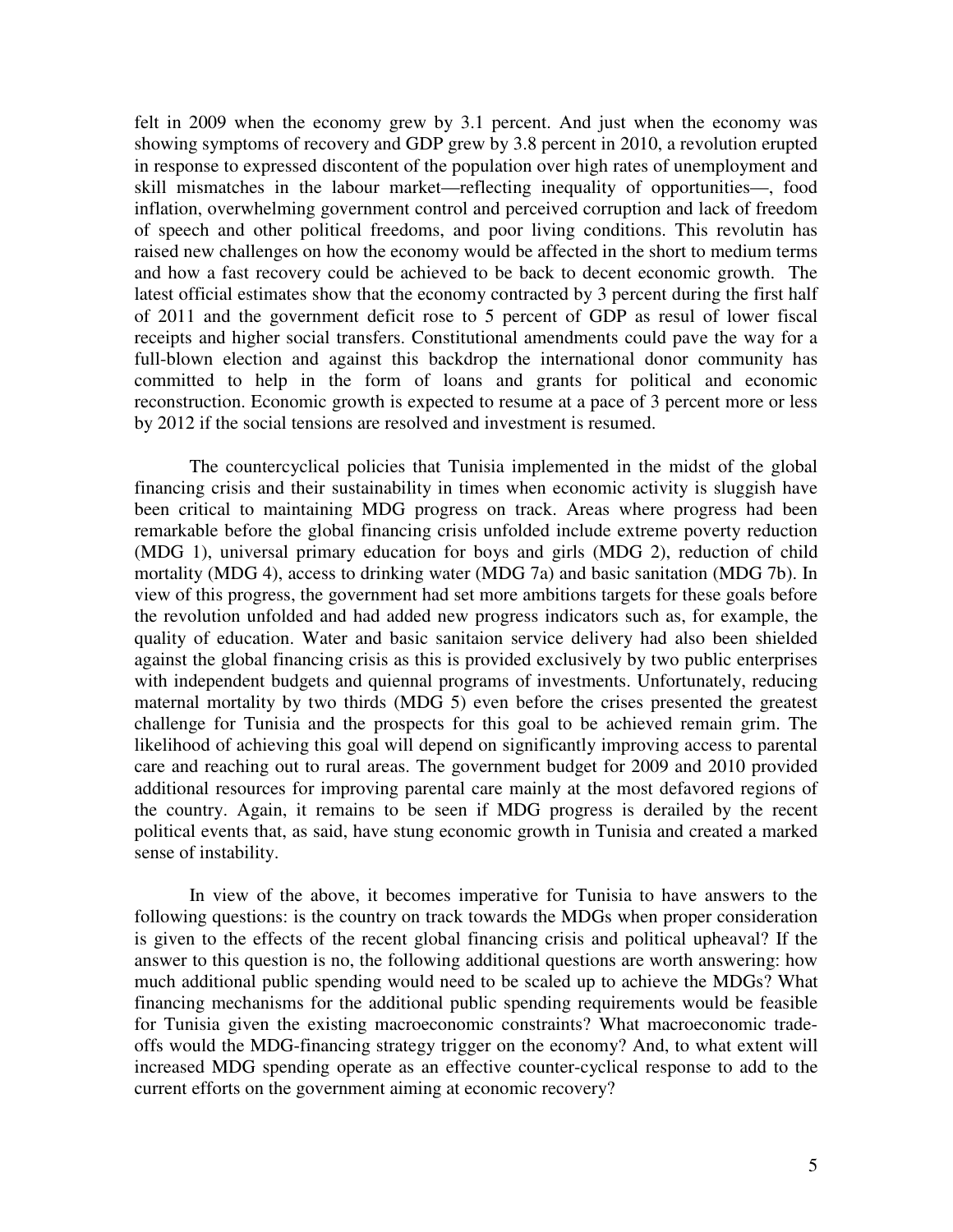This paper has been elaborated to respond to these questions using a computable general equilibrium (CGE) model called MAMS (*Maquette* for **M**DG **S**imulation), which has been calibrated to a Tunisian dataset. This model has the unique characteristic of including a module of determinants for MDGs 2 (primary education completion), 4 (child mortality), 5 (maternal mortality), 7a (drinking water coverage) and 7b (basic sanitation coverage), which are here subject to study. This model is explained in detail in Lofgren and Diaz-Bonilla (2010) and here only some of its salient features are spelled out. MDG 1 (extreme poverty reduction) is an exception in that MAMS does not identify any public spending that can be directly associated with that goal and being a macroeconomic model it further lacks sufficient detailed specifications of the income distribution in order to analyze poverty changes in a rigorous manner. In the above said project (see footnote 1), most country applications of MAMS have combined this model and a microsimulation approach that helps to determine how changes in the labour market as generated by MAMS affect poverty and inequality when these changes are imposed into a micro dataset, with and without increases in public spending aimed at meeting the other MDGs.<sup>1</sup> Due to a lack of access to a detailed household survey, the microsimulation approach could not be applied for Tunisia. Even though MDG 1 had already been met in Tunisia, it would have been interesting to determine if this poverty reduction goal would continue to be achieved considering the effects of the global financing crisis and mainly those of the political revolution.

The paper includes 5 more sections. The main reforms and macroeconomic policy, performance and vulnerabilities of the 1990-2008 period are discussed in section 2. Some reference to the global economic and political crises of the 2009-11 period is also made in this section. Section 3 is on social policy aspects and the progress made towards meeting the MDGs and the prospects of achieving the pre-established targets in the future. The main principles of MAMS as well as the main steps for implementing it with Tunisian data are explained in the fourth section, followed in the same section by the analysis of results generated through different scenarios. Finaly, section 5 presents the main conclusions and some policy recommendations.

## **2. Reforms and macroeconomic policy, performance, and vulnerabilities**

#### **2.1. Main economic reforms and policies**

The beginning of the implementation of the structural adjustment program (SAP) in mid-1986 represents a turning point in economic policymaking in Tunisia since its independence. This program was aimed at: (i) preserving the stability of the macroeconomic framework and financial balances, (ii) integrating Tunisia into the world economy, (iii) redistributing income by reconciling social and economic policies and (iv) widening the middle class and reducing poverty. The reforms were expected to boost economic growth that would trickle down in favour of the population, in order to improve income levels and employment.

 1 For more details on this methodology, see Vos and Sánchez (2010).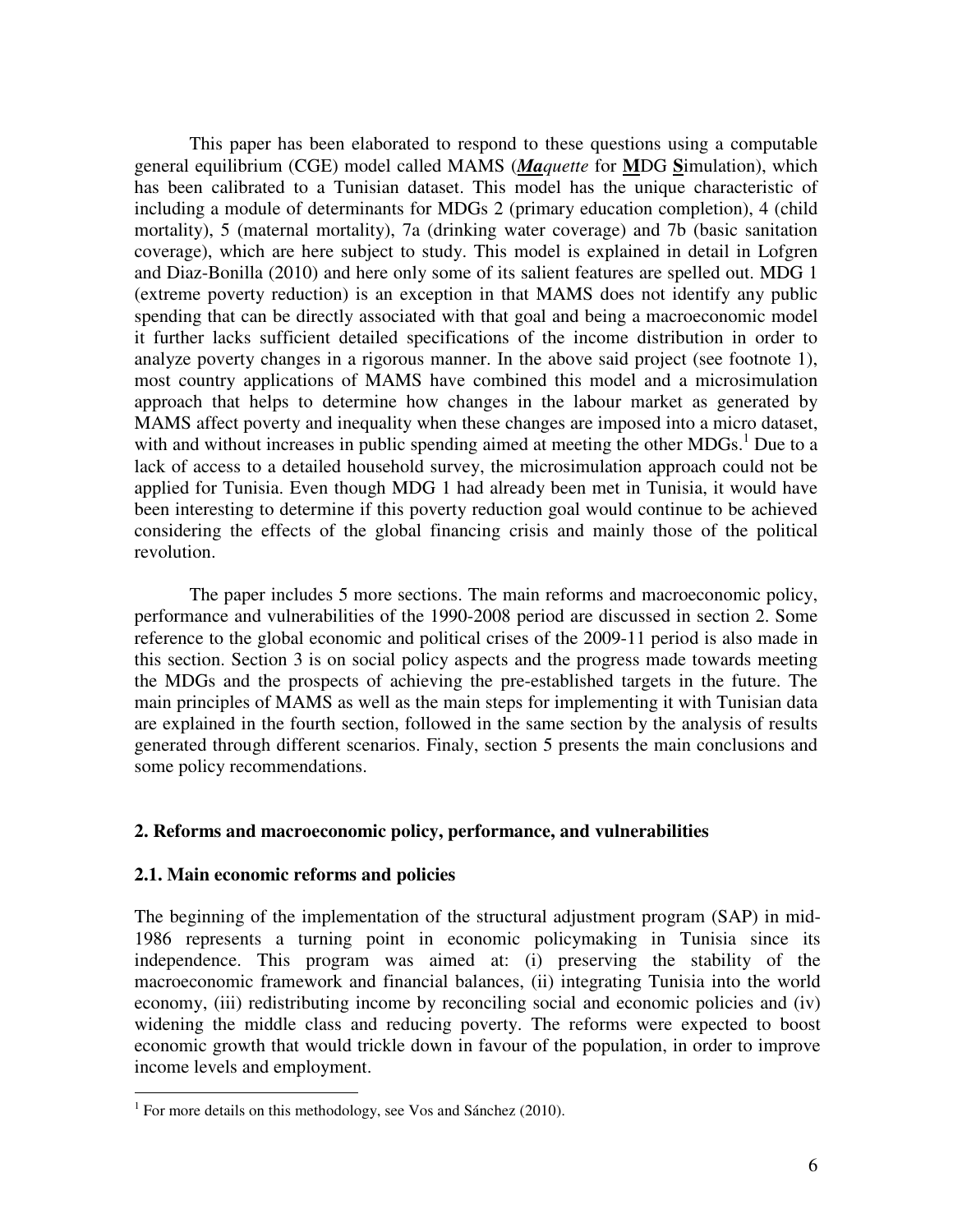The SAP has laid out the principle strategic directions of the economy up until the unfolding of the global financing crisis in late 2008. A key pillar of this program's reforms has been the integration of the Tunisian economy into the world economy. The orientation towards the liberalization program has been intensified since the country's accession to the WTO in 1995 and the implementation of a number of free trade agreements (FTAs) with main partners. The association agreement with the European Union (EU), which began to be fully implemented in 2008, represents the major trade agreement signed by Tunisia. In parallel, a host of programs and economic policy actions aiming at reinforcing competitiveness have been committed during the same period. They have sought the consolidation of tax and financial legislations reforms; more deregulation of investments, trade and prices; rebalancing of the roles of the public and private sectors; modernisation in the administration of the financial and banking systems; improvements in infrastructure; and development of human resources and upgrading of firms and production sectors.

In spite of the gradual liberalization of trade in manufacturing, the offshore export sector has been benefiting from very generous government incentives since the 1970s up until now, particularly a special duty-free regime on imported inputs as well as a corporate income tax holiday for 10 years. Policies that have protected capital-intensive activities from competition, through a high taxation of imports and a complex system of non-tariff barriers, may though have hurt the poor through the development of import-substitution capital intensive-activities rather than labour-intensive activities. However, the export incentives seem to have corrected these biases to a large extent through fostering the development of labour-intensive light manufacturing sectors that have boosted growth and employment, with favourable results in terms of poverty reduction. Nonetheless, exchange rate policy has not been active in improving the international competitiveness of exports, as further explained below.

The control of inflation represents an important instrument for fighting poverty in Tunisia since the income of poor households tends to be less indexed to consumer price changes compared to the income of non-poor households, such that it would more likely lose purchasing power faster in tandem with growing consumer prices. The Tunisian government managed to keep inflation under control through a better management of monetary and fiscal policies. The average inflation rate was close to 5 percent in the 1990s and it declined subsequently to less than 3 percent in the period 2000-07. In 2008, and due to higher food and energy prices, inflation rose up to 5 percent but declined in 2009 to 3.7 percent (IMF, 2010). The budget deficit as a share of GDP has also been brought down from an annual average of almost 5 percent in the 1980s—when social spending and generous increases in government salaries resulted in macroeconomic disequilibria—to less than 3 percent, on average, in 2000-08. By 2010 the current account deficit had been brought down to less than 3 percent of GDP, way below the record for the 1995-2007 period. These results are a clear indication of better macroeconomic management and a more stable macroeconomic environment.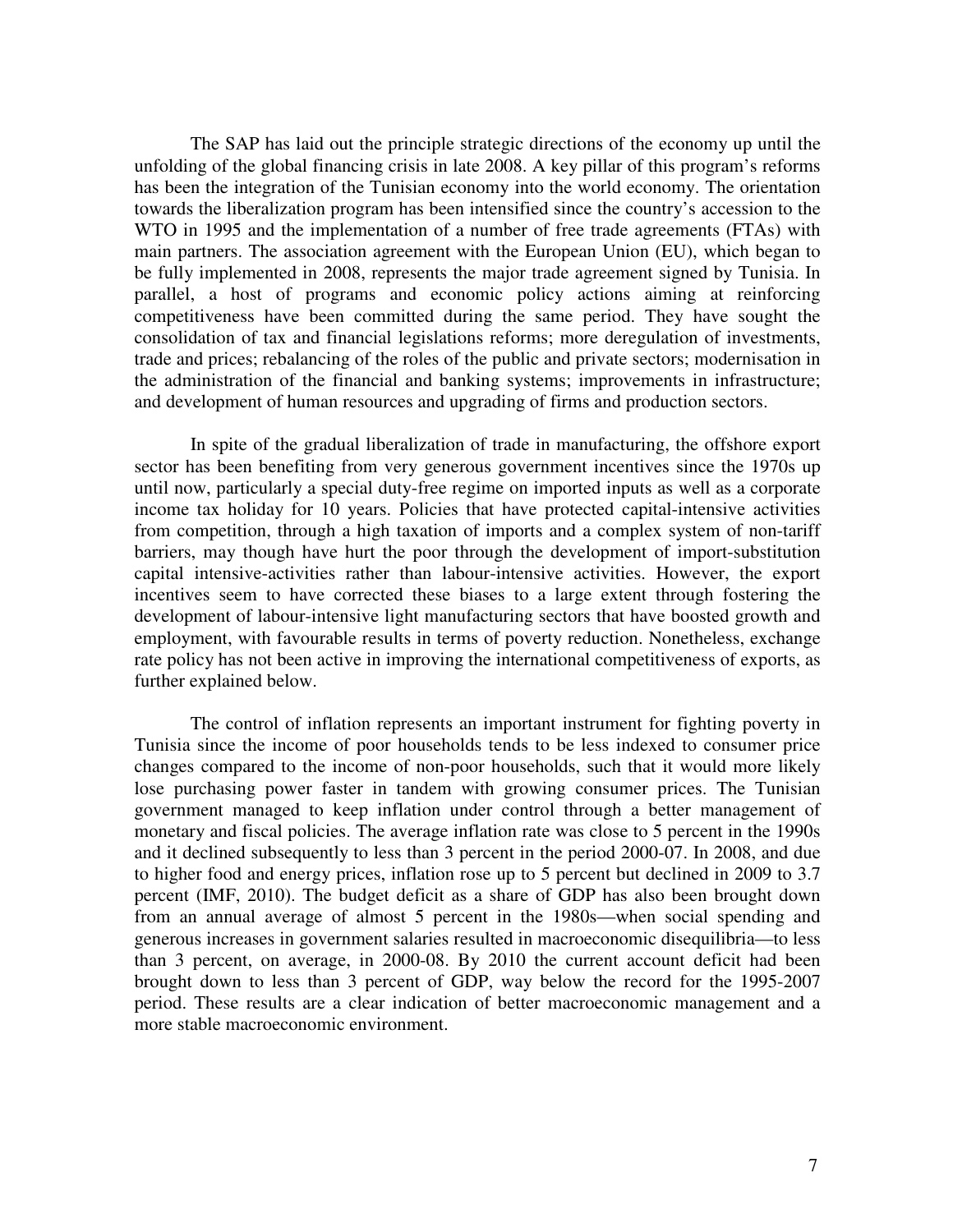## **2.2. Evolution of the economy since 1990s**

Tunisia witnessed good economic performance between 1990 and 2007. GDP grew on average by 3.9 percent per annum in 1990-95. When reforms matured and their effects became apparent, growth went up to 5.6 percent per annum during the second half of the 1990s and it subsequenly declined slightly to 4.9 percent per annum during the period 2000-07. As a result of the global financing crisis, growth dropped to 4.5 percent in 2008 and 3.1 percent in 2009. The economy recovered slightly in 2010, when output grew by 3.8 percent. Up to this point, the growth outlook was relatively healthier compared to the dire economic situation that many other parts of the world were facing. Nonetheless, the political turmoil that erupted in late 2010 and continued to unfold in early 2011, triggered by discontent of the population over unemployment and corruption, translated into economic instability and growth deceleration. As a result, growth has declined by 3 percent during the first half of 2011 and it is expected it will not exceed 1 percent by the end of the year.

The positive growth performance achieved up until 2007 had been driven by a development model that combined prudent macroeconomic management and direct government involvement in productive decisions through a complex system of incentives and ad hoc interventions. However, the effectiveness of this model to further propel growth has been challenged by high unemployment, vulnerability to external shocks, and low competitition in services sectors. The global financing crisis came to make these challenges more apparent, and many of the problems were magnified as a result of the revolution, clearly the high level of youth unemployment which hovered 25 percent by the end of 2010.

## *Good growth performance in 1990-2007*

Tunisia has by and large experienced good growth performance since the past decade, with total and per capita GDP growing at an average annual rate of 4.8 and 7.2 percent, respectively, in the period 1990-2007. Growth has not been steady, though, owing to major shifts in economic policy and external shocks driven by volatility in international prices and changes in the world's demand for Tunisian exports. Furthermore, growth has also fluctuated as result of changes in weather conditions, particularly the drought of 1990-95, which led to a reduction in agricultural output and increased rural poverty. Even so, overall GDP per capita rose by about 1.2 percent per annum during that six-year period. The economy was spurred by exports and picked up steam during the second half of the 1990s, when it recorded a high increase in per capita GDP of 4.2 percent per annum that had not been seen since the 1970s.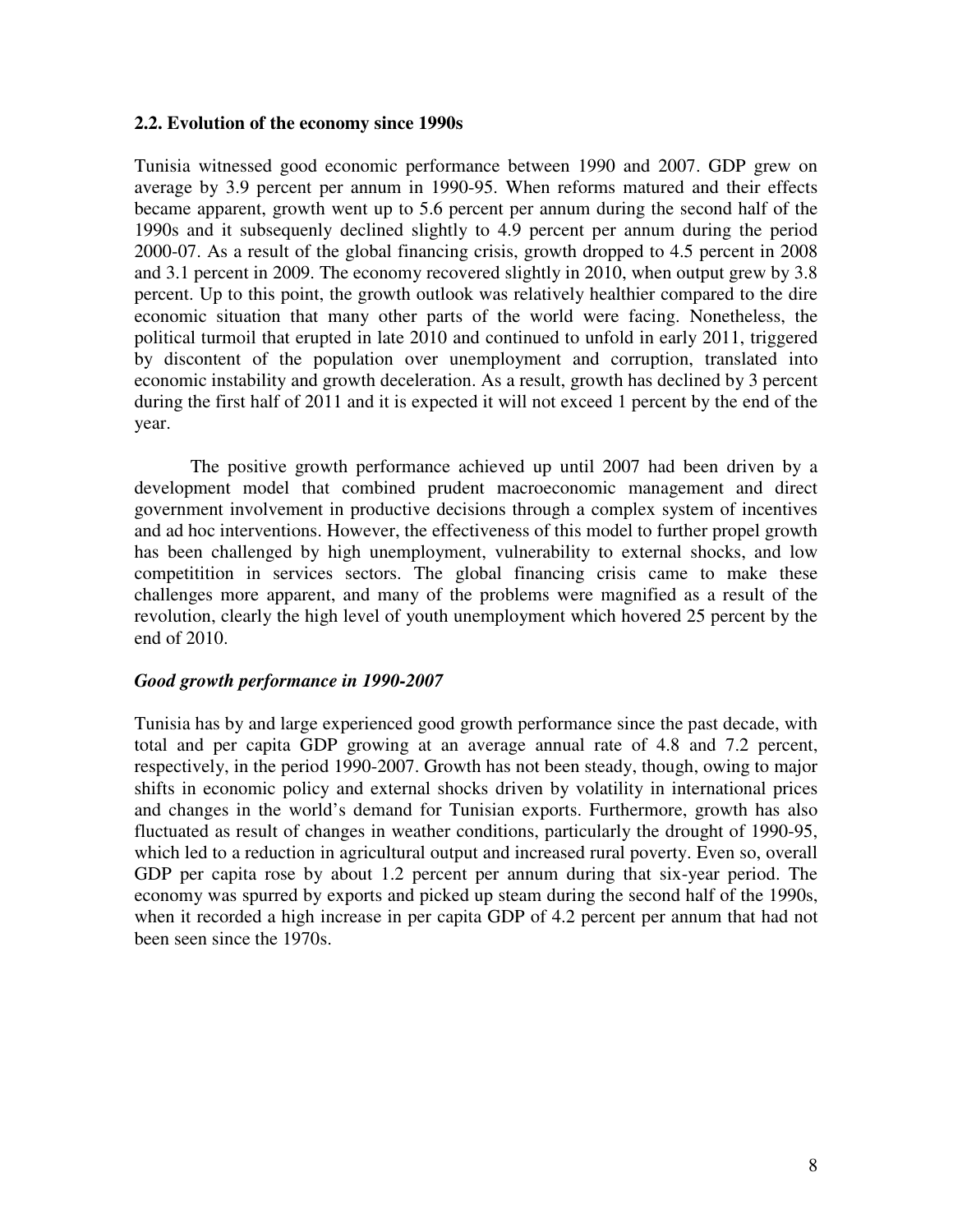| Sector                       | Average<br>contribution to<br><b>GDP</b> | Average annual<br>growth rate |
|------------------------------|------------------------------------------|-------------------------------|
| Agriculture                  | 13.4                                     | 2.8                           |
| Industry                     | 29.2                                     | 4.2                           |
| - manufacturing              | 17.6                                     | 4.7                           |
| - construction               | 4.6                                      | 5.8                           |
| - gas, electricity and water | 6.2                                      | 2.1                           |
| - mining and quarrying       | 0.8                                      | 1.6                           |
| Services                     | 57.4                                     | 5.6                           |

**Table 1 Tunisia: Sectoral composition of GDP, 1990-2007 (Percentage)** 

Source: Authors' estimates based on data from the World Bank's World Development Indicators.

The sectoral composition of GDP reveals four major trends for the period 1990- 2007 (Table 1). First, the services sector—which accounts for about 57 percent of GDP has provided the largest contribution. Such a result is ascribable mainly to the emergence of new sectors with high potential in the services activities. The share of knowledgeintensive activities in GDP, for example, improved rapidly, going up to 20.3 percent in 2000 from 12.8 in 1997. These activities include financial services, health, education, data processing, telecommunications and services rendered to the companies. The advancement of education and health services has been a positive development for MDG achievement. Tourism has become a key driver of the Tunisian economy, making a significant contribution to GDP, but its value-added has grew only by 4 percent on average over the 1990-2007 period compared with more than 10 percent over the 1970s and 1980s. In 2009, this sector's contribution to GDP reached 5 percent and its share to current receipts represented 11.6 percent. Moreover, this sector accounted for 450.000 jobs in 2009, the equivalent to 12 percent of the employed population.

Second, output growth in manufacturing has been larger than in the overall industrial sector (4.7 versus 4.2 percent, on average, in 1990-2007). However, manufacturing's share in total GDP averaged only 17.6 percent over the same period, which is considered much smaller than in fast growing economies. The fastest growth has been seen for electrical and mechanical industries (7.3 percent on average compared with 3.9 for textiles and garment industries over the period 1990-2007). Excluding the food industry, which to a large extent depends on agricultural domestic output, the rest of manufacturing value-added grew by 5.1 percent in 1990-2007. Manufacturing's share in total employment has nonetheless remained stable at 32.3 percent in spite of this sector's GDP growth. The textiles and clothing sub-sectors have been the most important employers, though their share in total employment has decreased and it is likely to decrease further as a result of growing competition (ETF, 2007). However, the fast growth of this sector has facilitated the absorption of a large active female population with low skills.

Third, export-oriented sectors, textile and electromechanical equipment industries in particular, have been weakly integrated with the rest of the economy. In view of this, they have generated low value-added thus limiting their contribution to growth. Overall,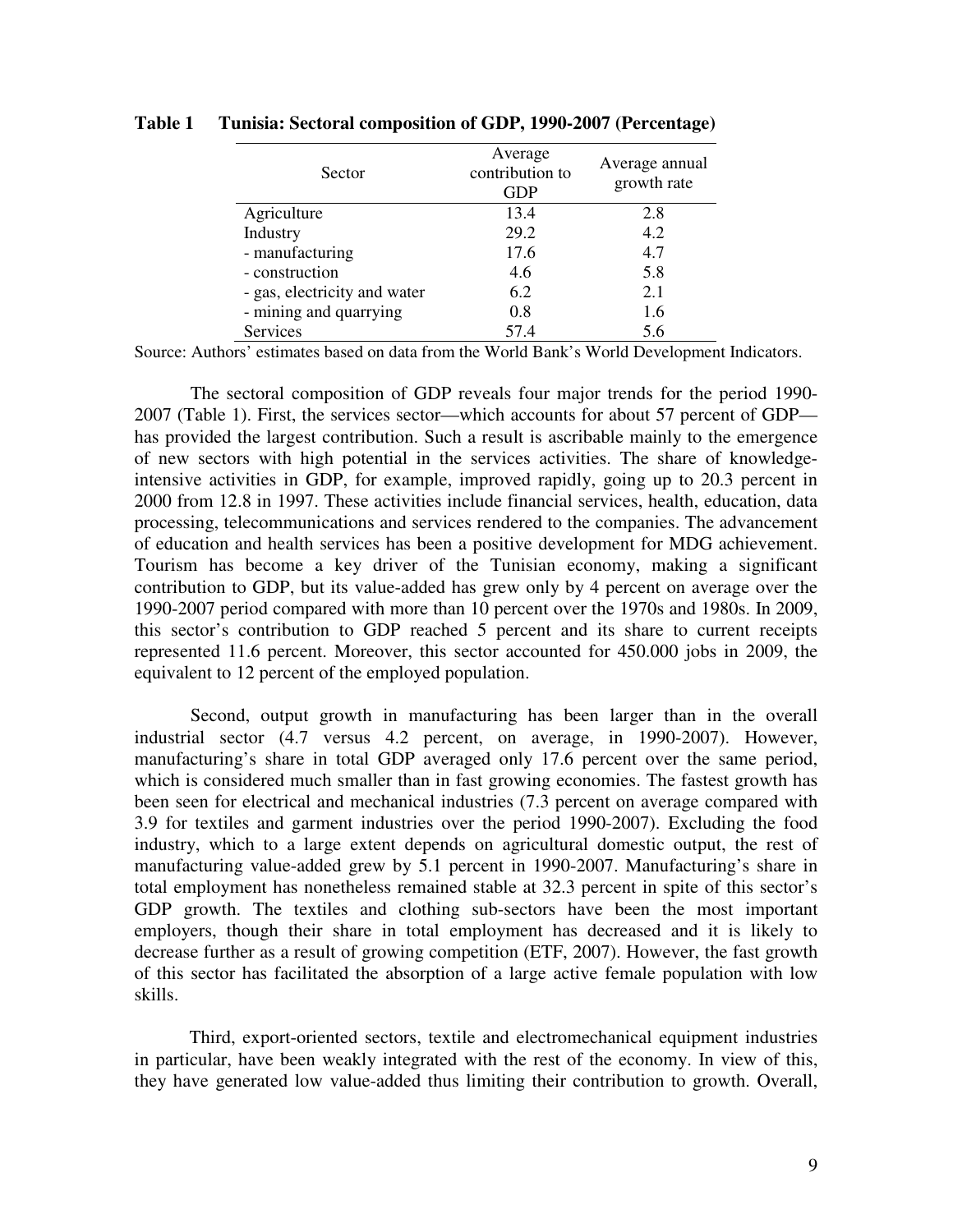growth has decelerated in traditional manufacturing activities (textiles and clothing) and in activities producing for the domestic market.

Fourth, agriculture's contribution to GDP has fluctuated notably. On average, it was 13.4 percent in 1990-2007, but it has shown to be on average below 10 percent in the period 2005-09.

In times when the international economic situation has become unfavourable to Tunisia, domestic demand has constituted an important factor for the observed increase in GDP. During the past two decades, private consumption has intensively contributed to growth and through this it has to some extent compensated for the decline in foreign demand during periods of international crisis such as, for example, the period when the first gulf war took place in 1991.

Private consumption remains the main driver of growth and occupies a central place in Tunisia's development strategy. By increasing at an average rate of 4.7 percent per annum during the period 1990-2007, private consumption accounted for 62 percent of GDP during the same period, which is higher than the contribution of exports.

In spite of successive privatization plans initiated since the adoption of the SAP, public consumption also remains high at 15 percent of GDP in 2007 compared with 16 percent in 1990. Over the period 1990-2007, public consumption grew by 4.4 percent per annum and, as further shown below, this has positively affected progress in terms of meeting the MDGs.

Exports are the second driver of growth owing to the export-led growth strategy that has been implemented since independence in the mid-1950s. Oil and other mining products made up for the bulk of exports during the first two decades, followed by labourintensive manufacturing products during the following decades. A competitive exportoriented manufacturing sector was developed with participation of foreign firms that were attracted by fiscal incentives. The role of this sector continues to be crucial for growth. Exports of goods and services grew by 5 percent per annum during the period 1990-2007, which was slighly more than GDP growth during the same period (Table 2). Through such growth pace, the average contribution of exports to GDP reached 43.7 percent over the period 1990-2007. This result was also influenced by an increase in Tunisia's share of the European market, and the diversification of markets in general and of products. The export supply has been diversifying to high value-added activities in agriculture, agribusiness industries, mechanical and engineering industries, electrical and electronic industries and services.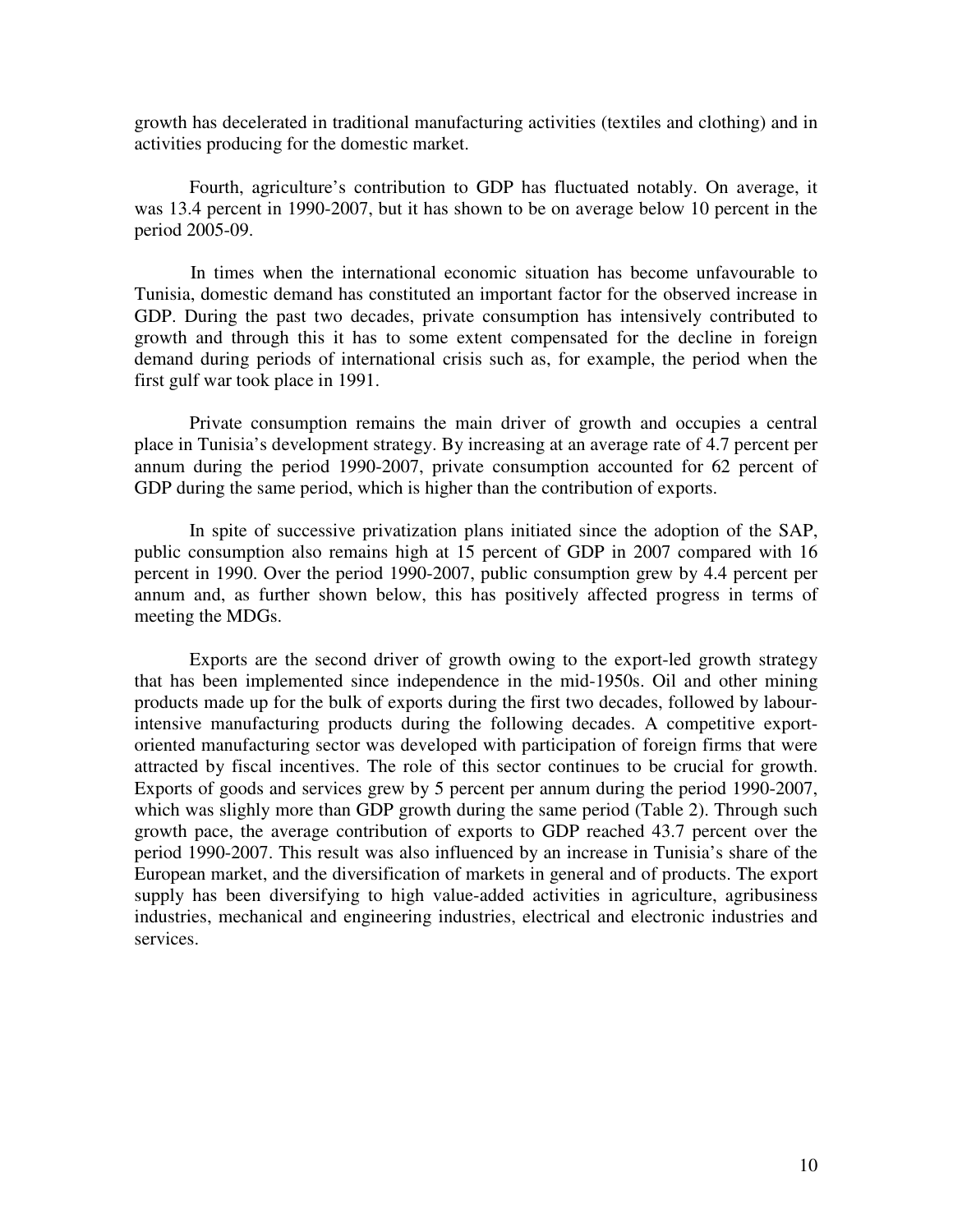| 4.8  |
|------|
| 7.2  |
| 3.9  |
| 1.3  |
| 3.1  |
| 4.6  |
| 77.6 |
| 5.0  |
| 43.7 |
| 4.0  |
| 23.3 |
|      |

## **Table 2 Tunisia: Growth performance and key macroeconomic indicators, 1990- 2007 (Period annual averages in percent)**

Source: Authors' estimates based on data from the National Institute of Statistics (www.ins.nat.tn). Note: all figures are measured at constant prices.

Gross fixed capital formation is the third driver of growth with an average contribution to GDP estimated at 23.3 percent during the period 1990-2007. Over the same period, total investment increased by 4 percent per annum at constant prices. Despite the several policy reforms implemented to increase the role of the private sector in the economy, the public sector still plays a crucial role to boost investment. The share of public investment in total investment represented 17.8 percent in 2008. This has been important to maintain relatively sufficient capital stocks for the provision of MDG-related services.

In addition to the above factors, total factor productivity (TFP) has also contributed to observed growth. It accounted for roughly a quarter of GDP growth (including the contribution of human capital) during the period 1980-2000. This contribution went up from 41.5 percent in 1997-2001 to 46.9 percent in 2002-06 (Isaksson and Hee Ng, 2006). Successive reforms to education and training systems that were aimed at providing both required skills and competencies and a more favourable work environment for better resource use, likely boosted productivity. This achievement has also likely been driven by better economic performance, more exposure to new communication and information technologies as Tunisia has been integrating more into the world economy, and more support for research and innovation to diversify products and improve competitiveness.

## *Growth mildly affected by the global financing crisis*

As said, GDP growth rates declined to 4.5 percent in 2008 and 3.1 percent in 2009, respectivelly, from 6.4 percent in 2007. This was a clear manifestation of the effects of the global financing crisis on Tunisia's economy. However, the external position of the country remained solid during the 2008-9 biennium. The resilence of tourism receipts and remittances of Tunisian workers from abroad, and foreign direct investment (FDI) inflows, enabled the country to record confortable reserve levels totaling some US\$ 9 billion at end of May 2009, which represent around 5.6 months of imports (IMF, 2009ab). The current account deficit was 4.2 percent of GDP in 2008 owing to rising imports of commodities and capital goods, and it continued to be largely financed by FDI inflows. The fiscal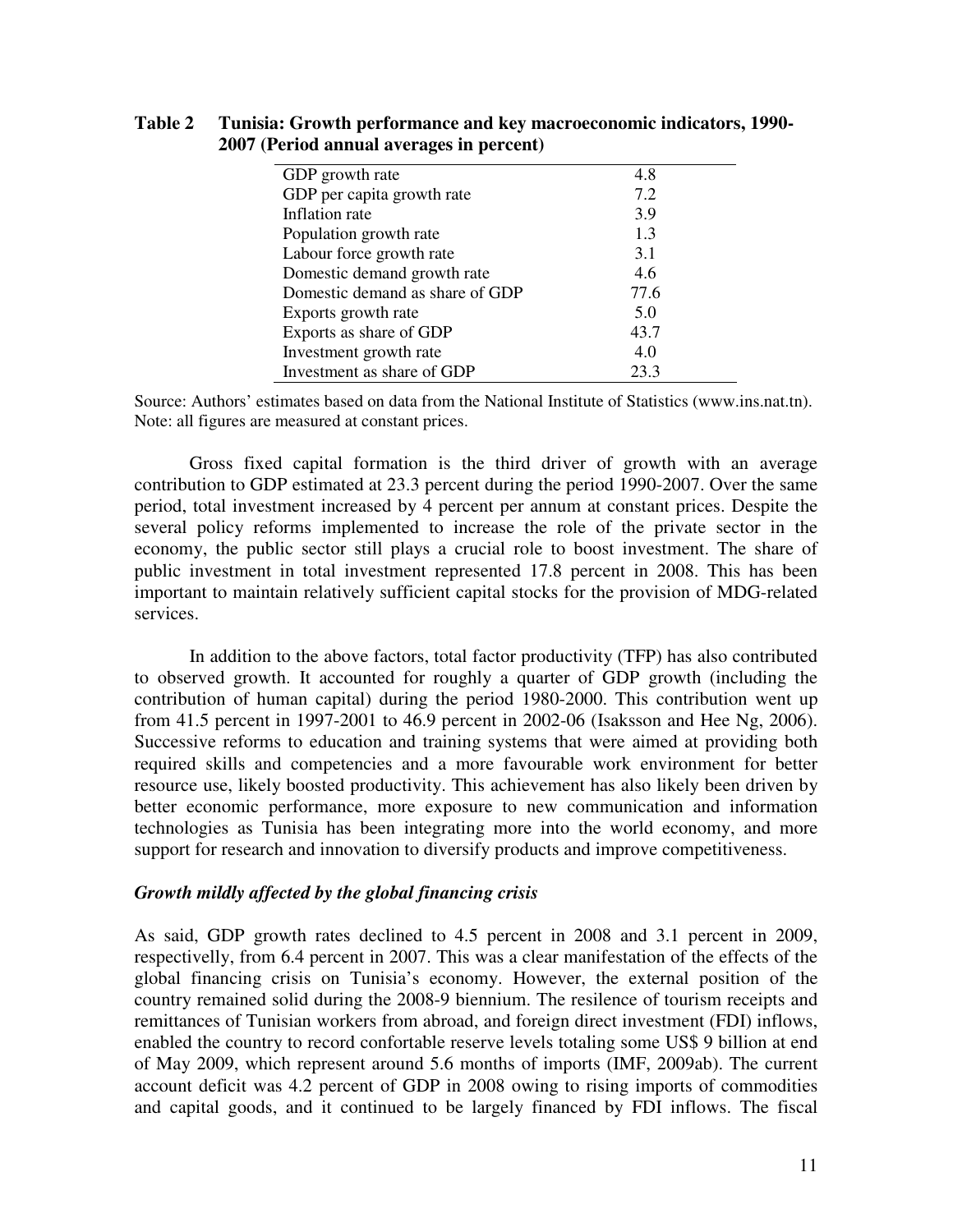position improved markedly in 2008 as the deficit fell to 1.2 percent of GDP, which brought the public debt ratio down to 47.5 percent of GDP from 58.1 percent in 2005. At the same time, the external debt has continued to decline: it went to 53.7 percent of GDP by late 2008 down from 65.3 percent in 2005.

Tunisia has deployed measures to contain the impact that the global financing crisis has had on its trading partners. These measures include a fiscal stimulus package of about 1.4 percent of GDP and a more accommodating monetary policy by the Central Bank of Tunisia (CBT). The fiscal stimulus package has been geared at supporting the export sector without deliberately boosting internal demand to avoid any deterioration of the trade deficit. In response to exporting firms facing a contaction of demand, the Tunisian parliament approved a bill in December 2008 that provides for a series of measures to prop up export-oriented businesses, including a 50 percent export insurance to be paid for by the government and a 50 percent state reimbursement of social security expenses related to the reduction of working hours (from 48 to 40 per week). This package was revised in June 2009, when the government adopted an amendment that foresees limited relief from corporate tax and VAT for those companies with business volume contracting by more than 15 percent in 2009. However, the implementation of this fiscal package was considered to be very slow and, therefore, it was deemed inefficient (IMF, 2009ab). On monetary policy, the CBT reduced interest rates, implemented policies to increase credit and liquidity in the banking system, and doubled its capital to finance small and medium enterprises aiming at boosting domestic investment. As a result of this stimulus package, the government led the budget deficit before grants and privatization to represent 3.0 percent of GDP in 2009 from only 1 percent in 2008, while keeping a close eye on macroeconomic stability, the external position, the public debt ratio, and inflation.

The economy has reaped benefits from the adoption of the stimulus policies: it managed to grow by 3.1 percent in 2009 at the same time that most of its main trading partners were witnessing economic recession. This relatively good performance was mainly achieved through a better resistance of domestic demand, including household consumption and private investment, in addition to more government demand. Gross fixed capital formation represented 27.5 percent of GDP in 2009, 1.8 percentage points more than in 2007, and 62 percent of this new investment was contributed by the domestic private sector and 27.1 percent by FDI. Private consumption decelerated notably but it still managed to represent around 62 percent of GDP in 2009, having likely been encouraged by remittances from abroad which declined only by less than 1 percent in local currency compared with their 2008 level. The impact of the global financing crisis was mainly manifested in trade. In 2009 export and import values (in US\$) declined compared to 2008, but the trade deficit fell from -8.9 percent of GDP in 2008 to -8.5 in 2009 (IMF, 2010). Moreover, the overall impact on the current account deficit was also positive as this went down from -3.8 percent of GDP in 2008 to -2.8 percent in 2009, owing to net capital inflows and a continued reduction in the foreign debt service. Thus, the general balance of payments posted an impressive surplus of US\$1,619 million in 2009, which however represent a slight decline compared with 2008 (US\$1,662), which helped to boost the level of net assets in foreign currency. Facilitated by the absence of additional foreign borrowing, the external debt position improved, as indicated earlier. On the fiscal front, in spite of a sharp increase in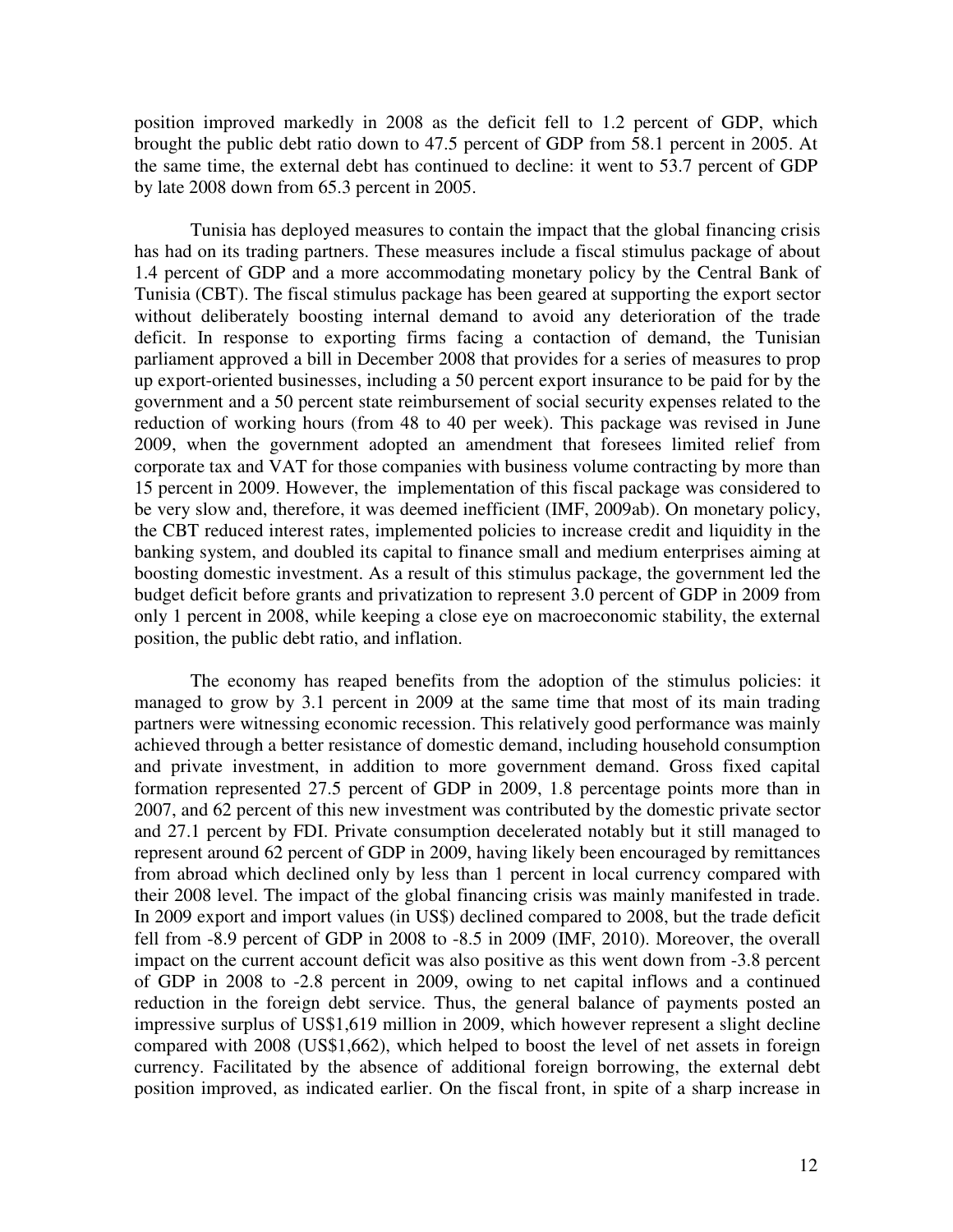outlays by the general equalization fund and subsidies for fuel and transport, the budget deficit (net of debt service payments and exclusive of privatization and grants) was kept relatively low and it actually went down to only 1.0 percent of GDP in 2008, owing mainly to higher tax revenues and the rationalization of public expenditure. The budget deficit worsen as result of lower economic growth and the adoption of the stimulus program in response to the global financing crisis, leveling off at 3 percent of GDP in 2009.

The prospects for 2010 were conditioned by uncertainties on the expected global recovery, which could particularly have affected exports, tourism receipts and workers' remittances from abroad. The 2010 budget law maintained a supportive fiscal policy to ensure that the current economic recovery would not be undermined by an early withdrawal of the fiscal stimulus measures introduced in 2009. As said, the economy managed to recover by 3.8 percent in 2010, just to find itself derailed again as a result of the revolution.

## *Growth has been pro-poor*

Tunisian public policy has targeted growth in tandem with poverty alleviation. Integrated rural development programs have been put in place to provide the infrastructure needed to develop agriculture and integrate this sector more with urban areas. More investment in education, health and birth control programs has helped to increase the quality of human capital significantly, both in rural and urban areas. The strategy of industrial development based on light manufacturing and export growth as well as the development of tourism has had a high pay-off in terms of employment creation, particularly for low-skilled workers. The development of other capital-intensive activities, such as automobile assembly, has however negatively affected efficiency, growth, job creation and poverty. The education strategy pursued in the first two decades after independence (the 1960s and 1970s) was very selective with respect to passing grades and graduating from primary school, enabling the availability of a relatively competent civil service and a working force whose recruitment has helped to boost growth and reduce poverty.

Six household expenditure surveys have been conducted in Tunisia every five years since 1980. Poverty incidence calculated from them and economic growth figures seem to be highly correlated. In this respect five periods can be identified. During the period 1980- 85, poor economic management and inefficient investment projects undertaken by the public sector resulted in lower economic performance compared to the 1970s. However, poverty dropped sharply as a result of higher agricultural growth and as the government raised salaries, including the minimum wage for farm workers at unprecedented rates, and granted record food subsidies. The incidence of poverty continued its sharp decline during 1985-90 as the stabilization policies and the SAP were adopted, particularly in rural Tunisia where it dropped by as much as six points and agricultural value added continue to grow, even though the economic adjustment needed to correct the macroeconomic disequilibria of the first half of the 1990s induced a sharp decline in investment that resulted in a moderate slowdown in growth. The reduction of poverty likely was associated with a sharp decline in inequality: the Gini coefficient dropped to 0.40 in 1990 from about 0.45 in 1985. A third stage, 1990-95, witnessed the incidence of rural poverty going up by 2.7 points for the first time since 1980, while urban poverty declined slightly. GDP grew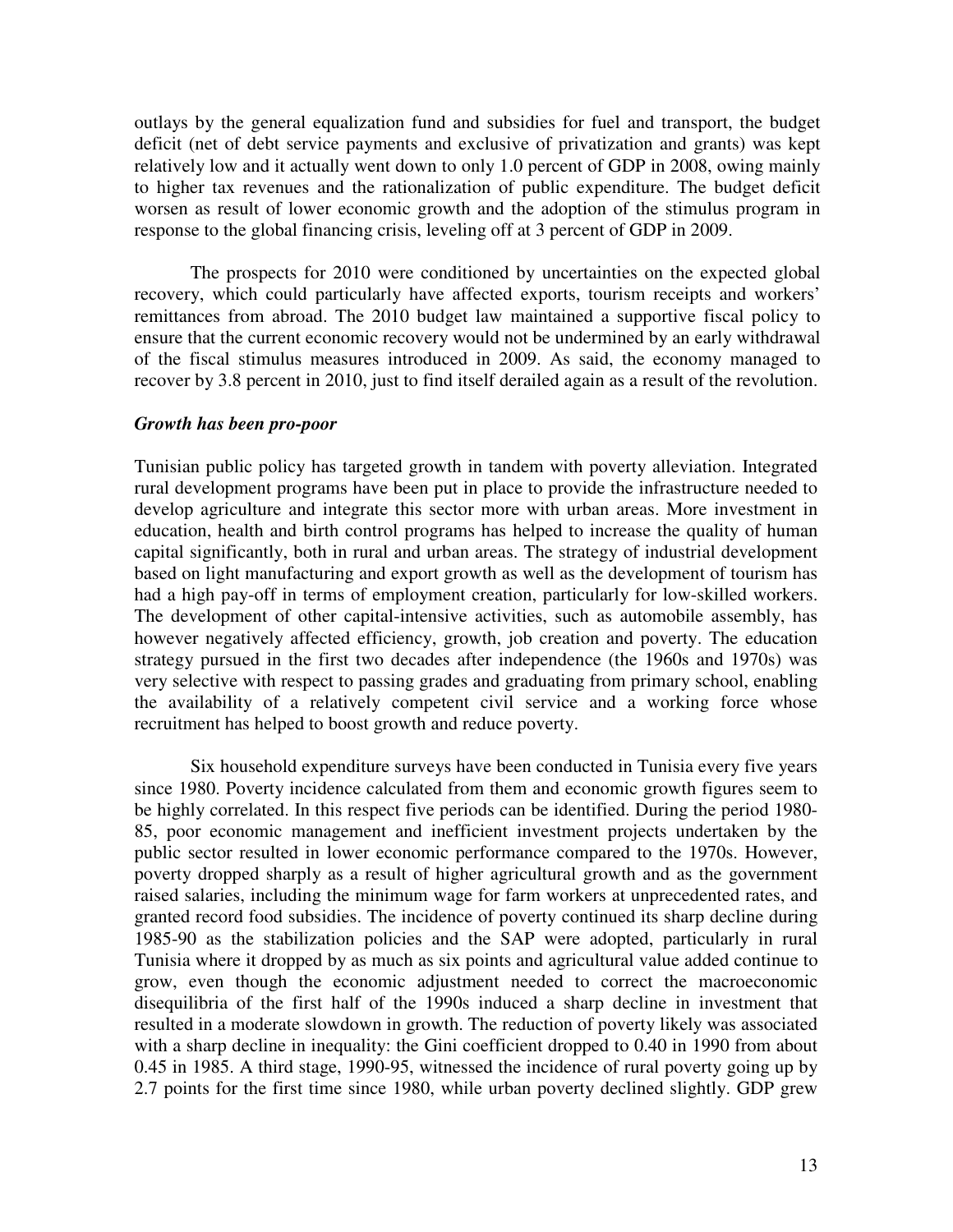faster than in the previous period, but agricultural output contracted due to three consecutive years of drought that put rural poverty on the increase. Fourth, in the period 1995-2000, rural poverty decreased notably as agricultural output rose and growth accelerated at the fastest pace seen since the late-1970s. Lastly, in the period 2000-05, poverty continued on the decline in spite of the fact that inequality, on the contrary, deteriorated. In this period, rural households were most negatively affected by declining producer prices whereas, on the other hand, urban households witnessed successive rises in wages and improvements in capital incomes owing to sustained economic growth as further explained below. Poverty is expected to increase for 2011 as a consequence of the revolution's effects on employment and growth

Changes in poverty have been decomposed to gauge the extent to which these have been explained by variations in mean incomes (growth effect) and income inequality (distribution effect). This kind of analysis allows us to determine if these two factors have worked in the same or the opposite direction, and the extent to which growth has been propoor. Ayadi et al. (2005) and Lahouel (2007) have shown that the growth effect has been the major determinant of the continuous reduction in the poverty headcount from 1980 to 2000. The distribution effect has generally been either weak or contrary to the growth effect. Complementary evidence is given in the study of Chemingui and Bchir (2008) who found a computed growth elasticity of poverty reduction in the –3.5 to –4.8 range for the 1985-2000 period (that is, during that period any 1 percentage point increase in economic growth would reduce the number of poor by 3.5 to 4.8 percent).

## **2.4. Vulnerabilities and economic constraints**

The Tunisian government in all fairness can claim some notable achievements in the area of macroeconomic stability—having tamed inflation and reduced public deficits before the stimulus policies were enacted—but there are still some concerns. First, Tunisia's tight fiscal policies have permitted to reduce inflation but economic growth may likely have been higher without them. Second, tight moneraty policy has also led to a persistently overvalued currency, making it more difficult for producers to compete with other developing country exporters, such as China. Third, fiscal discipline aimed at controlling the public deficit and the external debt has likely prevented the country from enjoying higher and sustained economic growth through a bolder attempt of scaling up public spending, mainly to improve infrastructure. Fourth, government regulation of many activities represents a real obstacle towards improving domestic competition that would be healthier for economic growth.

## *Health of public finances*

The health of the public finances has been fragile to mandatory expenditures. Fluctuations in international prices of key commodities such as oil and food have also borne a cost on the government budget and the financial balances of public companies operating in these sectors. The phasing out of tariff protection on imports from the EU and other trading partners has also translated into considerable reductions of revenues from duties. But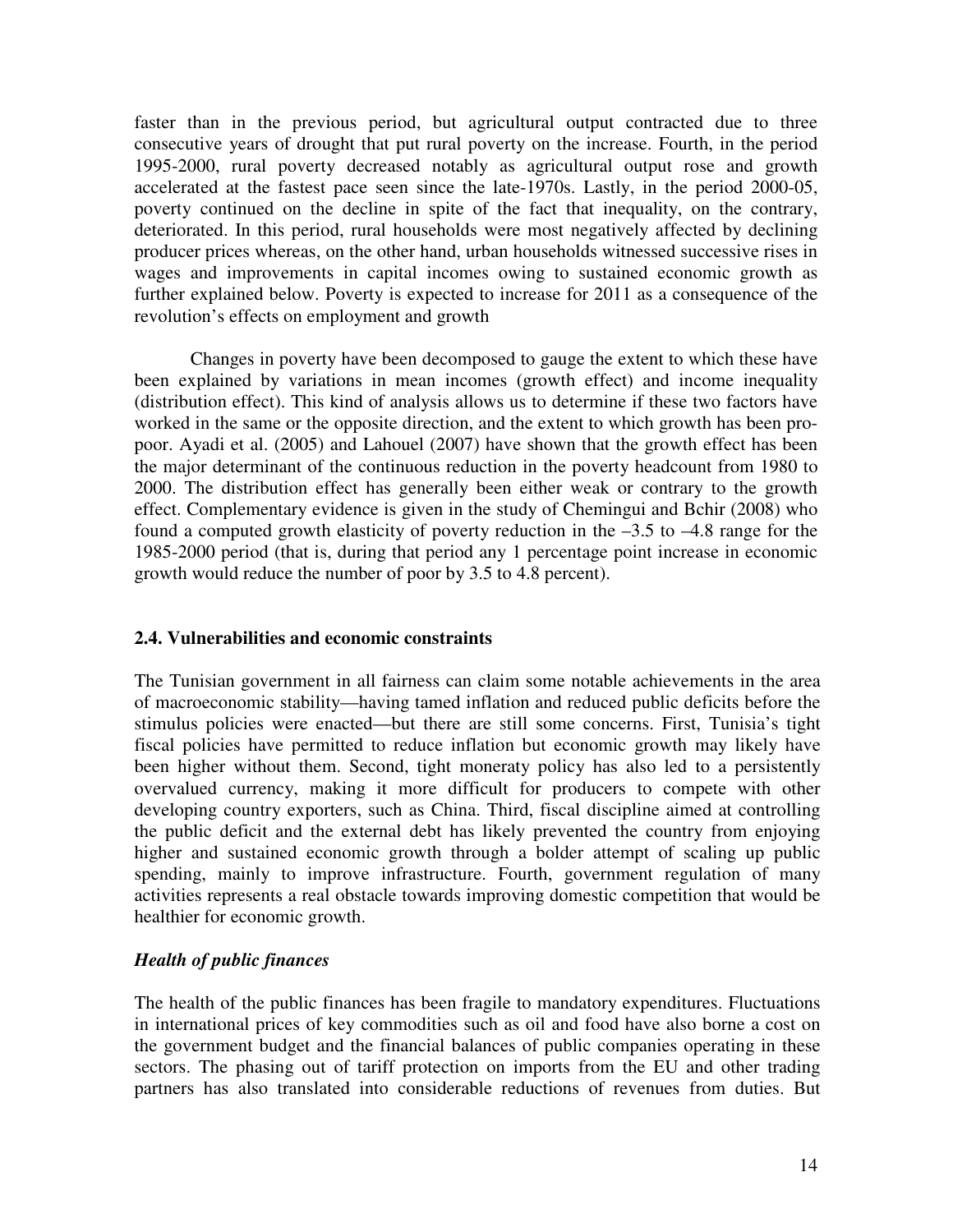reforms to the VAT system and a better collection of taxes on income and profits have allowed the government to compensate for revenue loses (Table 3).

## **Table 3 Tunisia: Structure of public revenues, 1995-2009 (Percent of total and GDP)**

|                                       | 1995 | 2000 | 2005 2009  |      |
|---------------------------------------|------|------|------------|------|
| Percent of tax revenue                |      |      |            |      |
| - Direct taxes (on income and profit) | 23.9 | 30.0 | 36.5       | 39.8 |
| - Import taxes                        | 22.8 | 12.1 | 6.4        | 4.5  |
| - VAT                                 | 26.5 | 33.2 | 29.1       | 29.1 |
| - Taxes on consumption                | 17.6 |      | 17.6 15.33 | 13.7 |
| - Other taxes                         | 9.1  | 7.1  | 12.6       | 13.0 |
| Percent of GDP                        |      |      |            |      |
| - Import taxes                        | 45   | 2.4  | 12         | 0.9  |
| - Tax revenue                         | 19.9 | 19.8 | 20.6       | 19.9 |

Source: National Institute of Statistics of Tunisia (INS, in French).

However, the government has had to rely relatively more on domestic borrowing to finance its deficit even though the level of national savings is relatively low (Table 4). Domestic borrowing has recently been more seriously constrained, though, not only because the domestic bond market is relatively underdeveloped but also because workers' remittances from abroad, which have come to represent nearly half of national savings, have been on the decline since the global financing crisis unfolded and more intensively in 2011 as a result of the revolution and civil war in Libia, the main destination of Tunisian migrants.

|                                    | 1995   | 1996   | 1997   | 1998   |        | 2005 2006 | 2007   | 2008   | 2009   |
|------------------------------------|--------|--------|--------|--------|--------|-----------|--------|--------|--------|
| Overall deficit (excluding grants) | $-4,5$ | $-5,1$ | $-4,2$ | $-2,8$ | $-3,2$ | $-3,6$    | $-3,1$ | $-1,0$ | $-3,0$ |
| and privatizations)                |        |        |        |        |        |           |        |        |        |
| Overall deficit (including grants  | $-4.1$ | $-4,9$ | $-3,8$ | $-0.6$ | $-2,6$ | $-3,0$    | $-2,7$ | $-0.4$ | $-2.7$ |
| and privatizations)                |        |        |        |        |        |           |        |        |        |
| Government borrowing               | 4.1    | 4,8    | 3,8    | 0,6    | $-2,6$ | $-3,0$    | $-2,7$ | 0.4    | 2,7    |
| - Foreign                          | 2,9    | 2,7    | 2,4    | 0,0    | 0,8    | $-0,3$    | $-0.7$ | 0,2    | 0.0    |
| - Domestic                         | 1,2    | 2,1    | 1,4    | 0,6    | 1.8    | 3,3       | 3,4    | 0,2    | 2,7    |
| Central government debt            | 58,4   | 60.6   | 62,5   | 58,1   | 58,3   | 53,7      | 50,0   | 43,3   | 42,8   |
| - Foreign                          | 38,4   | 36,5   | 38,8   | 35,3   | 21,0   | 21,6      | 20,9   | 17.0   | 17.7   |
| - Domestic                         | 20,0   | 24,1   | 23,7   | 22,8   | 37,2   | 32,1      | 29,1   | 26,3   | 25.0   |

**Table 4 Tunisia: Government deficit, borrowing and debt, 1995-2009 (Percent of GDP)** 

Source: INS.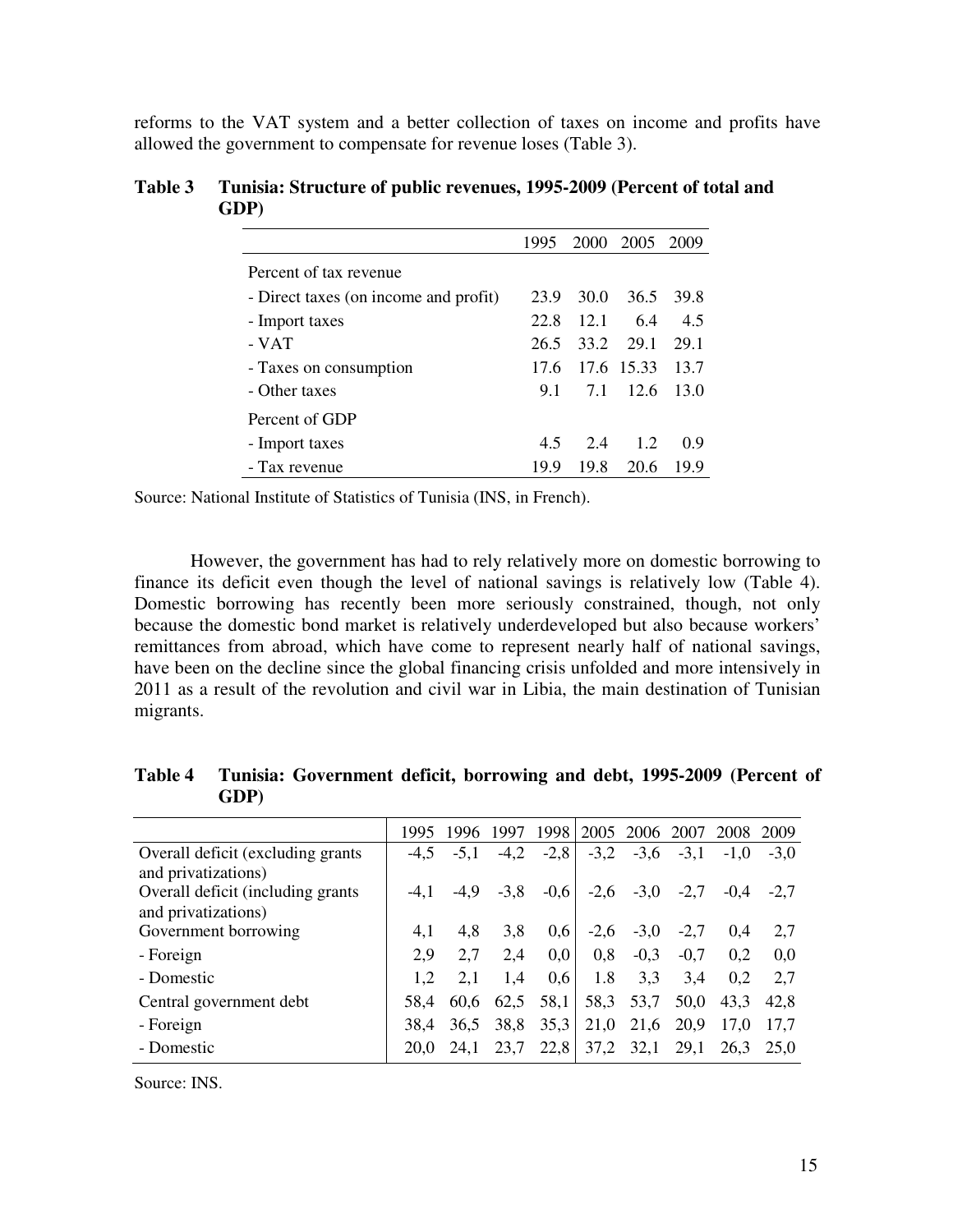Maintenance of the budget deficit within tolerable limits has been seen as a precondition to achieve sustained growth and improve the effectiveness of state intervention to support economic and social development. For this reason, the government has opted to decrease its budget deficit as a percentage of GDP (excluding privatization and grants), with good results, had not been for the global financing crisis in response to which stimulus policies put the government deficit back to 3 percent of GDP in 2009, from just 1 percent a year earlier (Table 4). Improvements in the fiscal stance have been possible through: reforming taxes to rationalize tax incentives and continue with the progressive reduction of the inclusive tax regime; improving the allocation of public resources; enhancing the private-public partnership in the field of infrastructure and delivery of some services previously provided solely by the state; and limiting fuel subsidies through the continued control of energy use and the progressive adjustment of domestic prices as the economic situation requires. This fiscal discipline has translated into a reduction of the government debt to 42.8 percent of GDP in 2009 from 58.3 percent in 2005 (Table 4). There remains to be seen if the declining trend of the debt can no longer be sustain owing to the political crisis.

## *External shocks*

Tunisia's engagement in trade liberalization introduced two important challenges to the economy. There was concern about the likely impact of tariff reductions on tax revenue on the one hand, and the possible impact of increased imports on the trade balance and the balance of payments, on the other. However, export promotion policies combined with higher inflows of remittances and FDI enabled a reduction of the current-account deficit to 2.4 percent of GDP in 2007, from 5.8 percent in the period 1992-96—and an increase in foreign-exchange reserves to be able to cover more than 5 months of imports of goods by late 2007—compared to only 2 months in 1996. Finaly, as said, foregone import-tariff revenue has been compensated by new revenue resulting from a more sound policy of domestic taxation, mainly through reinforcing VAT collection.

In addition to trade liberalization, Tunisia's economy has been exposed to higher world prices for imported products (mainly food and energy). The relatively high level of diversification has helped the Tunisian economy become less vulnerable to world price shocks. Tunisia exports regime is more diversified than in most other MENA countries and it comprises agricultural goods, energy, some mining products, services, and various manufactred products.

Capital controls for both residents and nonresidents have also allowed the country to reduce the vulnerability to capital flows. More in general, good macroeconomic management has permitted Tunisia to more adequately deal with external shocks. Starting in 1986, when a sharp fall in oil prices nearly precipitated a balance of payment crisis, the authorities have followed consistent stabilization policies and have adopted gradual adjustment measures, including through expenditure restraint, revenue measures, and control of monetary aggregates. The exchange rate has been managed flexibly, while maintaining overall real stability.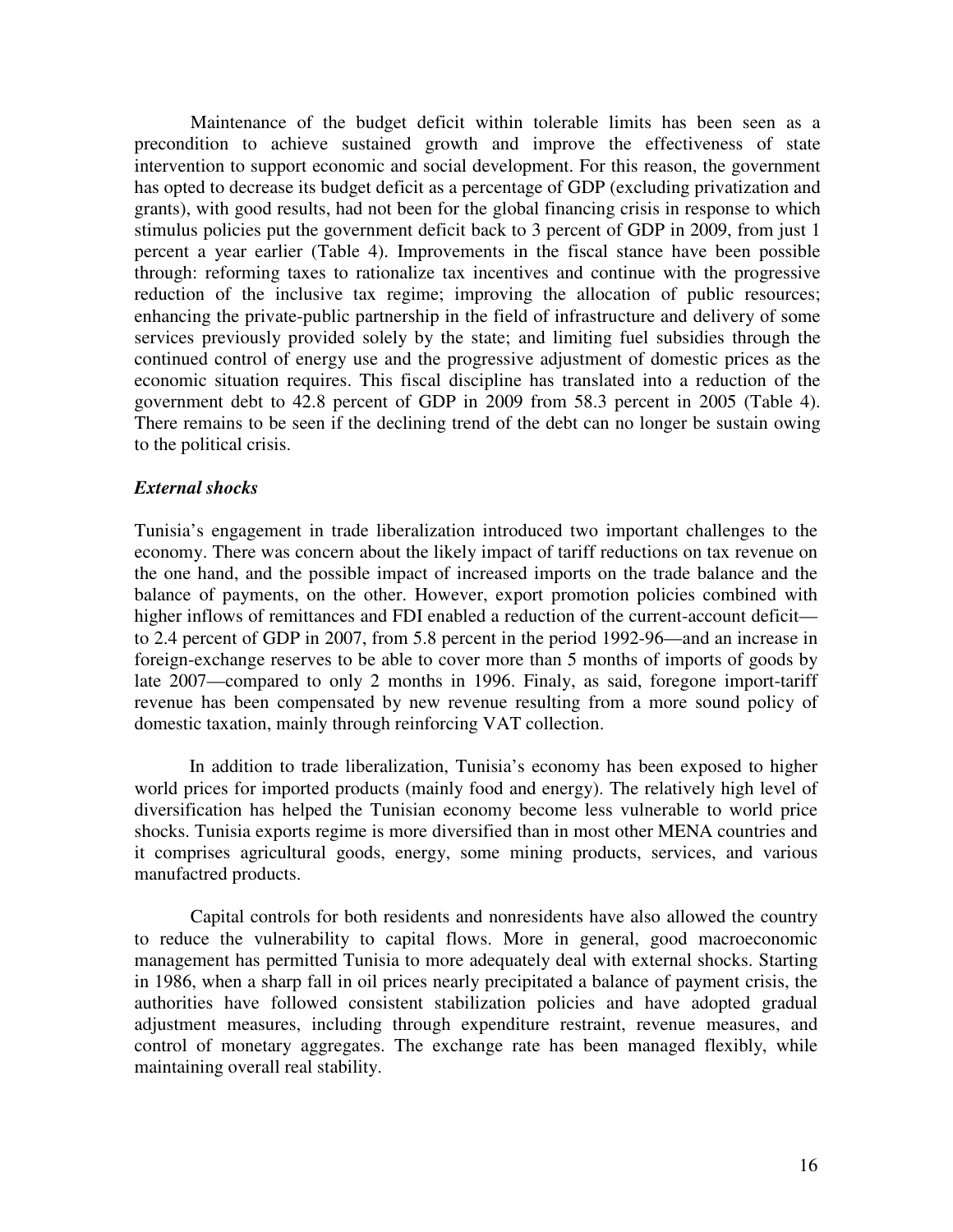## *Economic imbalances and their financing*

By various indicators, Tunisia is a moderately indebted country. Total external debt was estimated at 54.9 percent of GDP by the end of 2007, which is slighly higher than the average annual of 52 percent of GDP of the early 1990s. The debt service for principal and interests as a share of exports of goods and services was about 13 percent by the end of 2007 compared to 25 percent on average for the 1990s.

To ensure that external balances remain sustainable in the future, and avoid higher indeptedness, Tunisia is pursuing a three-pronged strategy. It is encouraging export development (through the *mise à niveau* or upgrading program), inflows of FDI (including through privatization) and workers' remittances to stengthen foreign-exchange generating capacity. It is also trying to deepen the domestic financial markets to ensure adequate budgetary financing from domestic sources. Last but not least, Tunisia only resorts to international capital markets carefully and strategically in order to maintain its past record as a responsible and reliable debtor that is able to borrow at low emerging market spreads.

In the medium term, the main risk to Tunisia's external outlook would come from a failure of this three-pronged strategy. A serious deterioration of external balances—that could be brought about by a concurrent surge in imports from the EU, a drop in exports because of weak international demand and domestic competitiveness, or less FDI or workers' remittances—would lead to significantly larger borrowing requirements accompanied by worsening borrowing conditions for emerging economies. Not only could this result in an increase of external indebtedness but the external debt profile could also deteriorate through unfavourable rates and terms structure. Simulation results presented below however show that the government would need new debt to finance public spending that needs to be scaled up to achieve some MDGs, should it find it unfeasible to mobilize resources domestically or unlikely to be fully supported by international donnors.

## **3. Social policy and progress towards the MDGs**

#### **3.1. Evolution and structure of public spending**

During the period 1991-2008, public spending (current and capital) averaged 36.4 percent of GDP, compared to 38.7 percent during the period 1991-2000. Around 48 percent of total budget expenditure has been allocated to current spending. Nonetheless, the share of current spending increased towards the end of that period and on average reached 49 percent per annum in 2001-08, 4 percentage points more than in 1991-2000. All current spendings have grown fast, especially salaries and wages which account for the builk of total spending (on average, around 66 percent). As a result, total current spending increased by 8 percent per annum over the period 2006-08.

Since independence, the Tunisian government has been paying special attention to social sectors with a view to improve the social conditions of the population. Total public spending on education and health, the two main social sectors, has however followed an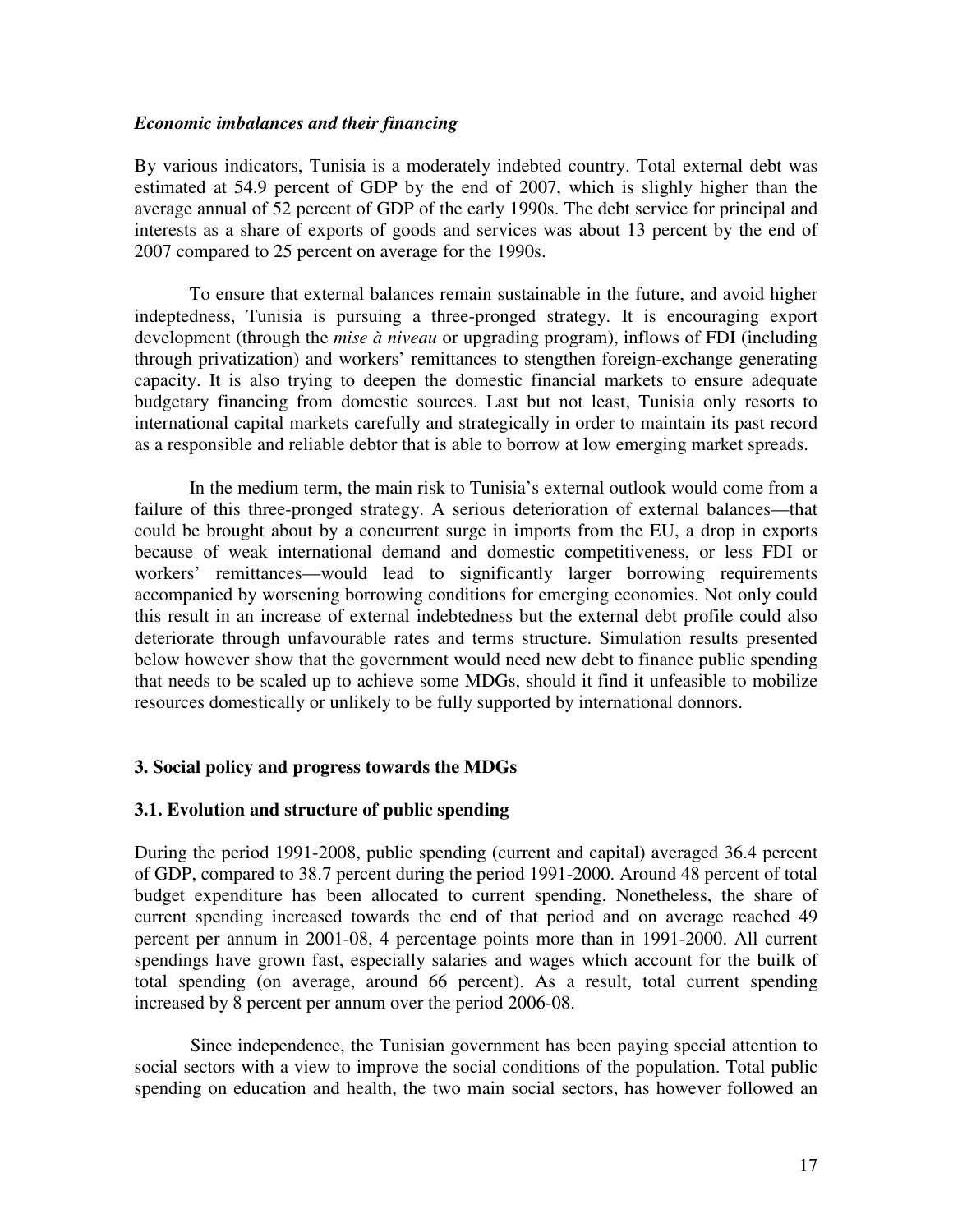unsteady trend. First, it fell from 27.3 percent of total public spending in 1990 to 21.2 percent in 2000, in order to revert this trend to jump up to 29.7 percent in 2008 (Table 5). However, the share of public spending allocated to the health sector has recorded an impressive decline from over 10 percent during the 1970s and 1980s to a meager 5.7 percent in 2008. This is the direct result of a voluntary policy of supporting the development of a private health system for which Tunisians have shown growing preference as they have witnessed improved healthcare results. Nonetheless, as will be shown below, the country will still need public interventions to achieve health-related development goals, especially that of maternal mortality.

|                                                | 1990 | 2000 | 2006 | 2007 | 2008 |
|------------------------------------------------|------|------|------|------|------|
| Spending on education                          | 20.7 | 16.0 | 25.1 | 25.2 | 24.0 |
| Spending on health                             | 6.6  | 5.2  | 6.1  | 6.3  | 5.7  |
| Spending on agriculture and water mobilization | 6.1  | 4.8  | 4.4  | 4.1  | 5.1  |
| Spending on electrification                    | 4.1  | 4.6  | n.a. | n.a. | n.a. |
| Food subsidies                                 | 8.8  | 5.6  | 2.8  | 27   | 7.6  |
| Transfers and other subsidies (energy)         | 11.5 | 159  | 113  | 105  | 12.3 |

**Table 5 Tunisia: Government spending on transfers and social services, 1990-2008 (Percent of total government spending)** 

Source: Authors' calculations based on data from INS.

Convinced of the very important repercussions that developing the education sector may have for human capital investment and unemployment reduction, the government has alloted notable amounts of public spending to this sector since independence. Primary and seconday education are accessible and free of charge to all individuals while a partial contribution is paid by students at the tertiary level. Public spending on education on all education levels has historically been high. Its share in total public spending climbed from 20.7 percent in 1990 to around, on average, 25 percent over the period 2006-08. Over the period 1990-2008, little more than 91 percent of this spending has been to pay for recurrent activities though, which is an indication that infrastructure may be lagging behing in the education sector. It is only in 2009 that capital spending increased sharply with the implementation of the fiscal stimulus package of about 1.4 percent of GDP to invest in public infrastructure, health and education, and to provide direct support to exporting firms affected by the crisis.

Public spending has also been important for agricultural development and water mobilisation and distribution. Most of this spending is alloted for investing in irrigation, drainage, and reuse of treated wastewater, on the one hand, and for mobilizing and distributing drinking water, on the other. The share of public spending alloted to these activities covered about 5.1 percent of total public spending in 2008, which is about a percentage point below the share of 1990. However, it is important to clarify that public spending on mobilization and distribution of safe drinking water is managed by a public enterprise called National Enterprise of Mobilization and Distribution of Water (SONEDE) and a large share of the cost of investments is recovered through periodical bills paid by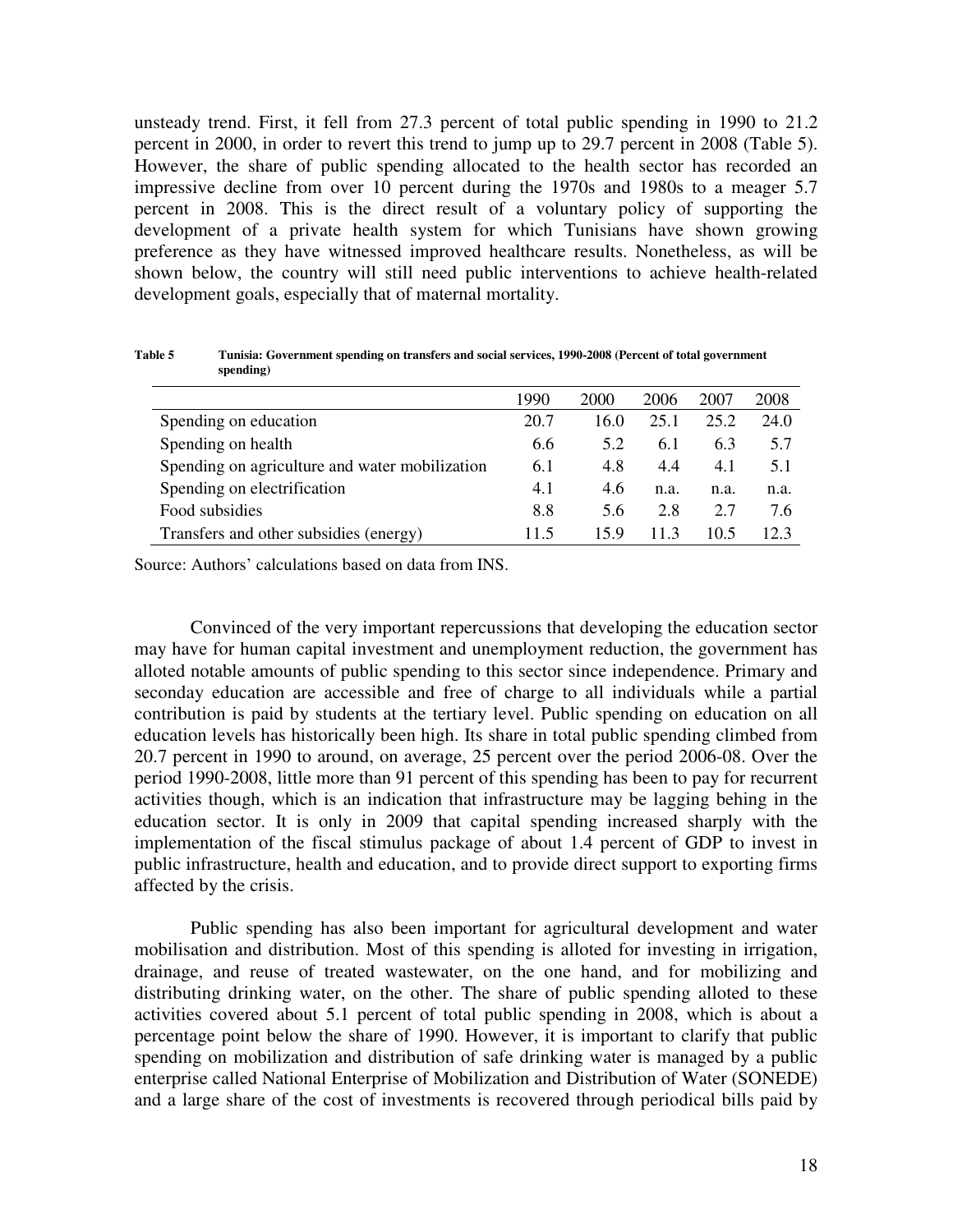households. Only farmers are paying a small part of the effective cost of distribution of water used for irrigation while investment cost is entirely paid the government.

The same effort is also made by the government regarding the production and distribution of electricity through a public enterprise named Tunisian Enterprise of Electricity and Gas (STEG), which produces and distributes electricity with a full costrecovery policy from the private sector.

The government keeps food subsidies it has granted since the 1970s, in order to maintain domestic food prices at low levels. This policy was universal for all household types at the outset until reforms in the 1990s and 2000s allowed for targeting products of basic consumption for the poor. Despite the various reforms the cost of this policy represented 7.6 percent of total government spending in 2008 against only 2.8 percent in 2006. The high increase in government financial support for household food consumption increased in 2007 and 2008 as result of the food crisis (that is, when world food prices of 2008 tripled those of 2000).

Finaly, it is important to indicate that the government raised transfers, including social security, faster than it increased total expenditure as a result of a challenging progressive reallocation of resources from tradicional social sectors to newer ones. In 1980, the government allocated around 7.5 percent of its resources to social security. Two decades later, this share had jumped to 15.9 and 12.3 percent in 2000 and 2008, respectively, and it is expected it will increase owing to the demographic transition of the population.

### **3.2. Social policy and poverty reduction**

Improved living conditions are the main manifestation that social achievements have been at the height of the government's commitment to ensure comprehensive development with interdependent dimensions. Since independence, social policy in Tunisia has been aimed at improving the purchasing power of the population, reducing unemployment and poverty, improving skills through the development of education and health systems, and improving access to social services and gender equality.

In the period 1990-2008, people's incomes benefited from continuous monitoring facilited by social negotiations, the revision of collective agreements, reforms to remuneration scales, the revision of the minimum wage, and the amendment to the labour code. The purchasing power of minimum wage workers has been preserved owing to successives revaluations of this wage category. At the same time, the average purchasing power underwent an improvement of about 2 percentage points annually over the period 1990-2006, due to a continued increase in wages but also to the control of inflation.

The government has also intervened intensively to limit the negative repercussions of economic deregulation on the vulnerable social sectors with the help of a package of social protection instruments. Welfare transfers doubled between 1996 and 2005 to adopt such social protection policies with an average cost estimated at 0.4 percent of GDP (Bibi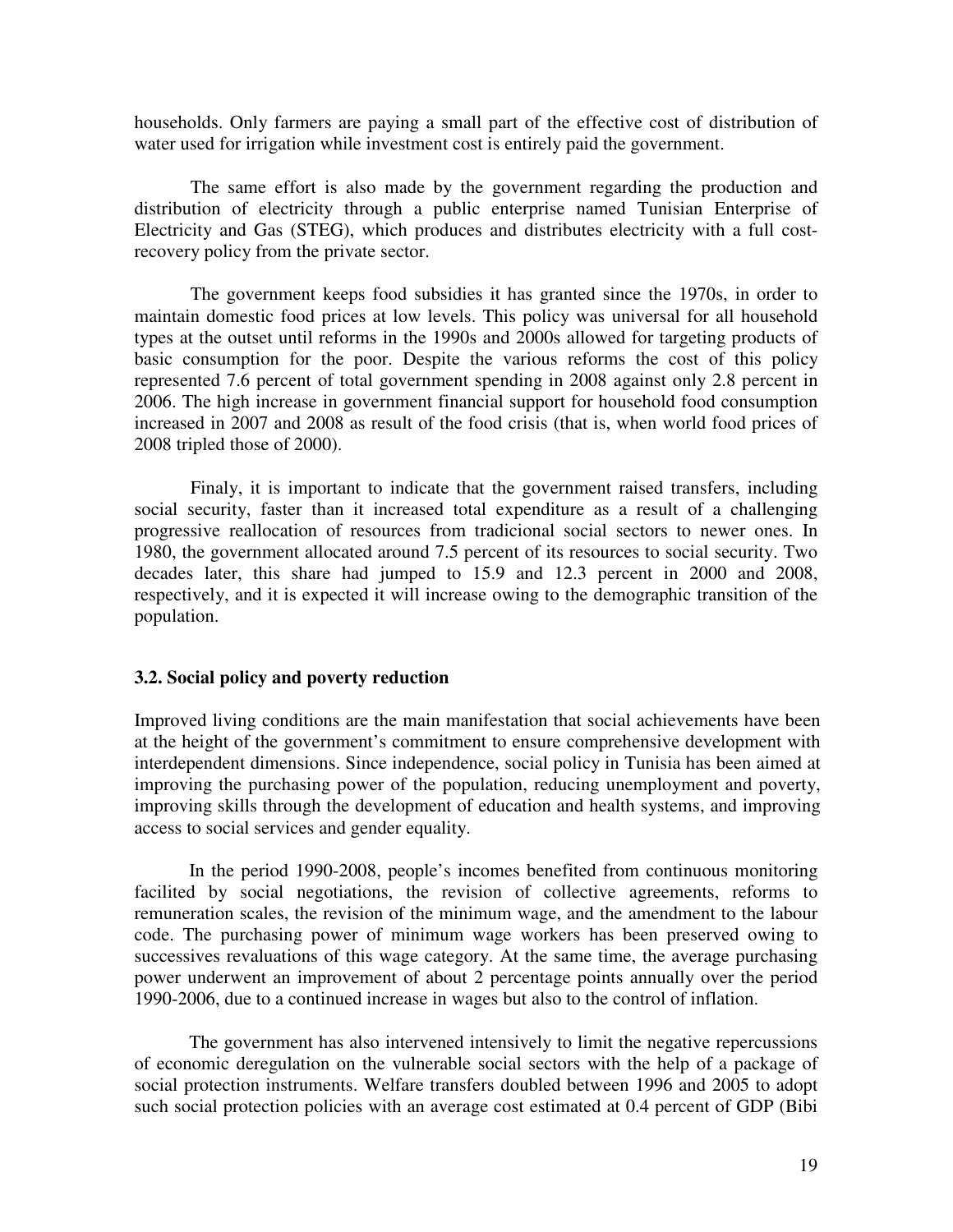and Chatti, 2007). Also, the government continued to subsidize food consumption in spite of the relatively low level of international prices for most agricultural products before the recent food crisis of 2007-08 and even though subsidies have largely decreased since the implementation of the structural adjustment program. Since the mid-1990s, these subsidies have been more targeted to products consumed by the poor, thus contributing significantly to poverty reduction, particularly in urban areas. The government also implemented many programs of public works to benefit the unemployed poor with a cost estimated at 0.12 percent of GDP. Finally, the government is providing almost universal health care to the population with various levels of personal contributions to the real costs of the service delivered. The health care system is estimated to cost to the government around 5.2 percent of the country's GDP (Bibi and Chatti, 2007)

The results recorded in terms of wages, incomes and welfare transfers have improved living conditions. Not only has the poverty rate declined, as further shown in the below, but the share of rudimentary houses has shrunk from 2.7 percent in 1994 to 0.8 percent in 2004, and there has been a noticeable 80 percent increase in the rate of household ownership. As will also be indicated below, the coverage of utility-service indicators (i.e., drinking water, basic sanitation, and electrification) has increased notably, too, particularly in the rural areas.

Even though the education system has serious weaknesses, it has provided the poor with significant opportunities to improve their living conditions. Several indicators that will be presented below show that there has been remarkable progress in education; for example, a sharp increase in the average number of years of education among the active population. Progress has been higher in coastal regions but this has by and large been shared among the population, including regions such as the centre-west where poverty is concentrated.

The health system has remained basically public, although the private system has undergone a fast development in recent years, as mentioned earlier. With the implementation of the National Funds of Health Insurance in 2007, both rich and poor people have the same access to health services and health policy seems to have translated into better health and social security indicators (see next subsection).

Family planning and birth control programs, which Tunisia embarked on as early as the beginning of the 1960s, in spite of the fact that this was very unusual for a Muslim country, have no doubt played a very important role in moderating population growth over the last three decades, from around 3 percent at the beginning of the 1960s to around 1.1 percent in 2007. This sharp drop in population growth may have had influence on poverty alleviation.

Rural development programs have also been a major component of government policy for the last two decades, providing infrastructure, water supply, electrification, roads, etc. Moreover, direct social transfers have been provided for more than 100,000 households. In 2010, public social expenditures, including direct transfers, accounted for 18 percent of the GDP.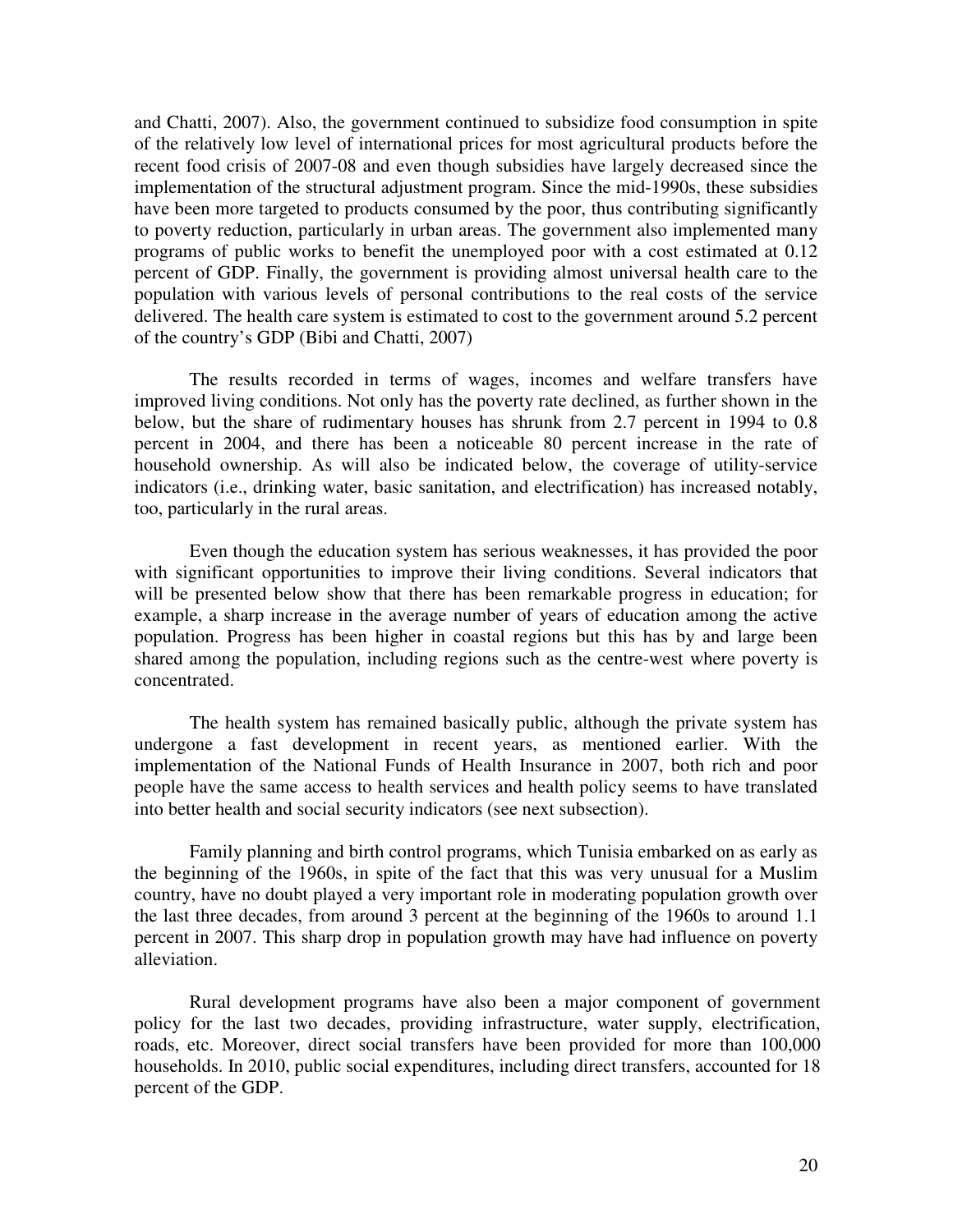## **3.3. Evolution of the MDGs over 1990-2005**

Tunisia has made considerable progress in achieving MDGs, though it may not be fully ready to meet all targets by 2015 under current public spending policies. Until 2005, progress in achieving the target of reducing maternal mortality by two thirds was being insufficient and here is where the country faces one of its bigest MDG challenges. Areas where progress has on the contrary been remarkable include poverty reduction, universal primary education as measured by the primary completion rate for boys and girls, and child mortality. Progress before the global financing crisis and the political revolution had prompted the government to raise its ambitions to achieve these goals, adding new progress indicators such as the quality of education.

The Tunisian government has aknowledged that progress at the national level is not always matched at the sub-regional level where disparities do exist. While some regions in the country have experienced remarkable strides in development, others are still lagging behind according to the most recent UNDP report available (UNDP, 2004). In order to truly address development issues and alleviate poverty for all Tunisians by 2015, more attention would need to be given to the specific challenges facing each of the individual sub-regions. A review of progress made in achieiving various of the MDGs and the prospects to achieve them by 2015 is provided in what follows. Table 6 shows the progress made in achieving various MDGs until 2005—the base year of a CGE analysis presented in section 4—or circa. This progress is compared to the targets set for 2015 in order to indicate if, based on a linear continuation of past trends, Tunisia would seem on track to timely meeting the targets without further policy efforts.

|                                                          | 1990       | 2005           | 2015         |
|----------------------------------------------------------|------------|----------------|--------------|
|                                                          | (or circa) | (or circa)     | target       |
| MDG 1: Poverty headcount ratio (percent of population)   |            |                |              |
| - National poverty line                                  | 6.7        | 3.8            | 3.4          |
| - US\$1.25-a-day poverty line (PPP)                      | 5.9        | 2.5(2000)      | 3.0          |
| MDG 2: Enrolment rate (percent)                          |            |                |              |
| - Children aged 6 years                                  | 96.3       | 99.2 (2008-09) | 100.0        |
| - Children aged between 6 and 11 years                   | 88.1       | 97.7 (2008-09) | 100.0        |
| MDG 4: under-five mortality rate (per 1,000 live births) | 37.3       | 22.1 (2002)    | 16.6         |
|                                                          |            | 18.4 (2007)    |              |
| MDG 5: maternal mortality rate (per 100,000 live         | 74.8       | 54.8 (2000)    | 18.7         |
| births)                                                  |            |                |              |
| MDG 7a: Access to clean water (percent of population)    | 75.0       | 97.8 (2004)    | $100.0^{1/}$ |
| MDG 7b: Access to basic sanitation (percent of urban     | 59.9       | 70.4 (2002)    | $100.0^{1/}$ |
| population)                                              | (1994)     | 78.3 (2004)    |              |

#### **Table 6 Tunisia: MDG achievement and targets for 2015**

 $\frac{1}{4}$  A national, full coverage target is used in the table and in the policy scenario analysis as further shown below. The international target of reducing by half the proportion of the population without coverage (from base year) would be 98.9 per cent for clean water and 89.2 percent for basic sanitation in both urban and rural areas.

Source: INS (various publications), World Bank (2007), and UNDP (2004).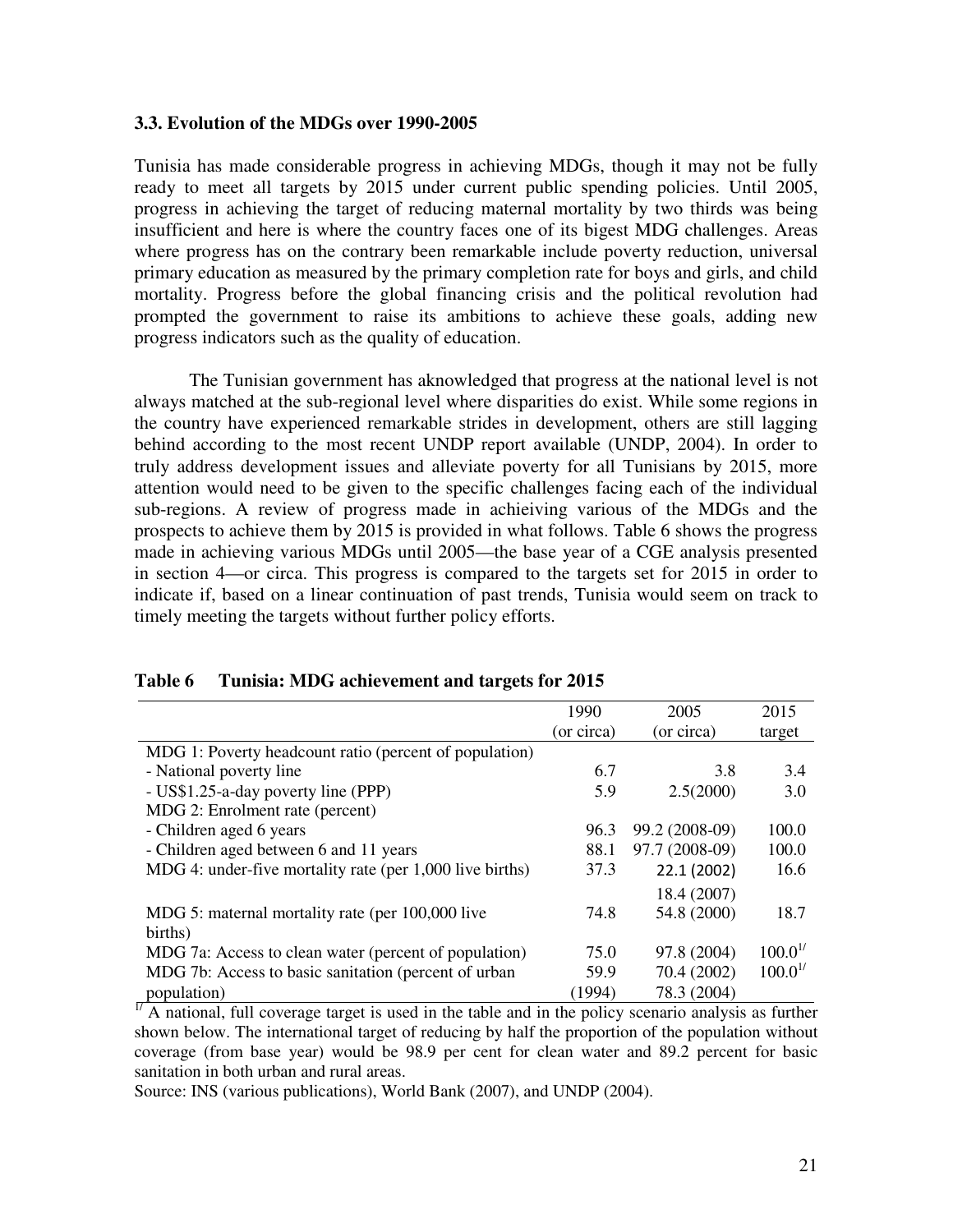## *MDG 1: Eradicate extreme poverty and hunger*

Social achievements and equity are among Tunisia's greatest assets. Not only have these helped ensure internal cohesion but they have also distinguished Tunisia from other countries in the region. Pro-poor economic growth and social policies, along with lower population growth, as indicated earlier, have all translated into an impressive record of poverty reduction over the years. The incidence of extreme poverty (using the national poverty line) went down from 40 percent in 1960 to 12.9 percent by 1980 and further down to 6.7 percent by 1990 (Table 7). This reduction has been possible during a period in which income equality declined—according to the Gini coefficient. However, the rhythm at which extreme poverty incidence had been declining decelerated during the first half of the 1990s when income equality increased. The extreme poverty incidence regained its declining trend between 1995 and 2005 where it reached at its lowest level (3.8 percent). In this period, incomes also became more fairly distributed. Average per capita expenditures for the lowest decile of the population moved closer to mean expenditures for the country as a whole. In absolute terms, the number of poor increased from 600,000 in 1990 to 690,000 in 1995 and fell to 400,000 in 2000 (World Bank, 2003). Nonetheless, many households can be vulnerable to sliding back into poverty as their consumption is closely distributed around the poverty line.

As for extreme poverty using the international US\$1.25 a day poverty line, it went down from 5.9 percent in 1990 to 2.5 percent in 2000, overachieving the 2015 international target of about 3.0 percent as set for MDG 1 in Table 6. Having also been able to reduce extreme poverty to 3.8 percent in 2005, as mesured by the national poverty line (Table 7), a decent economic recovery after the global economy crisis and the revolution, without any marked deterioration in income inequality, would likely take Tunisian to achieve the 3.4 percent national target by 2015 (Tables 6 and 7).

|                             | 1980  | 1985  | 1990  | 1995  | 2000  | 2005  |
|-----------------------------|-------|-------|-------|-------|-------|-------|
| Extreme poverty incidence   |       |       |       |       |       |       |
| (percent of the population) |       |       |       |       |       |       |
| Urban                       | 11.8  | 8.4   | 7.3   | 7.1   | 4.9   | 1.9   |
| Rural                       | 14.1  | 7.0   | 5.7   | 4.9   | 2.9   | 7.1   |
| Total                       | 12.9  | 7.7   | 6.7   | 6.2   | 4.2   | 3.8   |
| Gini coefficient            |       |       |       |       |       |       |
| Urban                       | 0.418 | 0.432 | 0.374 | 0.389 | 0.391 | n.a.  |
| Rural                       | 0.412 | 0.379 | 0.354 | 0.353 | 0.358 | n.a.  |
| Total                       | 0.455 | 0.453 | 0.401 | 0.417 | 0.409 | 0.400 |

**Table 7 Tunisia: Poverty incidence and inequality1/, 1980-2005** 

<sup>1/</sup> Both poverty incidence and inequality are computed based on consumption per capita data. The national extreme poverty line is used to calculate the poverty incidence. Source: INS.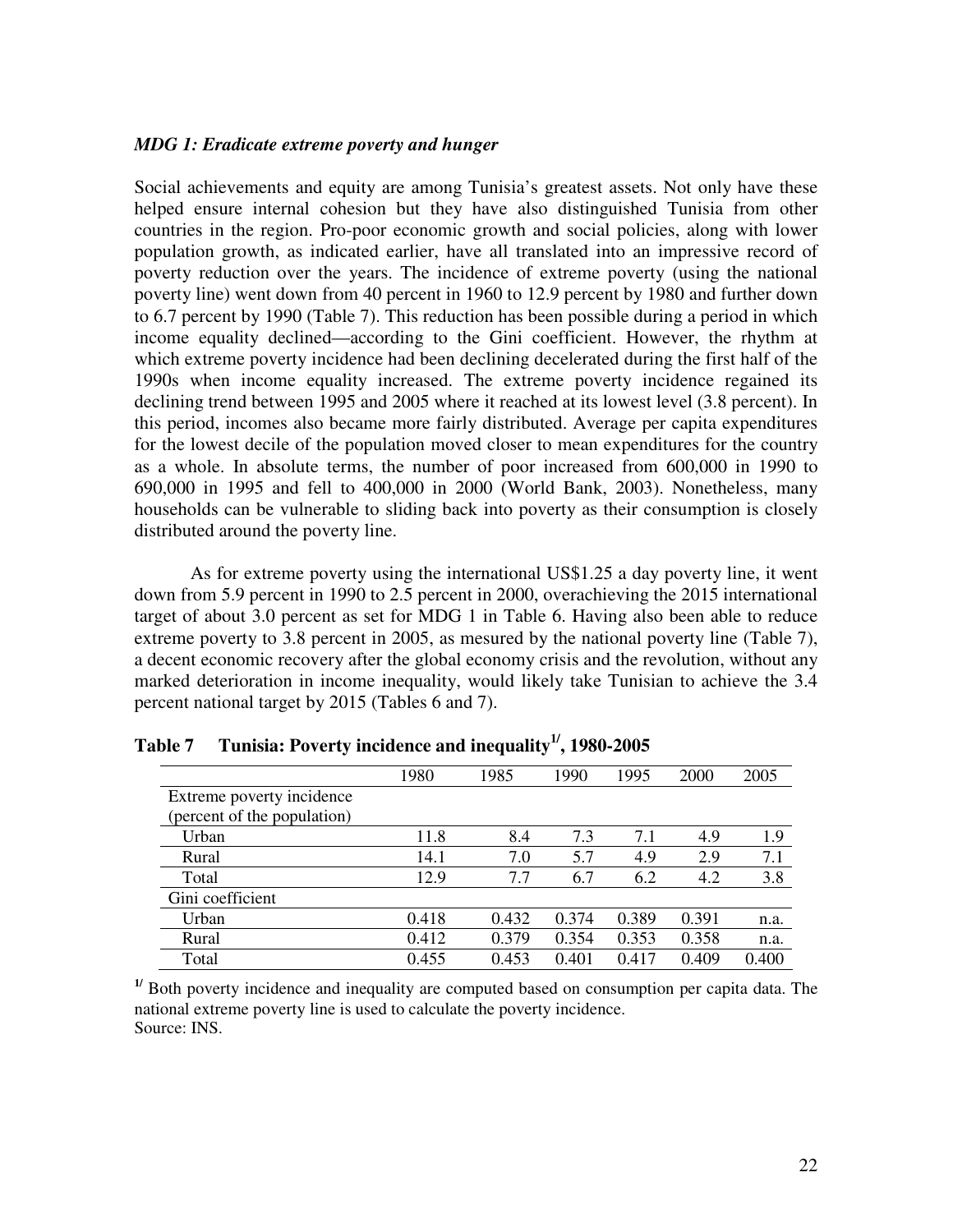#### *MDG 2: Achieve universal primary education*

The objective of education for all has been consolidated progressively through enourmous efforts since Tunisia's independence. Even during the period in which the SAP was introduced did public spending on education remained of paramount importance. In 2005, the government spent on education the equivalent to 7.3 percent of GDP, which corresponds to 20.8 percent of total government expenditures. government expenditures on education over the period 1990-2007 vary between 6 and 7.5 percent of GDP, and this share stablized at around 7 percent for 2008-09—according to the World Bank's World Development Indicators. However, these efforts have not led to achieving the goal of education for all as the share of students that do not complete the primary cycle, though small, has not declined as much as expected. The adoption of the education reform in July 1991 yielded good results, though, through guarantying 9 years of basic education for all children aged 6 to 16, allowing a reduction in the dropout rate, and increasing schooling of children aged 6 to  $12^2$ . The enrolment rate for both boys and girls aged 6 passed from around 96.3 percent in 1990-91 to 99 percent in 1999-2000 and 99.2 percent in 2008-09 (Table 6). For children aged 6 to 11, the rate of scholling went up from 88.1 percent in 1990-91 to 97.1 percent in 1999-2000 and 97.7 percent in 2008-09. This basically means repetition and dropout are not seriously afflicting primary completion rates in Tunisia.

In spite of this achievement, the most important setback of this reform seems to be the decline in the quality of education as increasing the quantity of students has been a priority. The illiteracy rate is also still high in Tunisia. According to the last results of the general census on population and housing published in 2005, 22.9 percent of the population aged 10 and over is illiterate against 46.2 percent in 1984 and 31.7 percent in 1994. However, illiteracy in Tunisia is still relatively high among old people. The literacy rate for young aged 15 to 24 is estimated at 94.4 percent in 2004 against 88.2 percent one decade before.

Given observed progress in primary education, Tunisia is on track to achieve the goal of education for all and the country is now improving its education strategy with measures aiming at improving the quality of education through the reinforcement of technical and vocational education training (TVET). However, when a more strict measurement is used for MDG 2, for example, the on-time completion rate for the cohort of children 6 to 11, the picture changes slightly. As further indicated below, additional fiscal efforts would be needed to achieve MDG 2 along this, more strict measure of progress in schooling.

#### *MDG 3: Promote gender equality and empower women*

Since independence Tunisian legislation has also helped to ensure the durability and irreversibility of women's acquired rights. Furthermore, these rights have been evolving and adapting constantly to the social changes taking place in the country. Hence, different

<sup>&</sup>lt;sup>2</sup> The reform introduced in July 1991 stipulated that "the state guarantees, free of charge, to all school-age children, the right to schooling and the maximum equal opportunity to enjoy this right for as long as they are able to regularly attend their schools according to the regulations in force".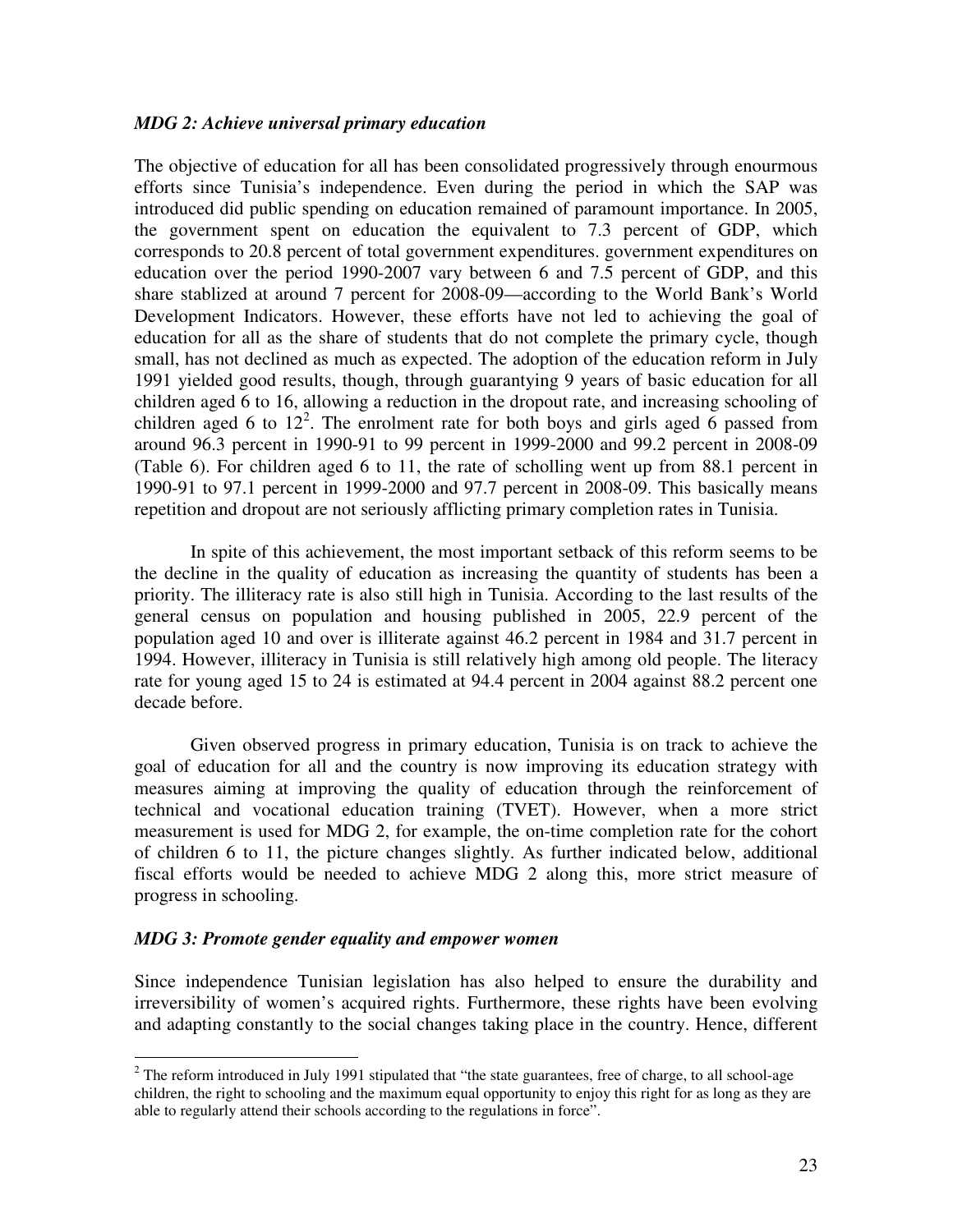amendments to the personal status code promulgated in 1956 and modified in 1993 have been aimed at expurgating all forms of discrimination against women. Thus, Tunisia is one of the most advanced countries in the region as far as women's rights are concerned. Gender parity is respected in access to health care and education. Currently, the rates of schooling both at primary and secondary as well as tertiary levels do not discriminate girls who in fact account for more than 50 percent of enrolled students.

Moreover, the labour market participation is accesible to both males and females who do receive the same treatment regarding wages and regulations. However, women only make up for 26 percent of the working population, and they tend to be mostly employed by the public sector where their participation is higher than that of males, contrary to what is seen in the private sector.

## *MDG 4: Reduce child mortality*

There has been a significant drop in child mortality over the last decade due to the modernization and coverage of the health system and the various changes occurred in the Tunisian society. The continued improvement in living standards as result of declining poverty has been a major determinant of the reduction in the under-five mortality rate, which has been systematically diminished from 37.3 per 1,000 live births in 1990 to 18.4 in 2007, falling short of achieving the MDG target for merely less than 2 deaths per 1,000 live births (Table 6). By this measure the country is pretty much on track to achieve MDG 4 by 2015, but this will depend on the ability of the country to reduce the remaining disparities between rural and urban areas in terms of child mortality which are still a major concern for policymakers, and for which some extra spending will likely be needed. In fact, child mortality in rural areas is estimated to double that of urban areas.

## *MDG 5: Reduce maternal mortality*

In this field policy has been based on the concept of family planning, which later on evolved into the concept of mother-and-child health care, and which finally included the aspect of reproductive health based on the promotion, prevention and management of women's health in general and the mother's health more in particular. The maternal mortality rate was estimated at 54.8 per 100,000 live births in 2000, having systematically fallen by 20 deaths per 100,000 live births since 1990 (Table 6). But this progress seems to be insufficient to put the country on track in achieving the 18.7 maternal mortality rate by 2015 (that is, reducing this rate by three quarters between 1990 and 2015). According to UNDP (2004), maternal mortality would only reach 33.6 per 100,000 live births in 2015 if past trends would continue and are linearly extrapolated into the future. The main reason behind the lack of progress in reducing maternal mortality is the poor quality of emergency health care and deficient road and transport infrastructure in the rural areas. In fact, many women who hemorrhaged after giving delivery died while waiting to be transfered to a better-equipped hospital while others reach health centers already too late to be saved. Due to these problems, a national strategy to reduce maternal mortality had been set up since 1998. This strategy has made it possible to implement a monitoring system for maternal deaths which has enabled improvement of the regional coverage of health centers for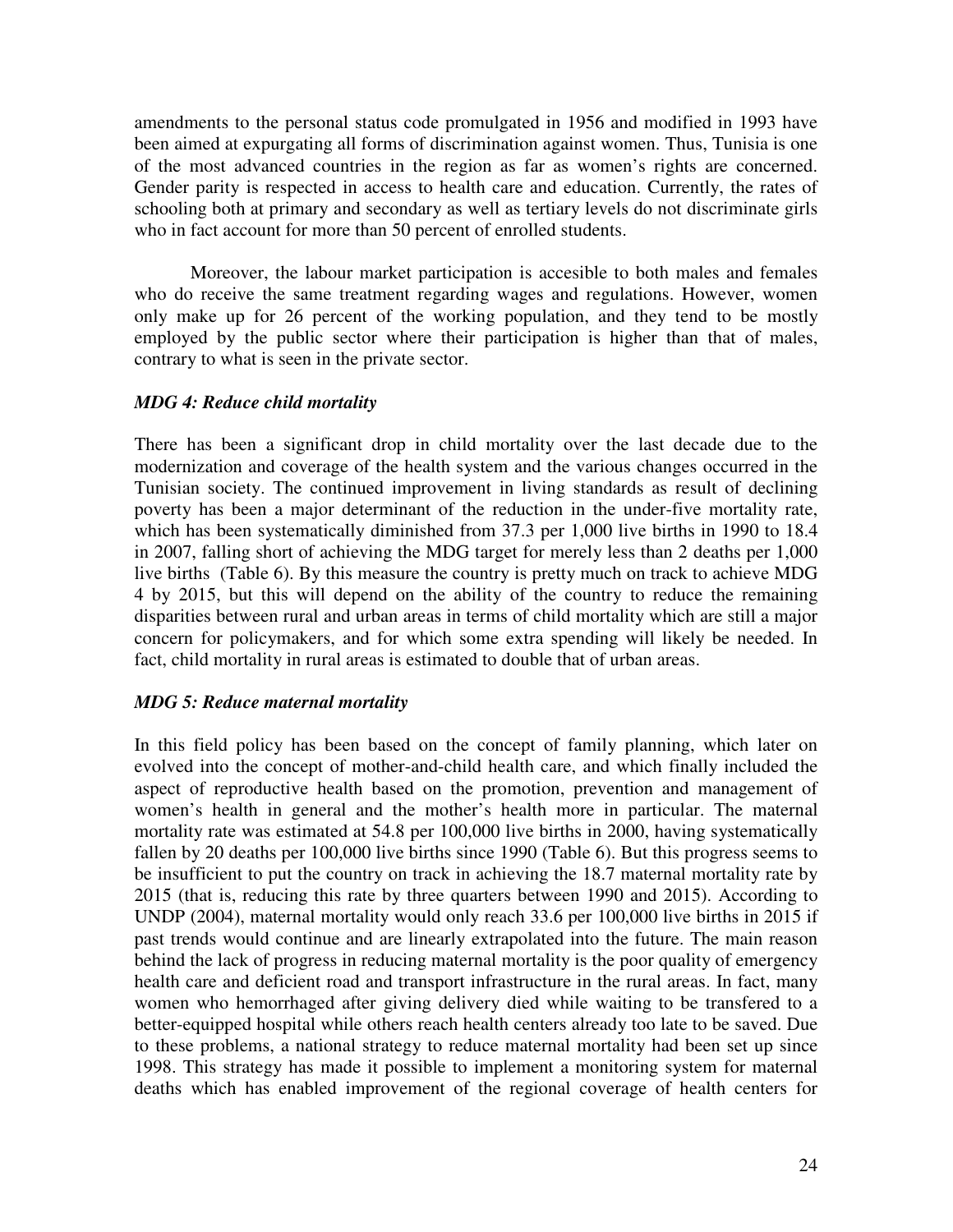preventing and reducing maternal mortality, and even so the reduction of maternal mortality continues to be less than required.

## *MDG 7: Ensure environmental sustainability*

 $\overline{a}$ 

With almost 98 percent of the population having access to safe drinking water, Tunisia has made a remarkable improvement towards achieving full coverage, moving up from only 75 percent in 1990 (Table 6). The country is pretty much on track to achieve this MDG (7a) but to ensure that such will be the case will depend on the rapidity and efficiency of ongoing investmens to improve the water distribution network in defavored regions<sup>3</sup> and getting illegal urbanization under control in both urban and rural areas. Tunisia's government has seriously adopted development strategies at its regions' level to improve the living conditions of its population, including through better access to basic public services such as drinking water, electrification, health services, sanitation and education. According to the population census for 2004, 97.8 percent of the total population had access to safe drinking water against only 84.6 percent for the rural population. In fact, official statistics confirm that disparities still preval among areas and regions of the country with 10 percent of the population leaving in the North West and Centre West having no access to drinking water.

Regarding the share of the population with access to the a basic sanitation network, official statistics confirm a considerable improvement in this area at the national level from 59.9 percent in 1994 to 78.3 percent in 2004 (Table 6). But achieving this MDG (7b) will be more challenging for Tunisia, considering that by 2004 there was still a gap of nearly 11 percent of the population without basic sanitation. And the problem is that there are still considerable regional variations. Coverage of the service varies from 10 percent in some cities of the South to 96.3 percent in the governorate of Tunis. The future progress to meet the target will depend also on ongoing investments that are expected to extend the sanitation network. It is worth noting that the connection to a sanitation network is costly and depends on the proximity of the existing network to a given private residence. For this reason, many households prefer to wait until the number of private residences is large enough to reduce the cost of getting connected to a sanitation network and it is only then that they do request it. Thus, the achievement of this goal depends also on urbanization policies and the awarness that may be created among households about the health-related importance of taking part of a sanitation network.

In all, Tunisia will most likely have to scale up public policies to close some existing MDG gaps that, though small, their financing may be costly. The challenges to achieve MDG 5 seem to be particularly staggering. Up to 2009, countercyclical public policies had enabled the country to remain afloat in achieving the MDGs during the global financing crisis. But both GDP growth and public spending are expected to decrease in

 $3$  These investments come as part of the ongoing economic and social development plan (2010-14), which the government is implementing through its two concerned public enterprises (ONAS and SONEDE) as well as the Solidarity Fund.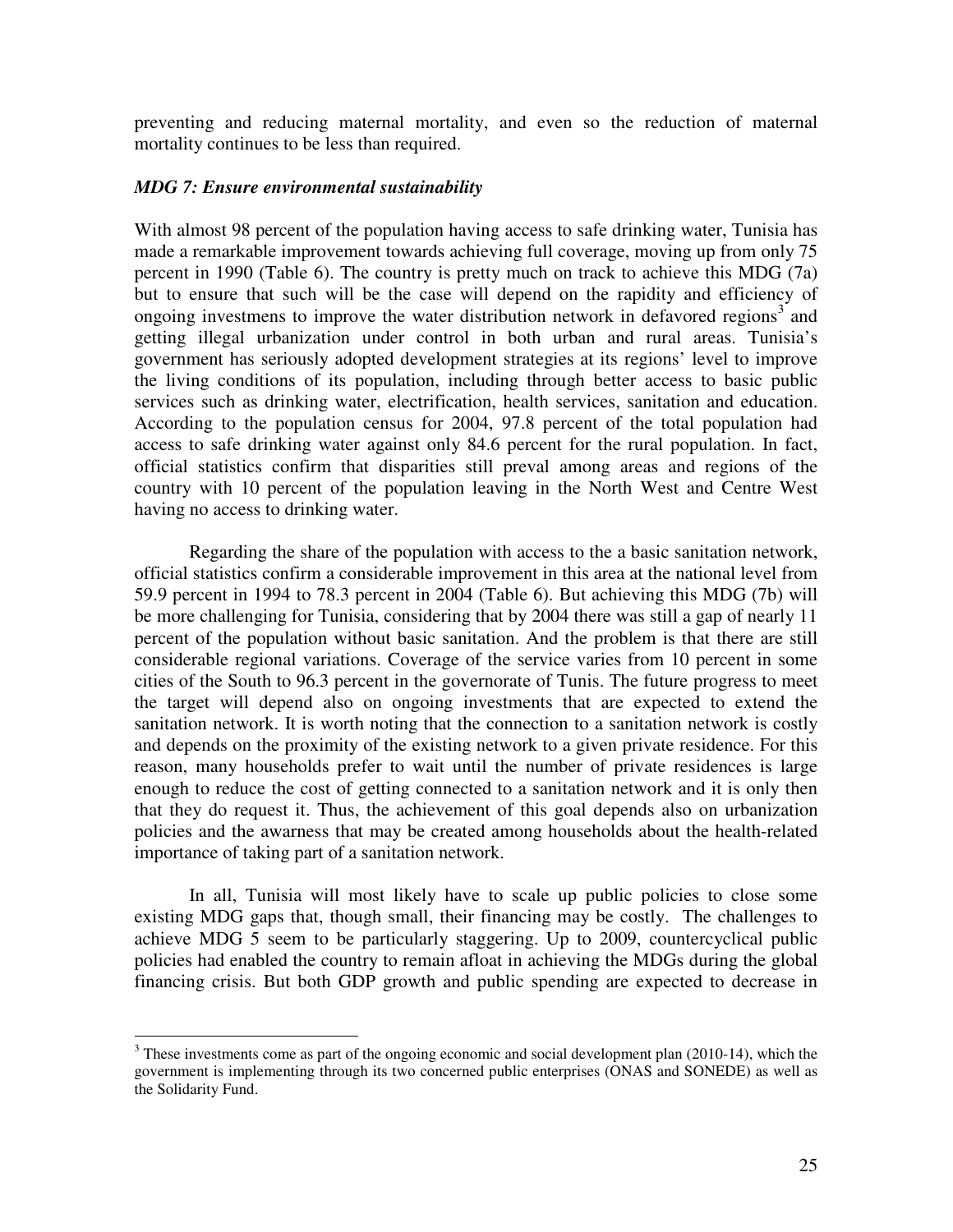2010-11 as a result of the political revolution. So there also remains to be seen how past progress achieved have been affected by the political crisis.

## **4. Policy scenario analysis**

A series of scenarios are evaluated in this section to answer the key questions of this paper; clearly, what has been the impact of the political crisis on the MDGs? The second question is whether under a foreseen economic recovery the country would be expected to achieve the MDGs should it be able to continue with the countercyclical public policies seen before the political crises. The mobilization of resources to finance new public spending could face constraints, though. The economy may not be healthy enough to generate the required level of incomes and savings. Externally, lenders and investors may sense political uncertainties as risky which leaves the country at the mercy of international donors. How much additional public spending would be needed to achieve the MDGs, and how this could be financed without triggering unfavourable macro-economic trade-offs to the economy at large would be a third key question. Finally, what would happen should the countercyclical public policies seen before the political crises not be continued under a foreseen economic recovery path?

## **4.1. Modelling framework**

The MAMS framework is used to address these questions. This is a dynamic-recursive CGE model which is described in length in Lofgren and Diaz-Bonilla (2010). The use of a CGE model is justified to the extent that the pursuit of a strategy towards the achievement of the MDGs will likely have strong effects throughout the economy. Such strategy would undoubtedly affect demand and supply in the different markets (goods and services, factors and foreign exchange), and the related adjustments may imply important trade-offs throughout the period for achieving the MDGs. MAMS, in particular, also takes into consideration the possible synergies between the different goals. Such synergies may influence the required expansion of services (for example, greater coverage of drinking water supply may reduce the need for health service expansion) or the speed at which the various MDGs are achieved.

The strategy adopted to finance the required public spending would also affect the outcomes. For example, foreign financing may induce real exchange rate effects while financing through domestic taxes could reduce private consumption demand, among other things, and domestic borrowing could crowd out credit resources for private investment. Tunisian policymakers could thus face important trade-offs depending on the financing of MDG achievement and the space they would have to scale up public spending. No doubt increased public spending is essential for achieving the MDGs, but adjustments in the real exchange rate, real wages and other relative prices may increase the unit costs for achieving the MDGs along with the costs for other sectors, or discourage exports, thereby widening the external deficit that needs to be financed, and so on. The productivity gains from greater MDG achievement will take some time to materialize and are thus unlikely to impact growth visibly in the short and medium terms. Therefore, it is critical that short-run trade-offs not offset potential economic and social gains in the longer run.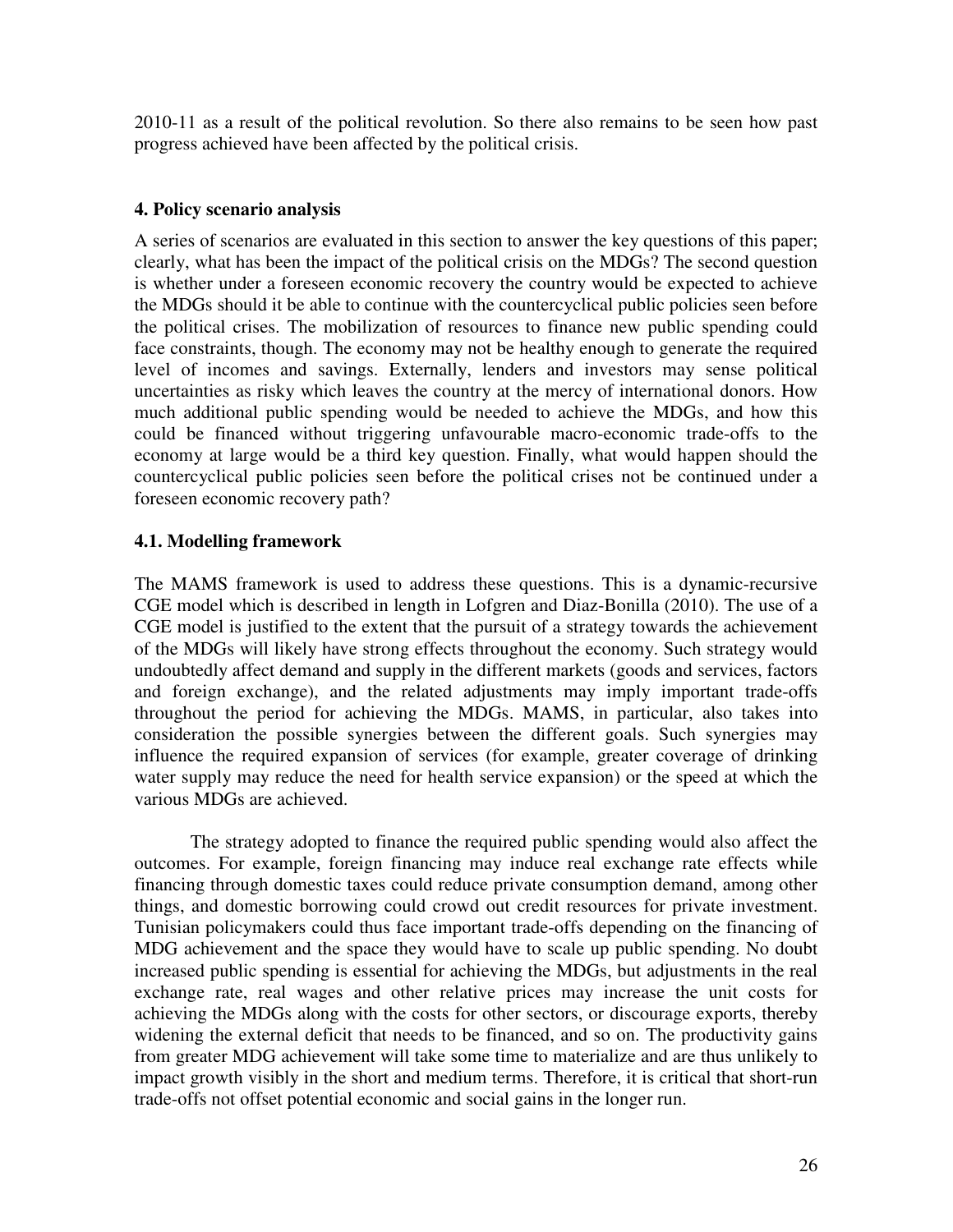The MAMS framework has been built from a fairly standard CGE framework with dynamic-recursive features but incorporates a special module which specifies the main determinants of MDG achievement and the direct impact of enhanced public expenditures on MDG-related infrastructure and services (see Lofgren and Diaz-Bonilla, 2010). MAMS considers specific targets for achieving universal primary education (MDG 2), reducing under-five and maternal mortality (MDGs 4 and 5) and increasing access to safe water and basic sanitation (MDGs 7a and 7b). In the case of MDG 2, the primary completion rate is the indicator used for universal primary education, and this is constructed by the model using data on student behaviour (enrolment, repetition, graduation). A target is set for completion on time, without repetition, for the relevant country-specific age cohort for primary school. Student behaviour, in turn, depends on the quality of education (service delivery per student), income incentives (the expected wage premium from education), the under-five mortality rate (a proxy for the health status of the potential student population), household consumption per capita (a proxy for the capacity to pay for education and for opportunity costs) and the level of public infrastructure (a proxy for the effective distance to school). Under-five and maternal mortality are considered to be determined by the availability of public and private health services per capita, household consumption per capita, the level of public infrastructure (a proxy for the effective distance to health centres and hospitals), and the coverage of water and sanitation services. Access to water and sanitation, on the other hand, depends on household consumption per capita, the provision of such services by public or private providers and the level of public infrastructure.

The effectiveness of the determinants of MDG achievement follows a non-linear pattern. Logistic functions for the "production" of social services are generated in such way that each determinant becomes relatively less effective as progress towards the 2015 target is made. These social services may be provided publicly or privately; nonetheless, it is only new government investment and current expenditures that will lead to a policydriven increase in the supply of MDG-related services and public infrastructure. For this to take place, the government has to mobilize sufficient domestic or foreign resources to finance those new investments and expenditures.

In the below we tried to answer the above-posed questions by running and analysing a number of alternative policy scenarios with the application of MAMS with a Tunisian dataset. These policy scenarios are compared to a baseline scenario, which aims to replicate observed performance and policy stance in recent years. The common denominator in each of these policy scenarios is that—unlike in the baseline—MDG spending is scaled up in such a way that MDGs 2, 4, 5 and 7 are achieved by  $2015.<sup>4</sup>$  All these MDG scenarios are performed under alternative financing rules, that is to say, the required increase in public spending is financed through, alternatively, increased foreign grant aid, foreign borrowing, domestic borrowing or taxation. These scenarios allow us to assess the MDG-related spending requirements and macroeconomic trade-offs by

 $\overline{a}$ 

<sup>&</sup>lt;sup>4</sup> There are two kinds of policy scenarios: one simulates the achievement of each MDG target separately (or two simultaneously, as in the case of the health or the sanitation goals), whereas in the other, public spending is scaled up as much as required to ensure the simultaneous achievement of all MDG targets—excluding that of poverty reduction. We focus on the second kind of scenarios in this paper.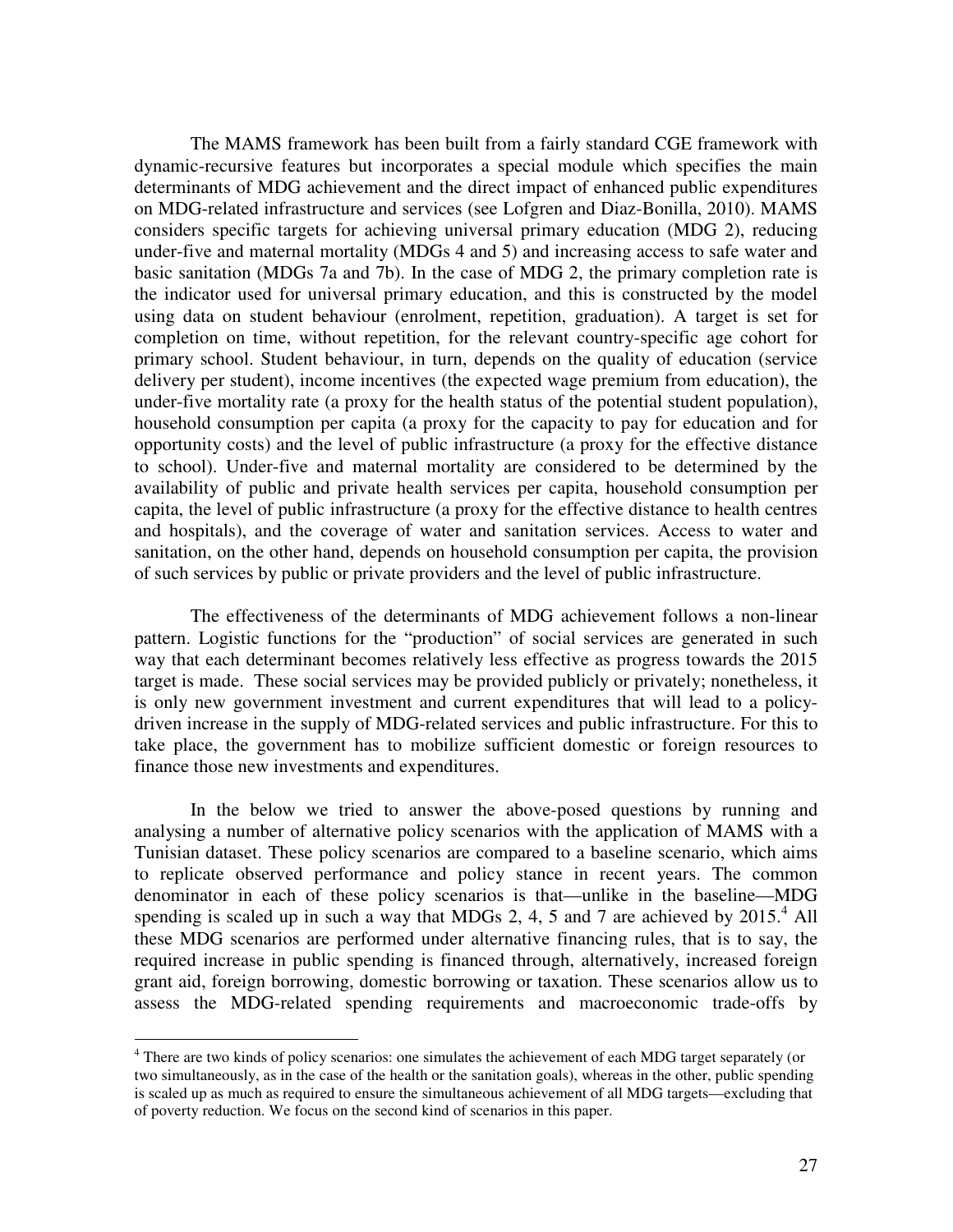comparing results of different MDG achievement and financing settings and those of the baseline scenario.

## **4.2. Model calibration**

 $\overline{a}$ 

The accounting consistency and framework of MAMS and its main structural parameters are provided by a Social Accounting Matrix (SAM) with some of the following especial features: (i) separate accounts for public and private activities/commodities for education (by cycle), health, water and sanitation, and other public infrastructure are used; (ii) capital stocks are included for each government activity—to which the national accounts attribute operating surplus; (iii) domestic and foreign interest payments are separated from institutional transfers; (iv) savings and capital accounts are specified for each institution, including the rest of the world; (v) in addition to investment demand, investment by sector of destination is also specified; and, (vi) labour is classified by educational level . In the particular case of Tunisia, the SAM was built for 2005, using official national accounts data from the Central Bank and Tunisian Employment Survey from the National Institute of Statistics.

Two-Stage Least Squares (*TSLS*) and Ordinary Least Squares (OLS) were used to estimate an import-demand function by commodity, an export-supply function by commodity, and demand functions for factors and intermediate goods by activity, in order to estimate the elasticities of substitution (and transformation) used in the model, using time series for 1972-2006 for quantity data and price deflators from the Central Bank of Tunisia, following specifications used in Sánchez (2004). Also, a commodity-based expenditure demand function was also estimated to calibrate the Linear Expenditure System (LES) of the model, using 6,000 observations from National Institute of Statistics' Household Income and Expenditure Survey (HIES) for 2005.<sup>5</sup> After applying some needed fine-tuning to the initial estimates, the elasticity values used for the calibration of the model's constant-elasticity of substitution and transformation functions and the expenditure system are presented in Appendix A1. Using OLS and a time series for 1971- 2007, the elasticity of savings with respect to per-capita income was estimated to be about 0.95—after controlling for a dummy variable in 1974 (oil shock), an autoregressive and a constant variable. A value of as low as 0.0006 was used for the elasticity of TFP with respect to trade openness, based on the study of Chaffai et al. (2006). In the absence of data for government capital stocks, historical government investment data from the Central Bank of Tunisia, a depreciation rate of about 2.5 percent—as used in Agénor et al. (2005) for government capital in education, health, infrastructure—and a net profit rate of about

<sup>&</sup>lt;sup>5</sup> Both the construction of the SAM and the estimation of substitution and expenditure elasticities were carried out at the initial stages of the project for which this paper has been prepared, by Moncef Youzbachi and Nidhal Ben Cheikh at that moment from, respectively, the Ministry of Development and International Cooperation, and Jameleddine Boumedie from the Tunisian Superior Institute of Statistics and Information Analysis (ESSAI). The SAM suffered minor adjustments by the authors of this paper to update some macroeconomic balances and make it more suitable for the calibration of MAMS. The SAM and the estimation results for the elasticities are available upon request to the authors of this paper. Using data for 1970-2007 from World Development Indicators (WDI) from the World Bank, and the specification that *frisch* = -36 ·  $ypc$ <sup>-0.36</sup> (where *ypc* stands for income per capita), the Frisch parameter for household LES demand was estimated to be equal to -3.1.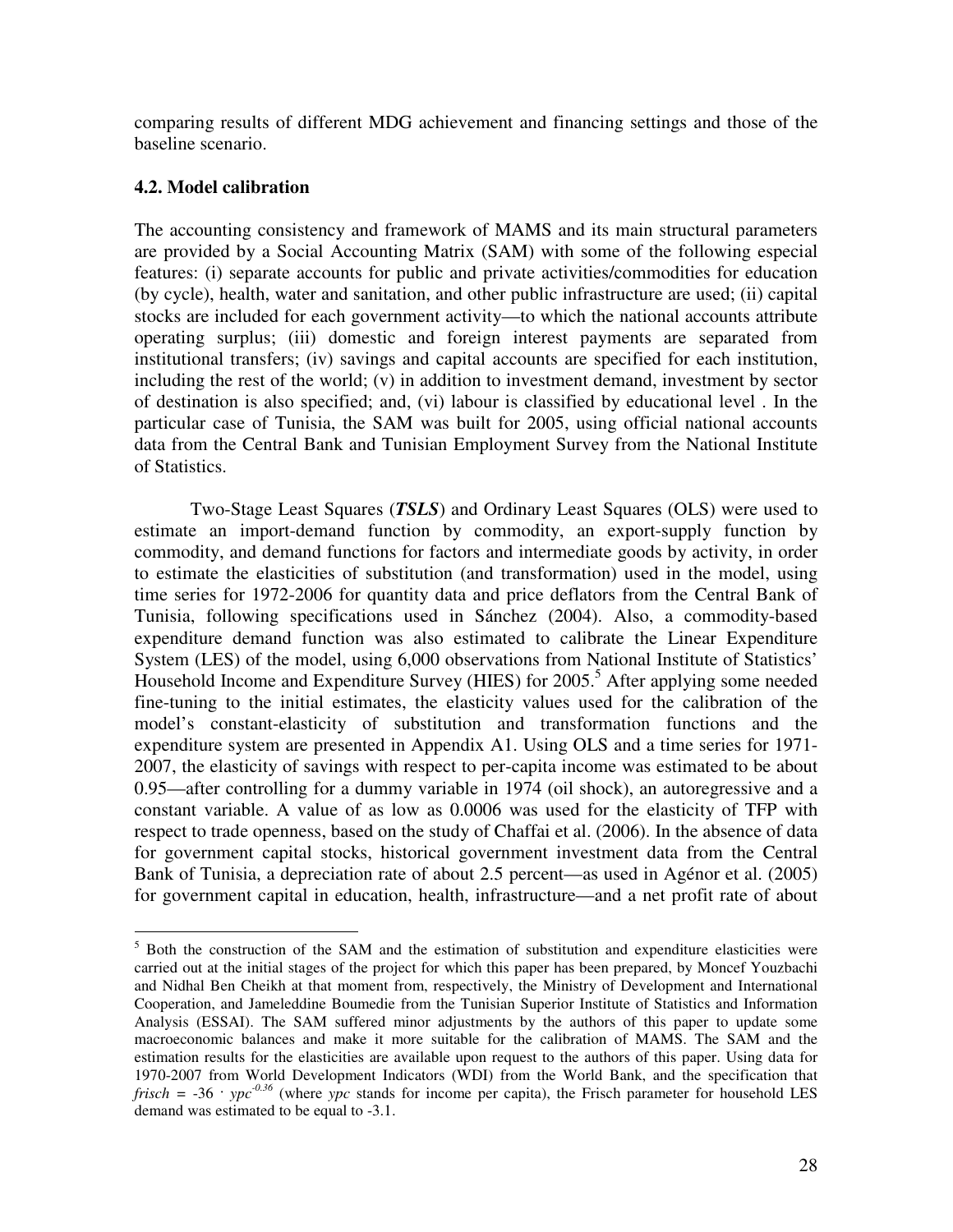16 percent—as found by Nehru and Dhareshwar (1993) for developing countries—were used to construct base-year government stock data.<sup>6</sup>

Base-year employment by labour type and activity, unemployment by type of labour, and labour force participation rates were obtained from the Tunisian Employment Survey for various years. Population data for different cohorts were compiled from the United Nations Population Division Database. All other information on national accounts—including GDP and government consumption growth, fiscal accounts, and domestic and foreign debt flows and stocks—was obtained from Tunisia's Central Bank.

The calibration of the MDG module of MAMS turned out to be more cumbersome due to lack of data. MDG indicators and 2015 targets used in MAMS are consistent with those presented in Table 6. All education related data (enrolment, repetition, graduation) used to construct the indicator associated with MDG 2 were compiled using NIS's data (for primary and secondary) and the Ministry of Education (for tertiary). In this application of MAMS with Tunisian data, primary education comprises only 6 grades, whereas secondary and tertiary include, respectively, 7 and 3 grades. In other words, the new definition whereby the first cycle is basic education and comprises 9 grades is not being used. Targeting getting almost all boys and girls in the age cohort to entry and pass all grades of basic education, without repetition, would be overambitious given the relatively short time span from 2005 (the base year of the model) to 2015 (the target year of the MDGs).

Two additional key pieces of information were used to calibrate the MDG module in MAMS and, more specifically, the logistic functions from which MDG indicators are generated, including for education. On the one hand are the so-called MDG scenario parameters which serve as starting points that help identify a projected outcome for each MDG indicator for an expected year (2010 for MDG 2 given the primary cycle last 6 years and 2015 for all other goals) given a set of values for determinants under which—it is believed—the projected outcome could be achieved. The elasticities of the MDGs with respect to its determinants are the other piece of information. All this information is also useful in the model to provide the logistic functions with an inflection point from which returns to sector-specific spending—and other determinants—begin to decrease. The model recalculates the initial elasticities in consistency with the shape of the logistic functions.

To estimate the MDG scenario parameters we relied heavily on unit cost estimates and financing gap studies obtained from World Bank (2003), for water and sanitation; the World Bank's Road Costs Knowledge System (*ROCKS*) database, for public infrastructure; and the World Health Organization (WHO), for mortality rates. The student behaviour related determinants are estimated using the data from the UNESCO database. We found that public spending per student would barely have to change to achieve the MDGs and this is consistent with the progress shown by completion rates that are publicly

 $\overline{a}$ 

<sup>&</sup>lt;sup>6</sup> It is assumed that over a period of 5 years investment spending has permitted the capital stock to grow at the same real rate as the production of government services using the capital stock in question. On the basis of this assumption, it is possible to derive capital stocks for the initial year (5 years ago) and the base year.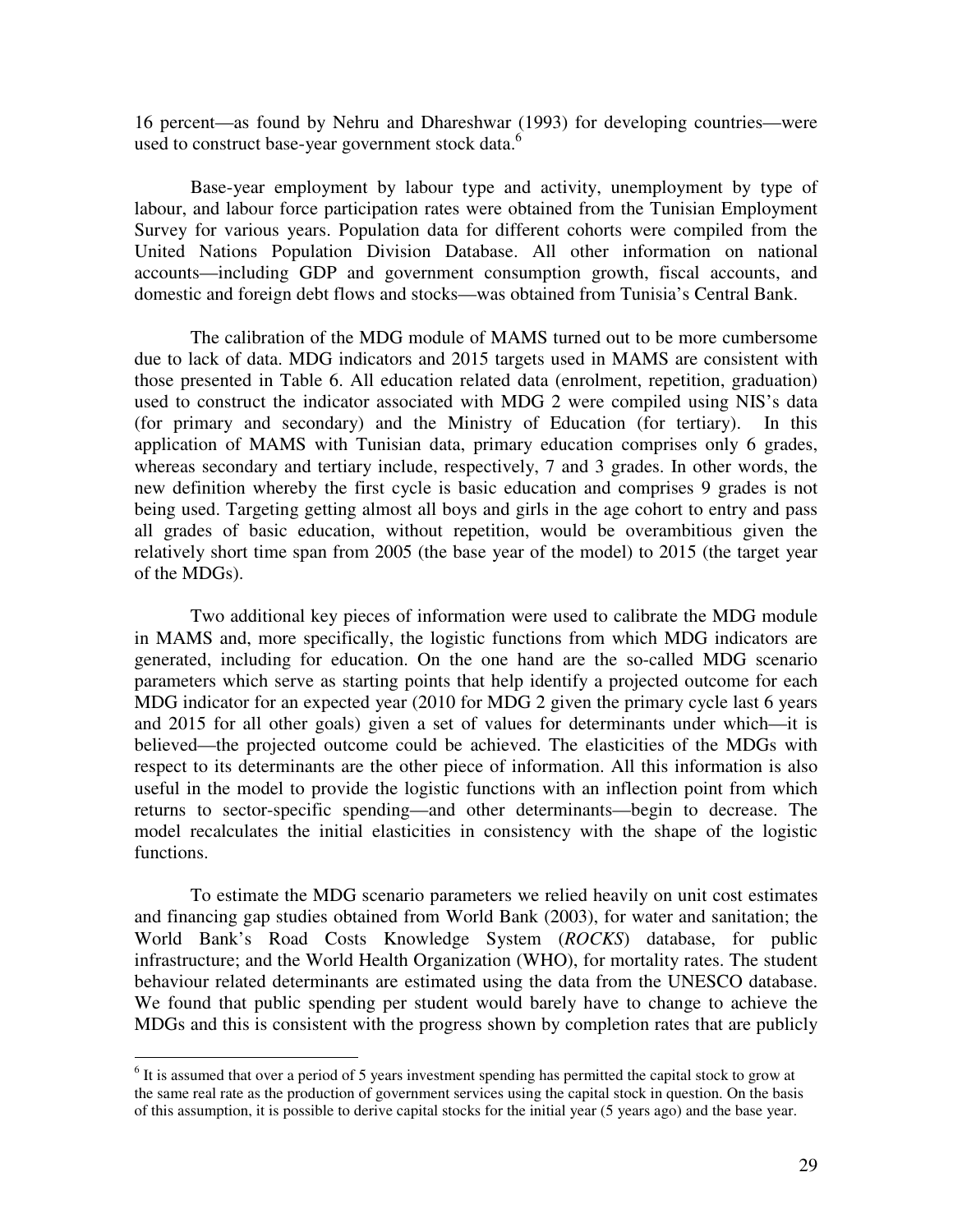available (and the trend for MDG 2 that the model generates, as will be seen below). Health spending per-capita would have to be about 43 percent larger between 2005 and 2015 to achieve MDGs 4 and 5, whereas spending in water and sanitation in 2015 would have to be about 23 percent above the value observed in 2005—likely due to existing gaps, especially in the rural areas. Lastly, we found that other public infrastructure—not directly linked to education, health, and water and sanitation—would have to increase by about 19 percent from 2005 and 2015 in order to achieve the MDGs under study. All these—partial equilibrium or sectoral—requirements are taken and reestimated by MAMS in a general equilibrium setting.

Neither data were available to estimate the elasticities of the MDG indicators with respect to the set of determinants nor no study for Tunisia reports useful parameter values to the knowledge of the authors of this paper. To try and overcome this limitation, elasticities estimated for Yemen and Jordan and other developing countries (as reported in Sánchez and Sbrana, 2009ab; Sbrana, 2009; Lofgren, 2010; Kaldewei and Pitterle, 2011) were used as starting points. Through sensitivity analysis these initial elasticity values were adjusted until, given all other information that was being used for the calibration, a continuation of the trend shown by MDG indicators since around the year 2000 was being reproduced. In the case of MDG 2, as will be seen in the below, the model constructs a primary completion rate close to 98 percent for boys and girls aged between 6 and 11, equating this to reported enrolment rates, thus assuming that repetition and drop-out rates are nil in Tunisia. This may be a strong assumption in the way the model is being calibrated but difficult to be otherwise in view of a lack of official data on primary completion rates.

## **4.3. Baseline scenarios**

## *Main assumptions*

Taking real values of 2005, three alternative baseline scenarios were generated for Tunisia once the model was fully calibrated and solved. The so-called "countercyclical" and "procyclical" baseline scenarios assume observed growth rates for both GDP and government consumption in 2006-10. They also project a marked GDP growth deceleration in 2011 owing mostly to the political crisis and, subsequently, a recovery of GDP at a rate of 5.5 percent per annum by the end of the simulation period (Figure 1). These two scenarios also show that economic growth was already on the decline since 2008 when the global financing crisis erupted but this crisis barely affected the MDGs during 2008-9 because public spending grew by 4.6 and 7 percent. Both scenarios, then, include the effects of the global economic and political crises. The difference between these two scenarios is in 2010-15: government consumption grows at the GDP growth rate in the pro-cyclical scenario, whereas the countercyclical scenario assumes government consumption continues to grow by 7 percent, as seen in 2009. Analysis of the countercyclical baseline scenario enables us to respond to how far the government would get in terms of MDG achievement by 2015, should its spending continue to increase at the pace of 2009. What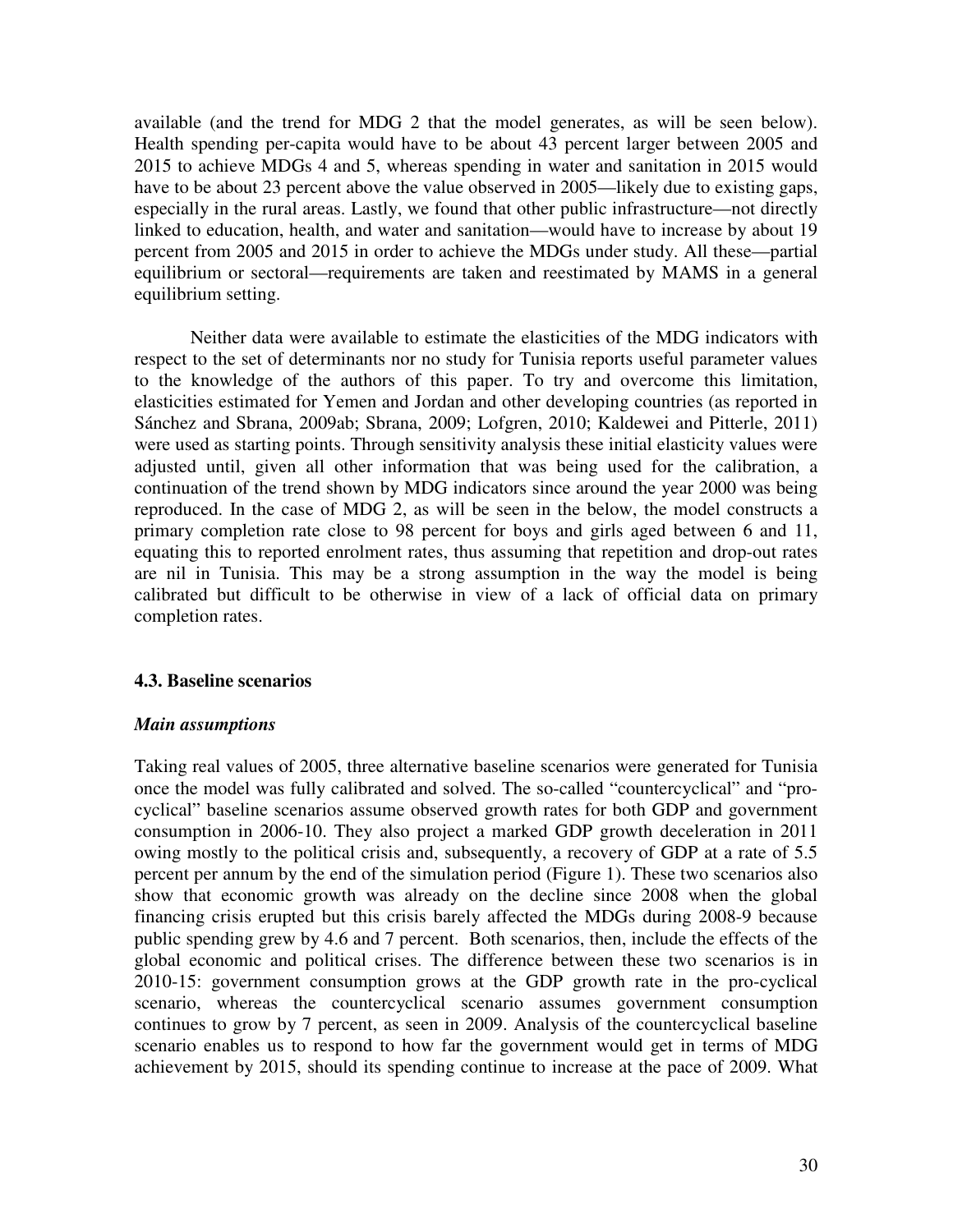gaps the country would face if government spending rather follows the GDP cycle become apparent when the pro-cyclical and the countercyclical scenarios are compared.

A third, so-called "pre-crisis" baseline scenario is generated to determine what impact recent political turmoil may have had on the MDGs under certain modelling assumptions. For this scenario the GDP growth rate of 2010 (that is, 3.8 percent), before Tunisians witnessed the adverse effects on the political crisis, is maintained for 2011-12. GDP grows as in the "crisis" scenarios between 2013 and 2015. Government spending is assumed to trend as in the countercyclical baseline scenario. To gauge the effects of the political crisis on the MDGs, a comparison between the pre-crisis and the countercyclical scenarios is made. This implicitly assumes that the impact of the political crisis on the MDGs is fundamentally transmitted through GDP growth—which is expected to affect, for example, household consumption per capita, a key determinant of the MDGs. Again, government spending would not be a transmission mechanism of the political crisis because it is being assumed that continues to grow at the pace observed for 2009.

**Figure 1 Tunisia: Growth rate of real GDP and government consumption in alternative baseline scenarios, 2006-15 (Percent)** 



Source: Central Bank of Tunisia and authors' assumptions based on a plausible scenario for 2011-15.

 $\overline{a}$ 

Notice that both real GDP growth and real government consumption growth are being imposed on the three baseline scenarios. Real GDP growth is merely imposed through a calibration procedure, adjusting productivity, but GDP is fully endogenous in the model.<sup>7</sup> This means that for the pre-crisis baseline scenario, in particular, we are simply

 $7$  GDP growth is driven by factor stocks and efficiency (endogenous and exogenous) parameters, investment and depreciation for the different capital types, by a combination of demographic factors and the functioning of the educational system for the different labour categories, and by an exogenous growth rate for natural resources used in some sectors. The aggregate growth trajectory is imposed through the production function.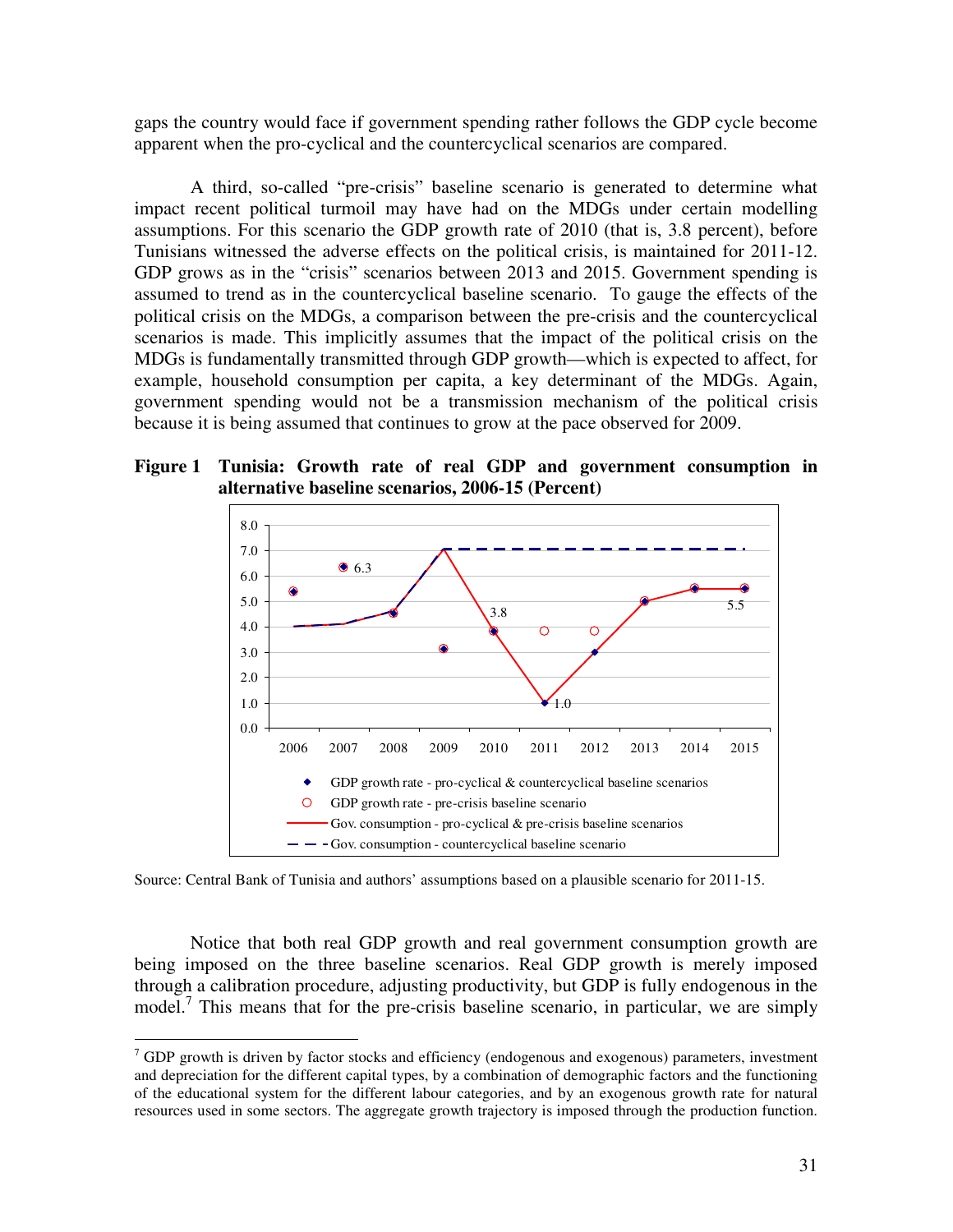assuming that the effects of the political crisis take place through productivity losses, without exogenously updating any other parameter. Productivity losses affect the level of production and, as a result, factor employment and household income and consumption per capita—the later being one of the key determinants of the MDGs. In the case of government spending, it is assumed that consumption and other components of recurrent spending grow at a given rate per annum, which is part of the closure rules of the model. Government investment spending depends on the demand for capital in the public services sector and this, in turn, depends on government consumption.

Other macroeconomic closure rules used to generate the baseline scenarios are as follows. Government investment spending is covered through current savings and fixed levels of borrowing (domestic and external) and tax rates. Any remaining imbalances are covered by foreign transfers from abroad (i.e., foreign aid) which basically assume their true value as the calibration of the model entailed imposing observed trends for the levels of borrowing and tax revenues. The real exchange rate adjusts to clear the current account of the balance of payments. Private savings rates adjusts such that private investment equals total savings given a fixed ratio of private investment to GDP.

The model distinguishes three types of workers: those who have not completed secondary education (unskilled), those with at least completed secondary education (semiskilled), and those who have completed some degree in tertiary education (skilled). In all of the scenarios, if the unemployment rate by type of worker exceeds a minimum unemployment rate, the real wage (with respect to the consumer price index) is equivalent to a "reservation wage" such that the market reaches equilibrium through adjustments in the unemployment rate (or, by the same token, through changes in the level of employment). If the unemployment rate is at the minimum rate, the labour market reaches equilibrium through adjustments in the real wage. For other factors (capital and natural resources), equilibrium is given by flexible wages (or rents).

The baseline scenarios reflect the actual aggregate functioning of the Tunisian economy during the period 2006-10 and project this through 2015—based on existing data available for the preparation of this paper. Take, for example, some results of the procyclical baseline scenario (Table 8). The real exchange rate appreciates on average by 0.6 percent per annum in the baseline, in consistency with more spending in non-tradables (clearly, government consumption), though it is worth mentioning that the actual trend of the real exchange rate is not being reproduced as world prices are not updated due to lack of information. As a result of this, exports fall as a percentage of GDP whereas imports remain on the increase—and foreign savings become larger relative to GDP. In consistency with past trends, government debts decline over time. Tax revenue is assumed

 $\overline{a}$ 

The model is first run assuming that the quantity of value added (that is, real GDP at factor cost) is exogenous while the exogenous component of the efficiency parameter temporarily becomes endogenous. In this run, the observed trajectory of real GDP is imposed on the quantity of value added and this is achieved by proportionally scaling the efficiency parameter for all production activities. This run becomes the starting point to solve the model again and generate the baseline scenario, assuming that the quantity of value added is endogenous and the exogenous component of the efficiency parameter remains exogenous, though this is exogenously set to vary yearly to enable reproduction of the observed trajectory of aggregate real GDP growth.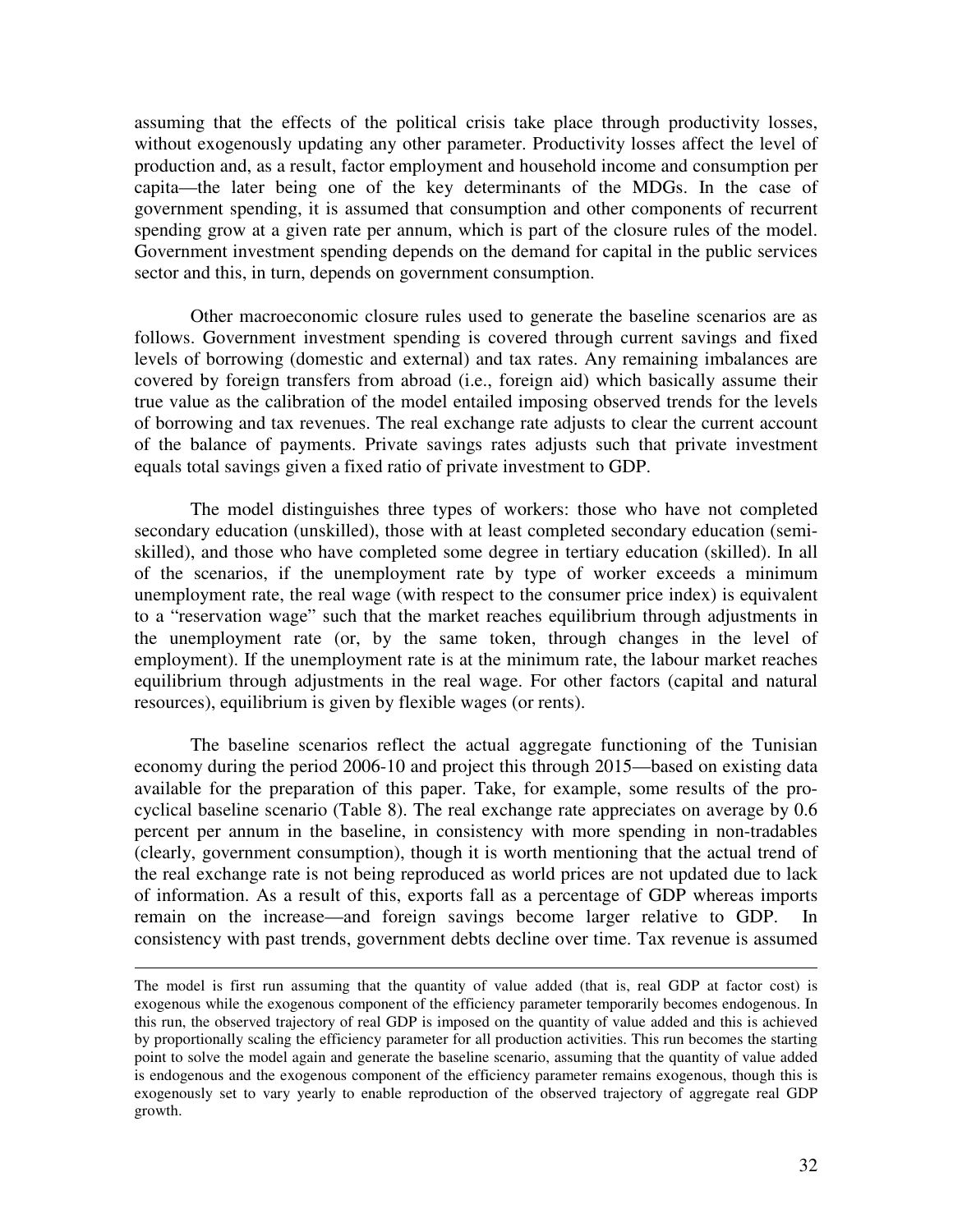to remain at around 22 percent after 2010. Foreign transfers to the government increase with respect to the base year to clear the government budget.

|                          | 2005    | 2010    | 2015    |
|--------------------------|---------|---------|---------|
| National accounts        |         |         |         |
| Consumption – private    | 63.4    | 69.3    | 72.6    |
| Consumption - government | 15.7    | 16.6    | 17.3    |
| Investment – private     | 12.9    | 12.9    | 12.9    |
| Investment - government  | 9.6     | 10.0    | 10.2    |
| <b>Exports</b>           | 50.0    | 39.8    | 34.6    |
| Imports                  | $-50.6$ | $-48.5$ | $-47.6$ |
| Government               |         |         |         |
| Foreign debt             | 53.9    | 39.0    | 31.9    |
| Domestic debt            | 2.8     | 1.7     | 1.4     |
| Tax revenue              | 18.7    | 21.9    | 21.9    |
| Foreign transfers        | 0.8     | 5.1     | 4.9     |

## **Table 8 Tunisia: Selected macroeconomic and government indicators for the procyclical baseline scenario, 2005-15 (Percent of GDP)**

Source: Authors' estimates based on application of MAMS for Tunisia.

## *Will the MDGs be achieved under a continuation of public spending policies?*

If public consumption in 2010-15 continues to grow at the relatively high pace seen in 2009 (that is, 7 percent per annum), and public investment follows suit, as assumed under the countercyclical baseline scenario, progress in achieving the MDGs would be notable but Tunisia would fall short of meeting the targets for primary education, mortality rates, and water and sanitation coverage by 2015 (Figure 2). The main gaps would be seen for maternal mortality and the coverage of basic sanitation, and these would be slightly higher under the public spending assumptions of the pro-cyclical baseline scenario. The comparison of the MDG indicator trends of the countercyclical baseline scenario and those of the pre-crisis baseline scenario show that the impact of the political crisis on the MDGs has been modest, as it is being assumed that public spending would in any case have continued to grow at a relatively high pace without the political crisis. Also, the differences between these two scenarios is small in terms of the MDGs, because GDP growth, which is 4.2 percent in the countercyclical baseline scenario, is only 0.3 percentage points higher when we assumed a situation without political crisis (Table 9). As a consequence, employment is slightly higher and this boots household income and spending moderately. As said, the later is one of the determinants of the MDGs. Private consumption grows by 5.9 and 6.3 percent per annum under the countercyclical and pre-crisis baseline scenarios, respectively. But even though the MDG indicators show very small variations under both scenarios, as further shown below, such small differences have implications in terms of the additional public spending that would be required to meet the MDG targets.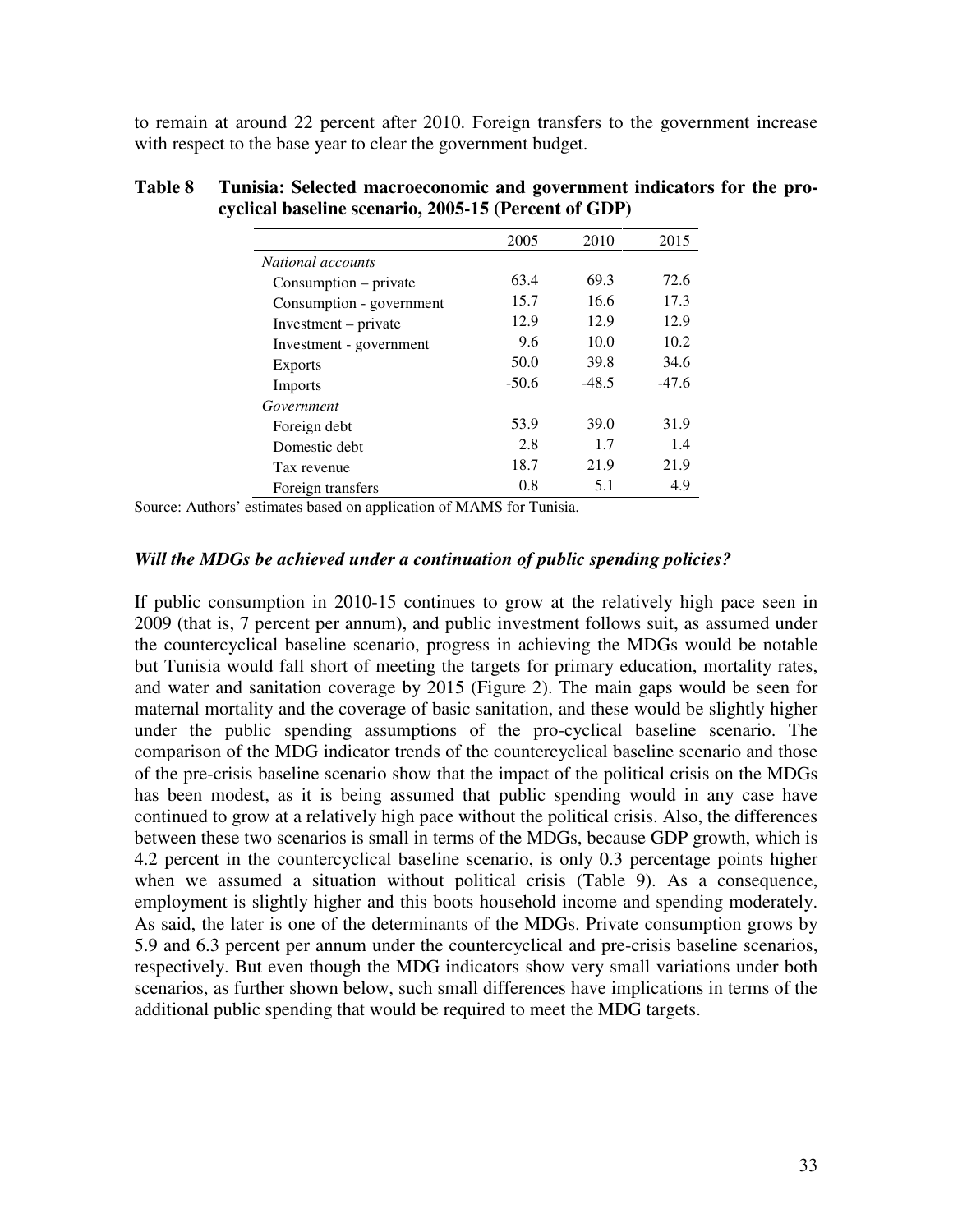

## **Figure 2 Tunisia: MDG achievement under the alternative baseline scenarios, 2005- 15 (MDG indicators and 2015 targets)**

Source: Authors' estimates based on application of MAMS for Tunisia.

2005 2010 2015

75.00

## **Table 9 Tunisia: GDP, consumption and investment in the baseline scenarios, 2006- 15 (Percentage annual growth)**

|                               | countercyclical | pro-cyclical | pre-crisis |
|-------------------------------|-----------------|--------------|------------|
| $Consumption - private$       | 5.9             | 5.9          | 6.3        |
| $Consumption - government$    | 6.1             | 4.3          | 6.1        |
| Fixed investment – private    | 5.1             | 4.8          | 5.4        |
| Fixed investment - government | 7.8             | 5.3          | 77         |
| GDP at market prices          |                 | 43           |            |

Source: Authors' estimates based on application of MAMS for Tunisia.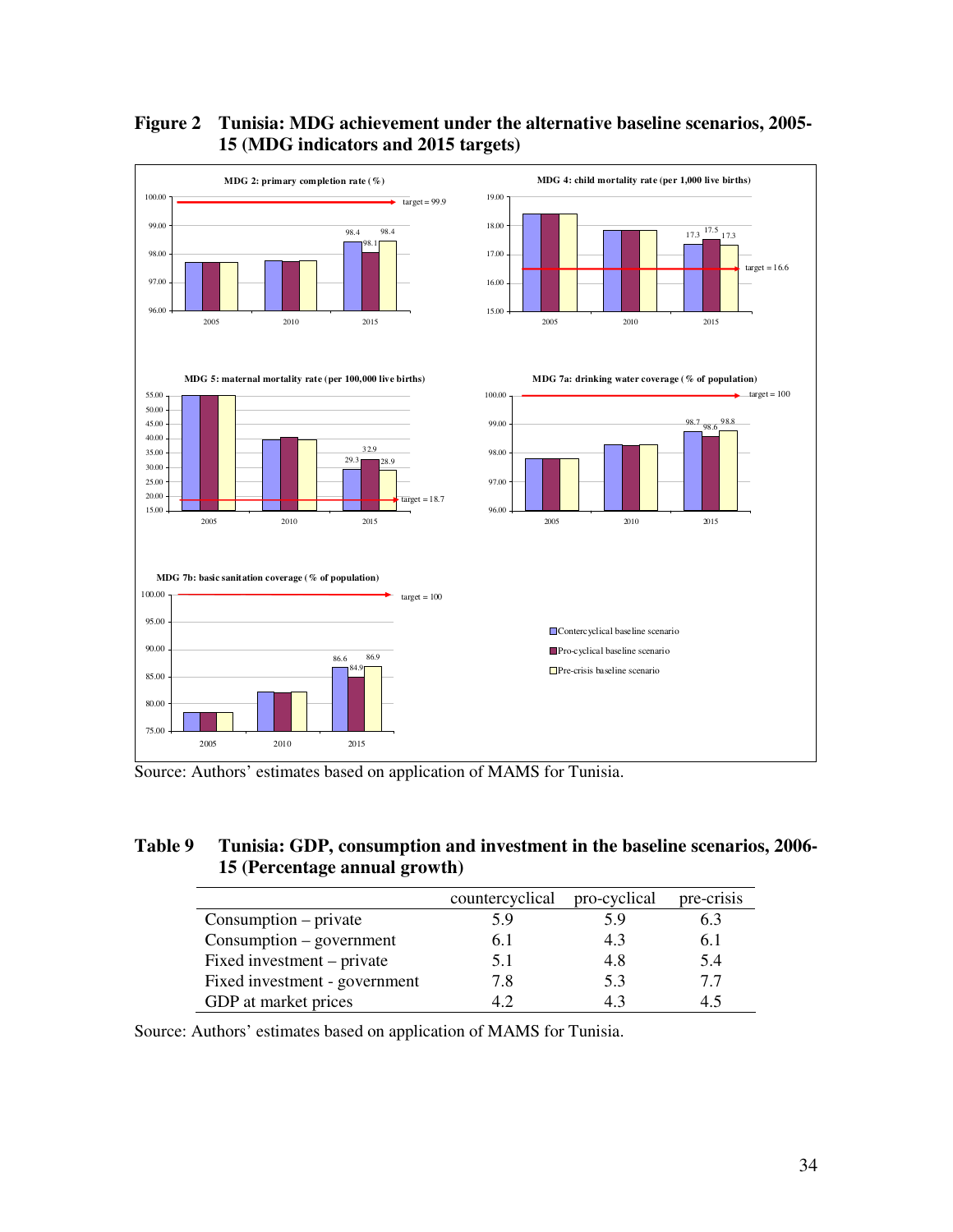## **4.4. MDG-financing scenarios**

## *Main assumptions*

 $\overline{a}$ 

The MDG-financing scenarios were generated to make comparisons with the respective—baseline scenario. In these new scenarios, public spending increases as much as required to meet the targets for primary education, mortality rates, and water and sanitation. To achieve this, some of the closure rules and conditions of the baseline scenarios change. Government spending by MDG sector becomes endogenous and no longer increases at a given growth rate, as in the baseline scenarios. The model remains fully determined (that is, the number of endogenous variables is exactly equal to the number of equations) by assuming that the corresponding MDG indicator is exogenous and follows a non-linear trend that, given diminishing marginal returns to variations in the MDG determinants, leads to fully meeting the targets by 2015. In both baseline and MDG scenarios one financing variable clears the government budget, while three other remain fixed and are updated depending on a rule (for example, a percentage of GDP can be imposed exogenously on a year-on-year basis). Foreign transfers from abroad (the equivalente to grand aid) clear the government budget in the baseline scenarios, as indicated. This rule remains unchanged under the MDG scenarios whereby transfers from abroad also finance the additional MDG public spending. It does however change when the financing mechanism alternatively is domestic borrowing, domestic taxation or foreign borrowing in which case one of these three becomes the clearing variable of the budget. Another change in these scenarios—with respect to the baselines—is that the model becomes savings-driven; that is, private investment adjusts endogenously, even as a share of GDP, to maintain balance between total savings and total investment.

## *How much would it cost to achieve the MDGs?*

In the MDG-financing scenarios, public spending (current and capital) increases endogenously right after the base year of the simulation period, in order to achieve the MDGs for primary education, child and maternal mortality, and water and sanitation. In the case of Tunisia's MAMS, the base year is 2005 such that public spending scales up starting in 2006. For this reason, in this paper the additional public spending required to achieve the MDGs includes what Tunisia's government should have spent but did not spent in 2006-10 to have been fully on track in meeting the MDG targets. To this we add the additional spending the government will have to incur in 2011-15 to meet the targets.<sup>8</sup> Foreign transfers to the government (ftr), domestic direct taxation (tax), foreign borrowing (fb) and domestic borrowing (db) are the financing mechanisms under study and additional public spending required to achieve the MDGs can be much or less depending on the choice of these financing mechanisms.

<sup>&</sup>lt;sup>8</sup> The additional public spending requirement to achieve the MDGs is defined as the public spending on MDG-related sectors in the MDG-financing scenarios minus the public spending on MDG-related sectors in the corresponding baseline scenario. Annual averages for the additional public spending requirement for 2006-10 and 2011-15 are calculated and subsequently added.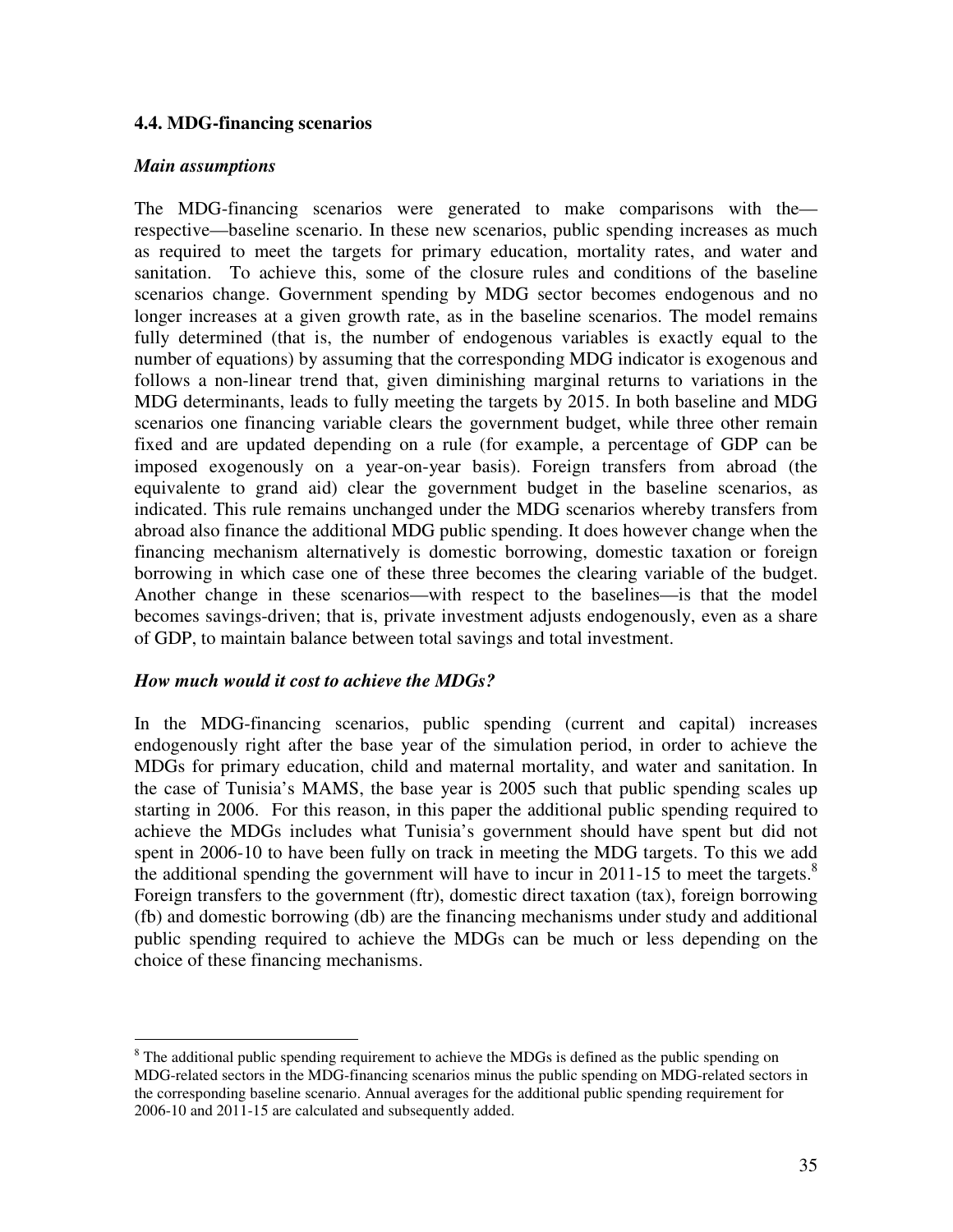As can be seen in Table 10, the mortality goals would be the most costly to finance (more than 3 percent of GDP per annum), followed by the primary education goal. This is consistent with the earlier analysis in which MDG gaps were presented to be widest for maternal mortality. Taking the assumptions of the countercyclical baseline scenario as our first benchmark, public spending would need to increase between 5.7 to 6.2 percent of GDP per annum in order to achieve the MDGs under study. New spending requirements would be little more than 2 percent of GDP for investment, thus reflecting the deficient state of infrastructure in the social sectors.

 The cost of financing the MDGs is about 1.5 percent of GDP higher under the assumptions of the pro-cyclical baseline scenario. This may be taken as an indication that a continued effort to maintaining countercyclical spending may pay off in comparison to what the government would have to spend later at an incremental marginal cost, if it disrupted spending when GDP was on the decline. How feasible it would be for the government to maintain countercyclical spending is the other question that one needs to ask. The other finding is that, in terms of additional public spending required to achieve the MDGs, the effect of the revolution would be very modest (that is, around 0.4 percent of GDP per annum) if public spending continued to be countercyclical. If Tunisia's government cannot maintain pre-crisis MDG spending levels, and public spending rather falls in 2011 and recovers in 2012 in tandem with GDP, as assumed in this scenario analysis, the political crisis would make the government incur almost 2 percent of GDP per annum more in spending to meet the MDGs. Again, it seems that a good strategy to minimize the future cost of achieving the MDGs would be to maintain high public spending growth now in spite of the economic problems that the political crisis may have caused. However, the mobilization of resources to finance such high countercyclical spending may face constraints that one needs to keep in mind, as further explained below.

|                      |               | Countercyclical |     |     |               | Pro-cyclical |               |     |               | Pre-crisis    |     |     |
|----------------------|---------------|-----------------|-----|-----|---------------|--------------|---------------|-----|---------------|---------------|-----|-----|
|                      | ftr           | tax             | fb  | db  | ftr           | tax          | fb            | db  | ftr           | tax           | fb  | db  |
| Primary education    | 1.7           | 1.8             | 1.7 | 1.8 | 2.3           | 2.4          | 2.3           | 2.5 | 1.6           | 1.7           | 1.6 | 1.8 |
| - current            | 1.4           | 1.4             | 1.4 | 1.5 | 1.7           | 1.8          | 1.7           | 1.8 | 1.3           | 1.3           | 1.3 | 1.4 |
| - capital            | 0.3           | 0.4             | 0.3 | 0.4 | $0.6^{\circ}$ | 0.7          | $0.6^{\circ}$ | 0.7 | 0.3           | 0.4           | 0.3 | 0.4 |
| Health               | 3.2           | 3.4             | 3.2 | 3.5 | 3.6           | 3.9          | 3.6           | 3.9 | 3.0           | 3.2           | 3.0 | 3.3 |
| - current            | 2.0           | 2.1             | 2.0 | 2.2 | 2.2           | 2.4          | 2.2           | 2.5 | 1.9           | 2.0           | 1.9 | 2.1 |
| - capital            | 1.2           | 1.2             | 1.2 | 1.2 | 1.3           | 1.4          | 1.3           | 1.4 | 1.1           | 1.2.          | 1.1 | 1.2 |
| Water and sanitation | 0.8           | 0.9             | 0.8 | 0.9 | 1.2           | 1.3          | 1.2           | 1.3 | 0.7           | 0.8           | 0.7 | 0.8 |
| - current            | $0.2^{\circ}$ | 0.2             | 0.2 | 0.2 | 0.3           | 0.3          | 0.3           | 0.3 | $0.2^{\circ}$ | $0.2^{\circ}$ | 0.2 | 0.2 |
| - capital            | 0.6           | 0.7             | 0.6 | 0.7 | 0.7           | 0.8          | 0.7           | 0.8 | $0.6^{\circ}$ | 0.6           | 0.6 | 0.6 |
| Total                | 5.7           | 6.1             | 5.7 | 6.2 | 7.1           | 7.6          | 7.1           | 7.8 | 5.3           | 5.7           | 5.3 | 5.9 |
| - current            | 3.6           | 3.7             | 3.6 | 3.9 | 4.2           | 4.5          | 4.2           | 4.6 | 3.4           | 3.5           | 3.4 | 3.7 |
| - capital            | 2.1           | 2.3             | 2.1 | 2.3 | 2.6           | 2.9          | 2.6           | 2.9 | 2.0           | 2.2           | 2.0 | 2.2 |

**Table 10 Tunisia: Additional annual public spending requirements to meet the MDG targets in financing scenarios1/ (deviation from baseline scenario, percent of GDP)** 

 $1/$  Additional public spending and acronyms are defined in the text.

Source: Authors' estimates based on application of MAMS for Tunisia.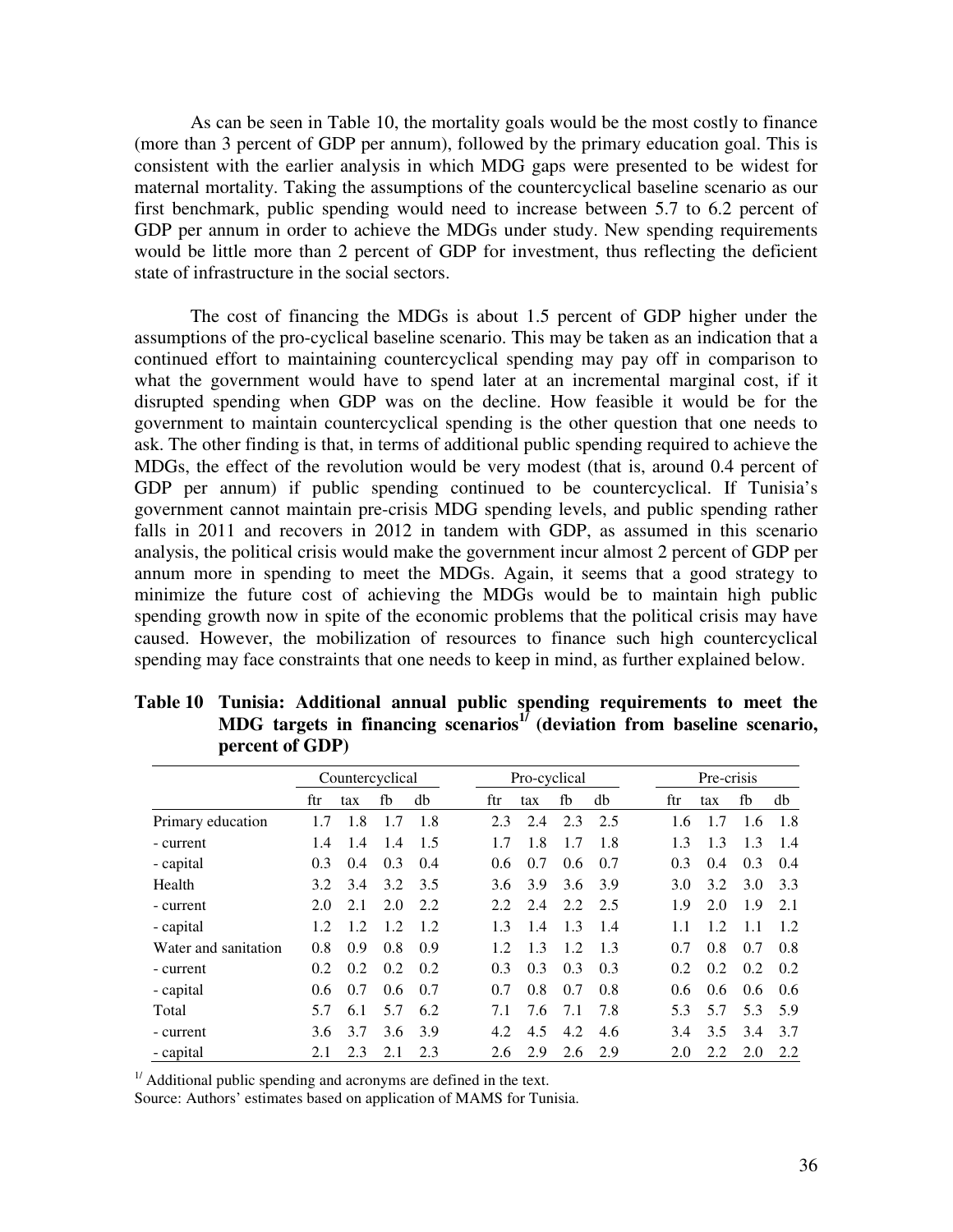## *Macroeconomic trade-offs of MDG financing*

In all MDG-financing scenarios the injection of public spending triggers a real exchange rate appreciation (Table 11). This is consistent with the fact that for low- and even middleincome countries like Tunisia, large-scale investments for the achievement of the MDGs could meet severe skilled-labour constraints in the short-to-medium run, in spite of the high levels of education of the population. Public expenditures centred on meeting the MDGs in the form of expanding basic social services in health and education would put intense pressure on a pool of teachers, doctors and other trained workers that is likely to be limited. Constraints on skilled labour could then lead to upward pressure on the skill premium for such workers, which in turn would increase the overall labour costs for the public sector and the cost of achieving the  $MDGs$ .<sup>9</sup> As a result, "non-tradables" such as MDG-related services become relatively more expensive than "tradables" as public spending is scaled up and this translates into a real exchange rate appreciation. This penalizes export sectors regardless of the financing mechanism of public spending, which in the case of Tunisia affects GDP growth, though this trade off is more marked when foreign resources are used owing to the associated inflow of foreing exchange (Table 11). In the MDG-financing scenarios exports grow less than in the baseline and only when foreign resources are used to finance the new public spending would imports increase slightly more than in the baseline (that is, merely 0.1 percentage points per annum). As a result, trade volumes in the MDG-financing scenarios increase at a lower pace compared to the baseline scenario. In MAMS, trade openness is represented by the ratio of trade volumes to GDP and is one of the determinants of factor productivity. Thus, the deceleration of GDP growth in the MDG-financing scenarios is also explained by a reduction in factor productivity relative to the baseline. Higher factor employment in the MDG sectors is insufficient to revert the reduction in GDP.

GDP growth is slightly less, though, when the new public spending is financed through domestic borrowing or increased tax revenues as these financing mechanisms also penalize private spending. On one hand, borrowing domestically implies the government takes a (larger) share of private savings to finance the budget, thus crowding out private investment and, as a result, private consumption and imports. On the other hand, increased taxation reduces the amount of disposable income households can spend to consume which subsequently reflects also in reduced private spending and imports. Due to the macroeconomic trade-offs it triggers, the MDG strategy cannot be expected to bring about a stimulus to the economy in the short term. Moreover, as said earlier, the productivity gains from greater MDG achievement will take some time to materialize and are thus unlikely to impact growth visibly in the short and medium terms. Not only would GDP growth be less than in the baseline and foreign-financing scenarios but the reduction in private spending in education and health services in the domestic-financing scenarios would have to be fully compensated by even more public spending to meet the MDG targets. Domestic borrowing mainly, but also increased taxation to a lesser extent, would

 $\overline{a}$ 

<sup>&</sup>lt;sup>9</sup> In fact, it was noted that for the highly skilled workers wage growth is about 1 percentage point higher in the MDG financing scenarios compared to the baseline scenarios. Wage growth is only slightly higher for the other, less skillful workers, and it is actually less for the unskilled workers in the scenarios with domestic borrowing and increased taxation where GDP growth decelerates, as further explained below.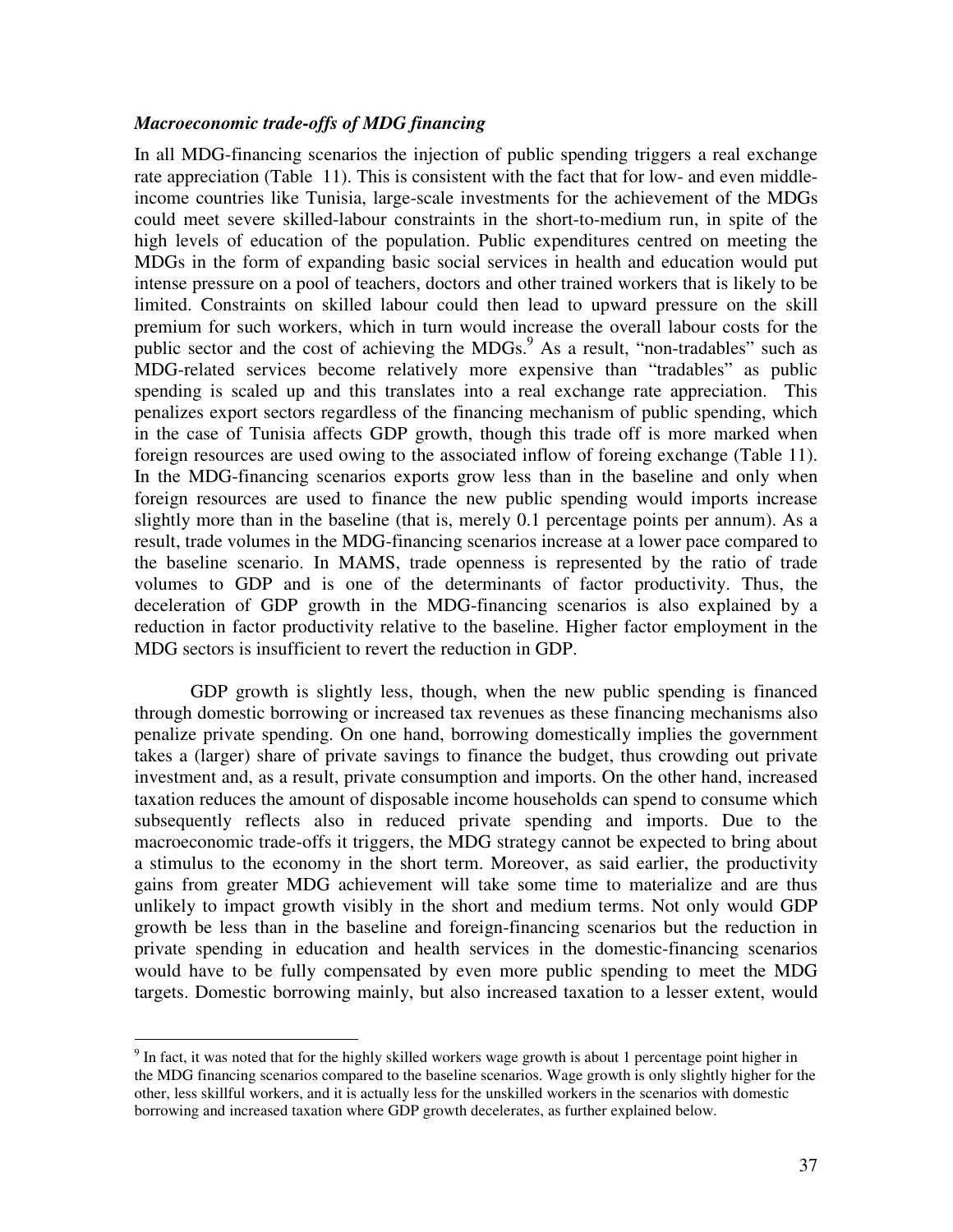push up public spending requirements to meet the MDGs in a range of 0.4 to 0.7 percent of GDP per annum (see Table 10).

|                                             |     |              | Countercyclical |             |         | Pro-cyclical |                             |        |  | Pre-crisis    |        |             |             |
|---------------------------------------------|-----|--------------|-----------------|-------------|---------|--------------|-----------------------------|--------|--|---------------|--------|-------------|-------------|
|                                             | ftr | tax          | fb              | db          | ftr     | tax          | fb                          | db     |  | ftr           | tax    | fb          | db          |
| Absorption                                  |     | $0.2 -0.2$   | 0.2             | $-0.2$      | 0.3     | $-0.3$       | 0.3                         | $-0.3$ |  | $0.2^{\circ}$ | $-0.2$ | 0.2         | $-0.2$      |
| Consumption - private                       |     | $0.1 - 0.5$  | 0.1             | $-0.6$      | 0.0     | $-0.8$       | 0.0 <sub>1</sub>            | $-0.9$ |  | 0.1           | $-0.5$ | 0.1         | $-0.6$      |
| Consumption - government                    | 1.3 | 1.4          | 1.3             | 1.4         | 2.0     | 2.2          | 2.0                         | 2.2    |  | 1.3           | 1.4    | 1.3         | -1.4        |
| Fixed investment - private                  |     | $-0.1 - 0.4$ | $-0.1$          | $-0.3$      | $-0.1$  | $-0.5$       | $-0.1$                      | $-0.4$ |  | $-0.1$        | $-0.4$ | $-0.1$      | $-0.3$      |
| Fixed investment – government $\frac{1}{1}$ | 2.5 | 3.0          | 2.7             | 2.9         | 1.9     | 1.9          | 1.9                         | 2.0    |  | 2.8           | 3.0    | 2.8         | 3.0         |
| <b>Exports</b>                              |     | $-1.2 -1.0$  |                 | $-1.2 -0.8$ |         |              | $-1.7$ $-1.4$ $-1.7$ $-1.0$ |        |  |               |        | $-1.0 -1.1$ | $-0.8$      |
| Imports                                     |     | $0.1 - 0.4$  |                 | $0.1 - 0.5$ | $0.0^-$ | $-0.8$       | 0.0                         | $-0.7$ |  | 0.1           | $-0.4$ | 0.1         | $-0.5$      |
| GDP at market prices                        |     | $-0.2 -0.3$  | $-0.2 -0.3$     |             | $-0.2$  | $-0.4$       | $-0.2 -0.3$                 |        |  | $-0.2$        | $-0.3$ |             | $-0.2 -0.3$ |
| Total factor employment (index)             | 0.1 | 0.0          | 0.1             | 0.0         | 0.2     | 0.1          | 0.2                         | 0.1    |  | 0.1           | 0.0    | 0.1         | 0.0         |
| Total factor productivity (index)           |     | $-0.2 -0.3$  | $-0.2$          | $-0.3$      | $-0.3$  | $-0.4$       | $-0.3$                      | $-0.4$ |  | $-0.2$        | $-0.3$ | $-0.2$      | $-0.3$      |
| Real exchange rate (index)                  |     | $-0.5 -0.3$  | $-0.5$          | $-0.2$      | -0.6    | $-0.2$       | $-0.6$                      | $-0.2$ |  | $-0.5$        | $-0.2$ | $-0.5$      | $-0.2$      |

**Table 11 Tunisia: Real macroeconomic indicators in MDG-financing scenarios, 2006-15 (deviation from baseline scenario, percentage annual growth)** 

 $1/$  Government fixed investment was calculated for two sub-periods: 2006-8, when capital spending is frontloaded to raise capital stocks in MDG sectors, and 2009-15, when capital stocks in MDG sectors do not have to increase as much as they are already sufficient for the government to deliver required MDG services. The difference between the annual growth rates of government fixed investment for these sub-periods is presented in the table for government fixed investment.

Source: Authors' estimates based on application of MAMS for Tunisia.

## *Feasibility of MDG financing*

Not only would domestic borrowing or increased taxation be less desirable financing mechanisms in view of the relatively higher public spending requirements, but they would unlikely be feasible options for Tunisia. Domestic resources would not easily be mobilized to finance MDG public spending given already low savings that will perhaps be even lower under the expectation that growth would decelerate substantially in 2011 and the economy would start to recover only at a moderate pace in 2012. During this biennium unemployment will likely reach dramatically high levels, particularly for the youth, and remittances' inflows will unlikely be increasing. Furthermore, the domestic debt is fairly small as a percentage of GDP, which is not only as a result of fiscal objectives but also an indication that Tunisia's domestic bond market may not be developed enough to allocate domestic savings in amounts that are commensurate to the financing of development goals.

Tax revenue was almost 20 percent of GDP in 2009 (Table 3). Not only would this tax burden be considered relatively high for developing country standards but it has also difficult to raise it. From 1995 to 2009 tax collection has essentially remained unchanged as percent of GDP. Against this backdrop, further increases of the tax burden in the midst of forming and consolidating a new political regime and trying to recover economic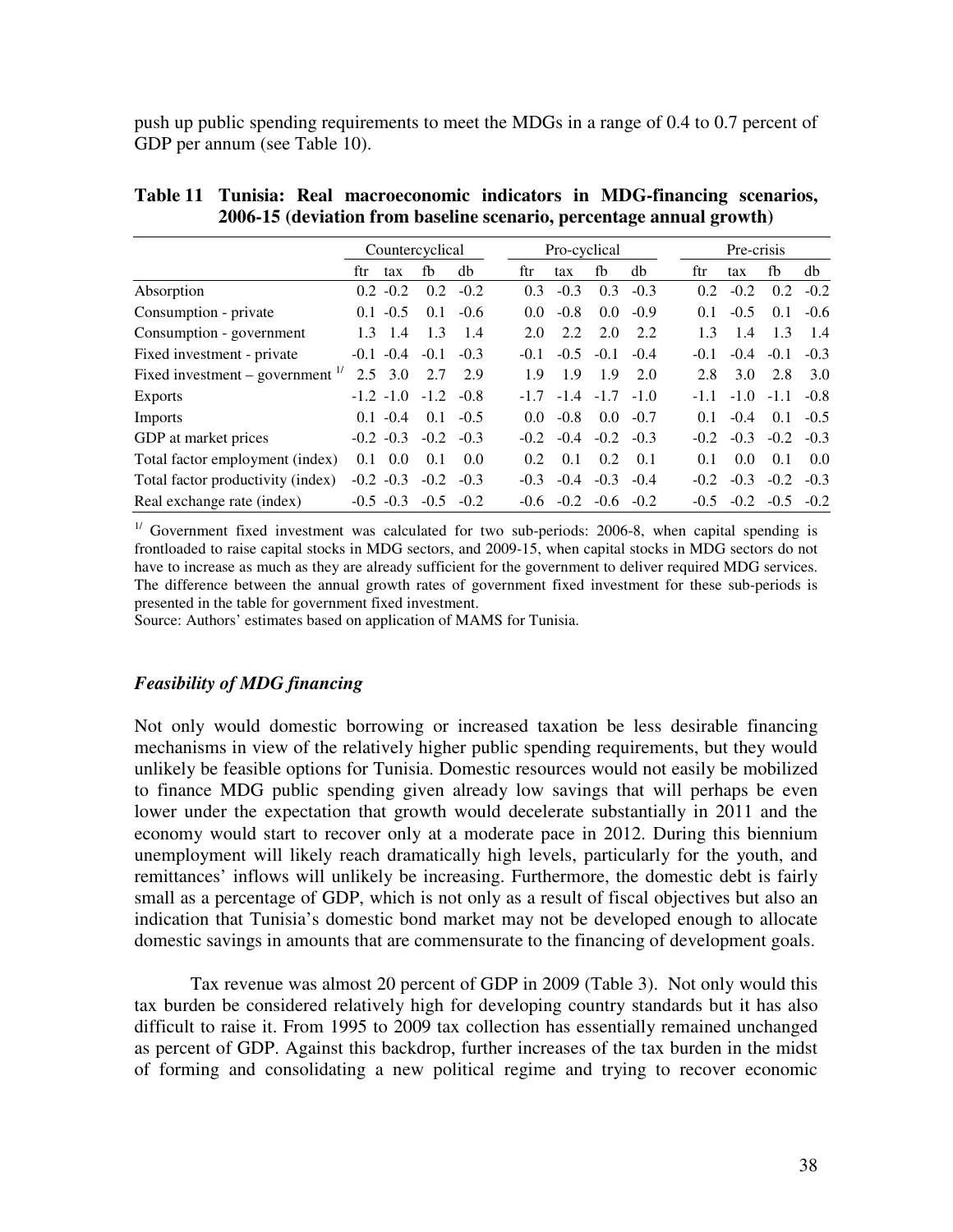growth would most likely be politically infeasible and economically undesirable. Improving tax collection should be a priority but achieving this will require some time.

According to the simulation results, tax revenue would need to increase by more than 6 percentage points of GDP by 2015, in order for the government to be able to finance the new MDG spending under the tax financing scenario that takes the countercyclical baseline as the benchmark (Table 12). As also measured for the new MDG spending (Table 11), this accounts for both the extent to which tax revenue should have increased but did not increase—in 2006-10 in order to have fully financed the newly required MDG spending, and the tax revenue that the government would additional have to raise to continue financing MDG spending until the targets are met by 2015. Tax revenue would even have to be about 4 percentage points of GDP higher if public spending declines in tanden with GDP in 2011—as assumed under the pro-cyclical baseline scenario, since the MDG gaps to finance under this scenario would be more pronounced.

These are macroeconomic constraints that Tunisia would likely face if the government decides to finance newly required MDG spending through domestic borrowing or increased taxation. As explained above, these are financing options that would also curtail private spending in MDG-related sectors, making the government incur more MDG spending compared to a situation where financing is through resources from abroad.

|                          | Tax revenue              | Foreign aid              |
|--------------------------|--------------------------|--------------------------|
|                          | (tax financing scenario) | (ftr financing scenario) |
| Countercyclical baseline | 6.4                      | 6.4                      |
| Pro-cyclical baseline    | 10.6                     | 8.7                      |
| Pre-crisis baseline      | 61                       | 62                       |

**Table 12 Tunisia: Additional annual foreign aid and tax revenue required to achieve the MDGs in the corresponding MDG financing scenario,1/ 2011-15 (deviation from baseline scenario, percent of GDP)** 

 $1/$  Additional foreign aid and tax revenue requirements are defined in the text. Source: Authors' estimates based on application of MAMS for Tunisia.

 Tunisia will unavoidably have to rely on foreign resources to reconstruct its political system, spur economic growth and finance development goals. Given the political changes this country is going through, which after constitutional amendments could pave the way for a full-blown election, and the good signs that economic growth may pick up steam in 2012, the international donor community has already pledged help.

According to the simulation results, following the same kind of estimation of additional financing requirements used for tax revenue, Tunisia would also need little more than 6 percent of GDP per annum in foreign aid to be able to finance public spending in primary education, health, and water and sanitation, in order to meet the targets by 2015 (Table 12). This public spending is assumed to be countercyclical meaning that, as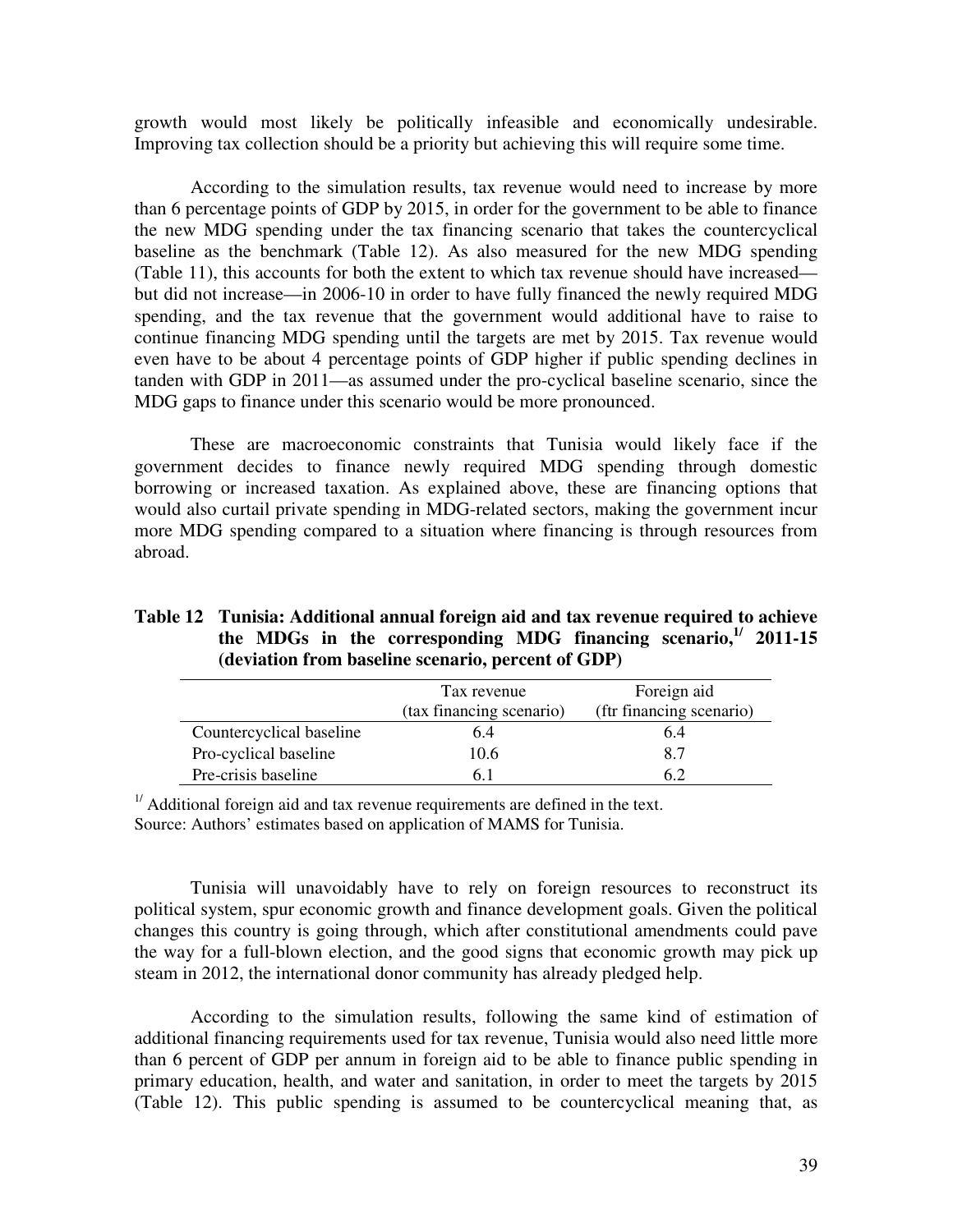simulated, failure to sustain public spending for MDG sectors from 2011 would likely widen MDG gaps and increase the cost of financing the MDGs which tends to be incremental in marginal terms the closer to 2015. In fact, taking the conditions of the procyclical baseline scenario as the benchmark, we find that almost 9 percent of GDP per annum would be the amount of foreign aid required to be able to finance public spending and meet the MDGs by 2015. This would put required foreign aid to achieve the MDGs under study in the range of US\$2.7 to US\$3.9 billion per annum.<sup>10</sup> In late May 2011 the G8 group promised US\$20 billion to Tunisia and Egypt in loans and grants over the next three years. The first tranche, of which several billions would presumably go to Tunisia, would be disbursed during the second semester of 2011. It would then be quite feasible for Tunisia to achieve the MDGs under study should this help materialize and if part of this is directed to MDG sectors in the next four years.

 Non-concessional loans and other borrowing from abroad would on the contrary be at the cost of accumulating debt, but it is perhaps the only other feasible option for Tunisia to mobilize resources for MDG financing—along with using receipts from selling confiscated assets belonging to members of the ousted government, as further indicated below. Following the trend of 2005-09, the government debt is on the decline in the baseline scenarios and it levels off above 30 percent by 2015 (Figure 3). The government debt would increase to almost 62 percent of GDP under the foreign borrowing scenario that takes the countercyclical spending assumption as the reference path. This would not be such unfeasible financing mechanism if the government could live with a debt 6 percentage points of GDP higher than in 2005. It can be seen that under the assumption of pro-cyclical spending, for which we already gauged the additional public spending required to achieve the MDGs, government debt would be slightly higher compared to the countercyclical baseline scenario, reaching almost 74 percent of GDP in 2015. In other words, waiting for GDP growth to catch up again in order to resume MDG public spending would not only widen MDG gaps but also, as it becomes more costly to achieve the MDGs towards the end of the simulation period, it would put the debt burden under unsustainable territory. The upshot here is that countercyclical spending reduces the cost of the MDG financing strategy not only in terms of new public spending required but also in terms of debt accumulation, compared to a situation where public spending follows GDP downturns that increase the government efforts towards the end of the simulation period. Finally, the simulation results also show that government indebtedness would have needed to increase by only 3 percentage points of GDP by 2015, compared to 2005, if the political crisis—as simulated here—had not unfolded.

 $\overline{a}$ 

 $10$  Estimates are based on additional foreign aid requirements presented in Table 12 and GDP at current prices (US\$44.3 billion) as recorded in the July 2011 update of IMF's World Economic Outlook.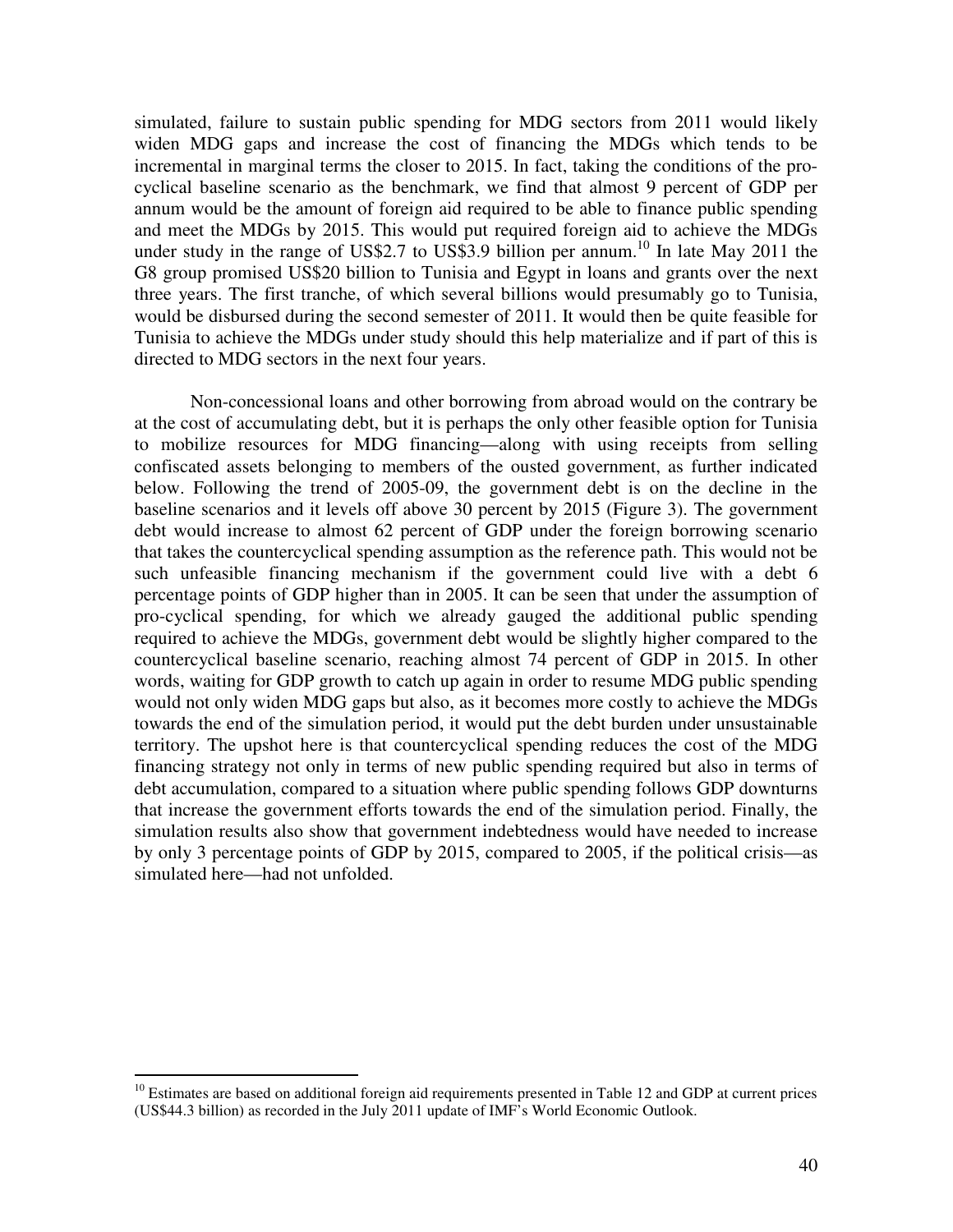**Figure 3 Tunisia: Government debt in the baseline and foreign-borrowing (fb) scenarios, 2005, 2009, 2015 (Percent of GDP)** 



Source: Authors' estimates based on application of MAMS for Tunisia.

## **5. Conclusions and policy recommendations**

Before the recent global financing crisis and political revolution, Tunisia was one of the fastest growing economies in the MENA region. Since the 1990s, the country was reaping benefits from various structural reforms, a labour-intensive and export-oriented growth strategy, the liberalisation of the economy, and a prudent management of monetary and fiscal policies. This economic model helped to propel growth, but the economy remained vulnerable to external shocks and seriously challenged by high unemployment. Given that the government has essentially continued the strategy it addopted since the 1960s, of providing social transfers and food subsidies to fight poverty and supporting education and health sectors, considerable progress in achieving the MDGs had been witnessed before the economic and political crises, and some targets—such as that of halving extreme poverty from its 1990 level—had already basically been met. In spite of progress, lack of access to parental care and insufficient health service delivery in rural areas, combined with inadequate transport infrastructure and services, have seriously imperiled further reducing maternal mortality. An important share of the population also lacks basic sanitation, especially in the rural areas.

Foreign demand for Tunisian's exports diminished as a result of the global financing crisis and this translated into sluggish growth. Even so, MDG progress was not interrupted owing to the government's countercyclical spending policy. Just when the economy started to show symptoms of recovery in 2010, discontent of the population about unemployment and corruption mainly, led to a political revolution that has raised challenges at all levels.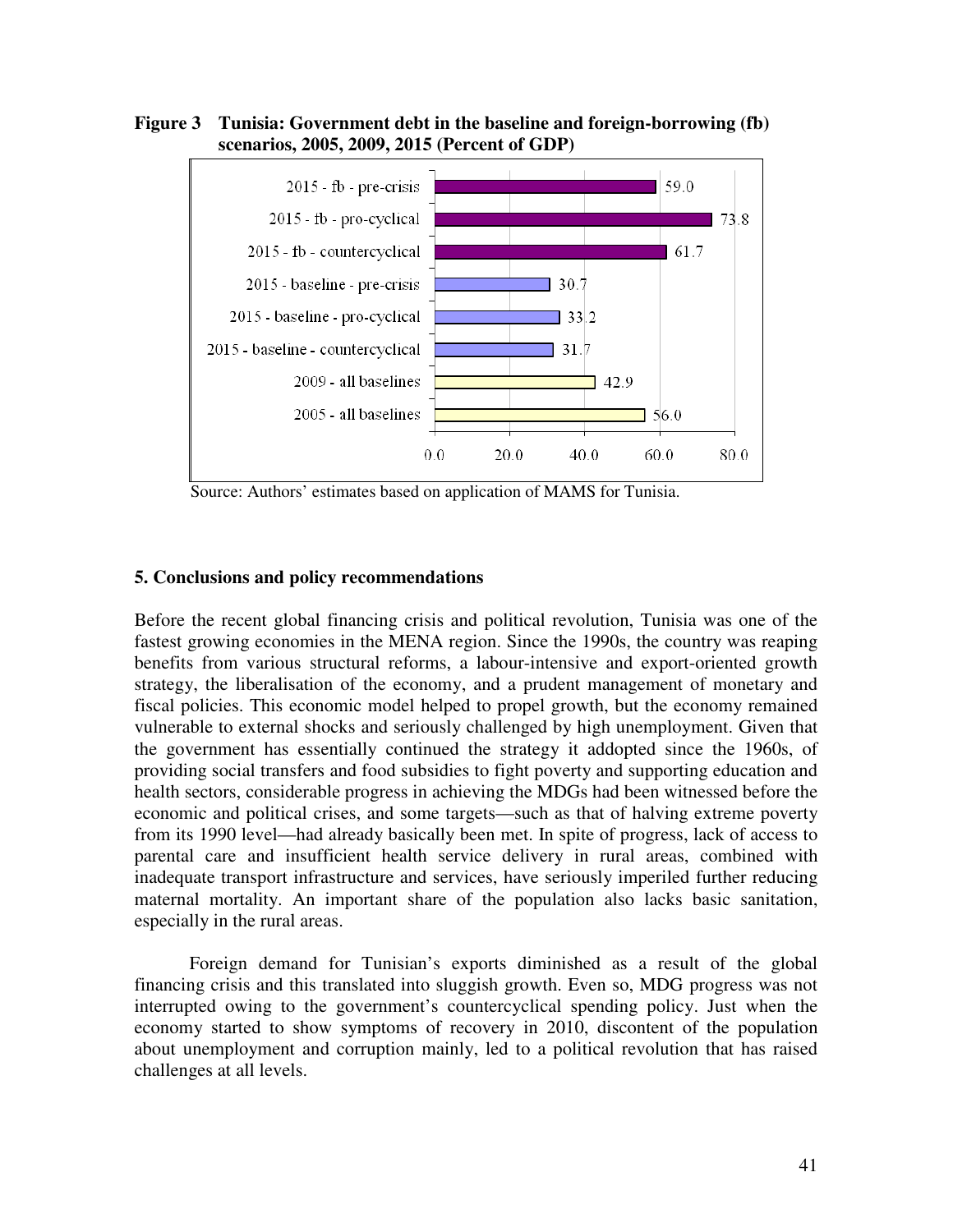In this study, we used a CGE model to perform a scenario analysis with a view to shed light on the prospects and challenges Tunisia faces to achieve the MDGs. We showed that progress in achieving the MDGs would continue to be notable if public spending continues to grow as seen before the revolution but the targets for primary education, child and maternal mortality, and water and sanitation would not be met by 2015. The main gaps would be seen for maternal mortality mainly, and basic sanitation to a lower extent. MDG progress is found to be slightly less if public spending becomes pro-cyclical and follows the GDP deceleration expected for 2011. The impact of the political crisis on the MDGs primarily transmitted through less household income and consumption per capita—would be only modest if the government manages to keep MDG spending countercyclical to sluggish GDP growth. The global financing crisis did not affect MDG achievement precisely because the government maintained spending growing at high rates in spite of the observed GDP deceleration.

Our analysis further showed that in order to meet the MDGs under study by 2015, public spending would need to rise by 5.7-7.8 percent of GDP per annum—depending on how public spending evolves after the political crisis and the mechanism used to finance it. The mortality goals would be the most expensive to finance (3.2-3.9 percent of GDP per annum), followed by the primary education goal. Little more than half of the newly required spending would be for new investment to compensate for deficiencies in infrastructure. Additional resources required would tend to be relatively less if high growth of public spending seen before the revolution is not disrupted which, in turn, would help to minimize the impact of the political crisis on the MDGs.

The injection of additional public spending could result in a small real exchange rate appreciation—if skilled-labour supply constraints lead to upward pressure on the skill premium for teachers, doctors and other trained workers, which in turn increases labour costs for the public sector—that would somewhat penalize exports and economic growth. This effect was found to be larger for scenarios in which additional MDG public spending is financed with resources from abroad owing to the inflow of foreign exchange—which likely are amongst the few financing options at Tunisia's disposal. But GDP growth was found to be even slightly less when the new public spending was financed through domestic borrowing or increased tax revenues. Domestic borrowing by the government crowds out private investment as a (larger) share of private savings is diverted to finance the budget, thus hurting private consumption and imports. Increased taxation, in turn, reduces disposable income which subsequently also translates into reduced private spending and imports. In these cases we found the government incurs an extra cost of 0.4- 0.7 percent of GDP per annum in order to compensate for less private spending in MDGrelated sectors. And due to these macroeconomic trade-offs, the MDG strategy should not be expected to act as a catalyst to stimulate the economy in the short term. The productivity gains from greater MDG achievement would take some time to materialize, as typically expected from any development strategy.

Both domestic borrowing and increased taxation would be less desirable and perhaps infeasible options to finance the newly required MDG spending in Tunisia. The revolution has hurt the economy and it would be unthinkable that under such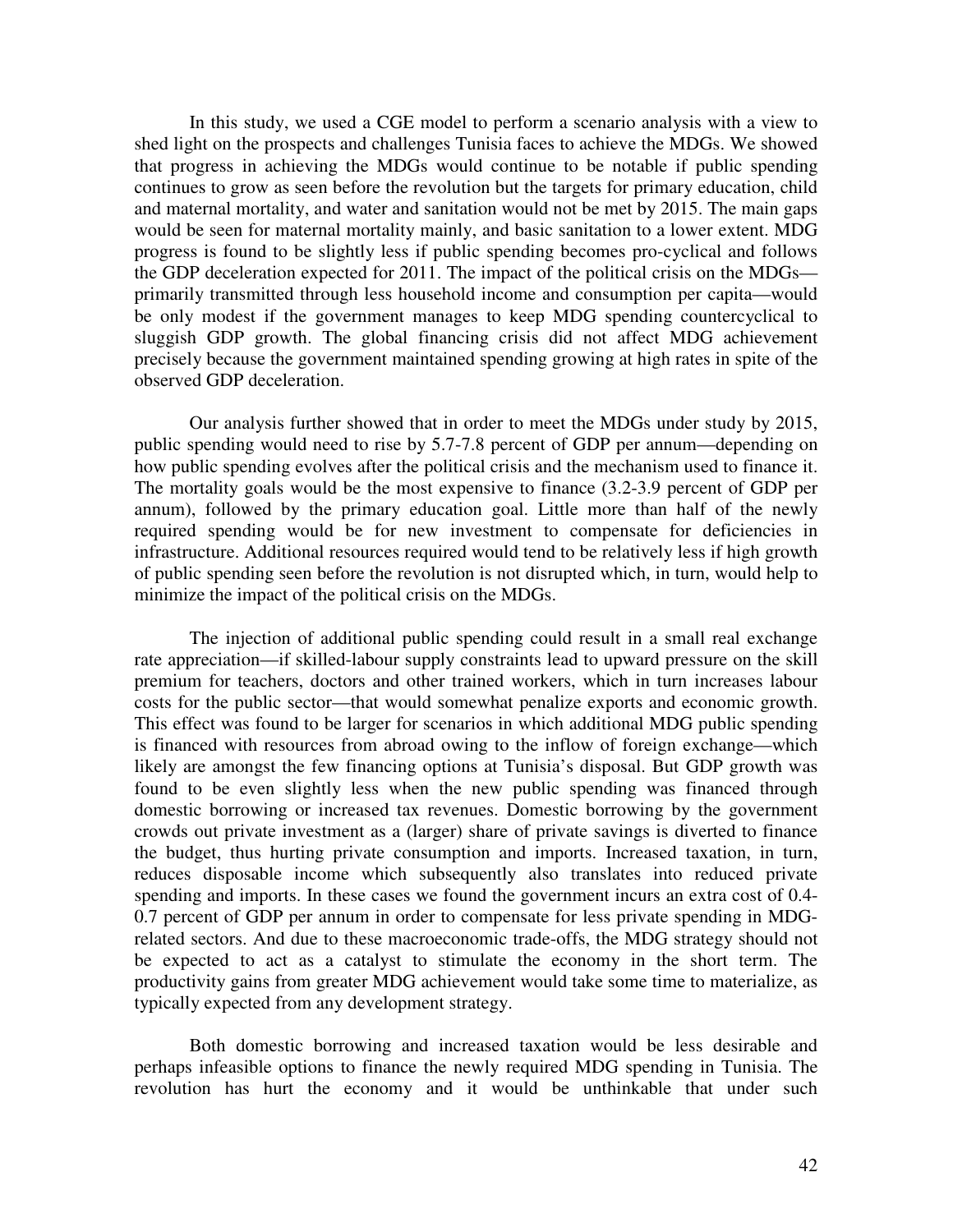circumstances sufficient national savings could be mobilized to finance MDG public spending. Worker's remittances from abroad have been an important source of household savings but also these have been on the decline. These two mechanisms of domestic resource mobilization could actually slow down the economic recovery that Tunisians badly need. Furthermore, Tunisia's domestic bond market is not sufficiently developed to allocate domestic savings in amounts that are commensurate to the required financing of development goals. The existing tax burden hovering 20 percent of GDP would also be considered relatively high for developing country standards. Using these financing mechanisms in the midst of the formation and consolidation of a new political regime would also likely be politically infeasible.

Whether it wants it or not, Tunisia will have to rely on foreign resources to reconstruct its political system, spur economic growth and finance development goals. The use of non-concessional loans and other borrowing from abroad to achieve the MDGs would come at the cost of accumulating debt at levels that may perhaps be considered inconsistent with debt targets. According to the scenario analysis performed, relying on foreign borrowing alone to finance MDG achievement would push the government debt up to at least 62 percent of GDP by 2015—or even more if high growth of public spending seen before the political crisis is disrupted in the short term.

Acquiring new debt at such high levels may however be avoided if the international donor community honours recent pledges of grant aid that it has made. The donors' willingness to help Tunisia builds on the expectation that current political changes will translate into constitutional amendments that ultimately pave the way for a full-blown election, and economic growth will pick up steam in 2012. According to our scenario analysis, Tunisia would need at least little more than 6 percent of GDP per annum in foreign aid compared to what is currently receiving, in order to be able to finance public spending required to timely meet the goals in primary education, health, and water and sanitation, without resorting to other sources of financing. The required foreign aid to achieve the MDGs would be in the range of US\$2.7 to US\$3.9 billion per annum, depending on the pace at which MDG spending grows after the political crisis. This would pretty much fall under amounts of aid that the G8 group of rich countries has promised to grant to Tunisia and Egypt.

If foreign aid cannot be mobilized in the amounts that would be required to finance the MDG strategy, a combination of this and foreign borrowing—of levels that would not compromise debt sustainablity—would be recommended. Nevertheless, domestic resource mobilization should gradually replace foreign resource mobilization, mainly through fiscal reforms that permit to enhance the efficiency of tax collection and by this means broaden the tax base. Furthermore, the fiscal constraints could be eased if the sale of assets confiscated from members of the ousted government generates resources to finance the achievement of development goals. In any case, the government will also need to engage in more active production sector and labour market policies in order to raise productivity growth, improve production capacity, and create more jobs in the economy. Only so would the economy really pick up steam and recover, and the alarming unemployment levels be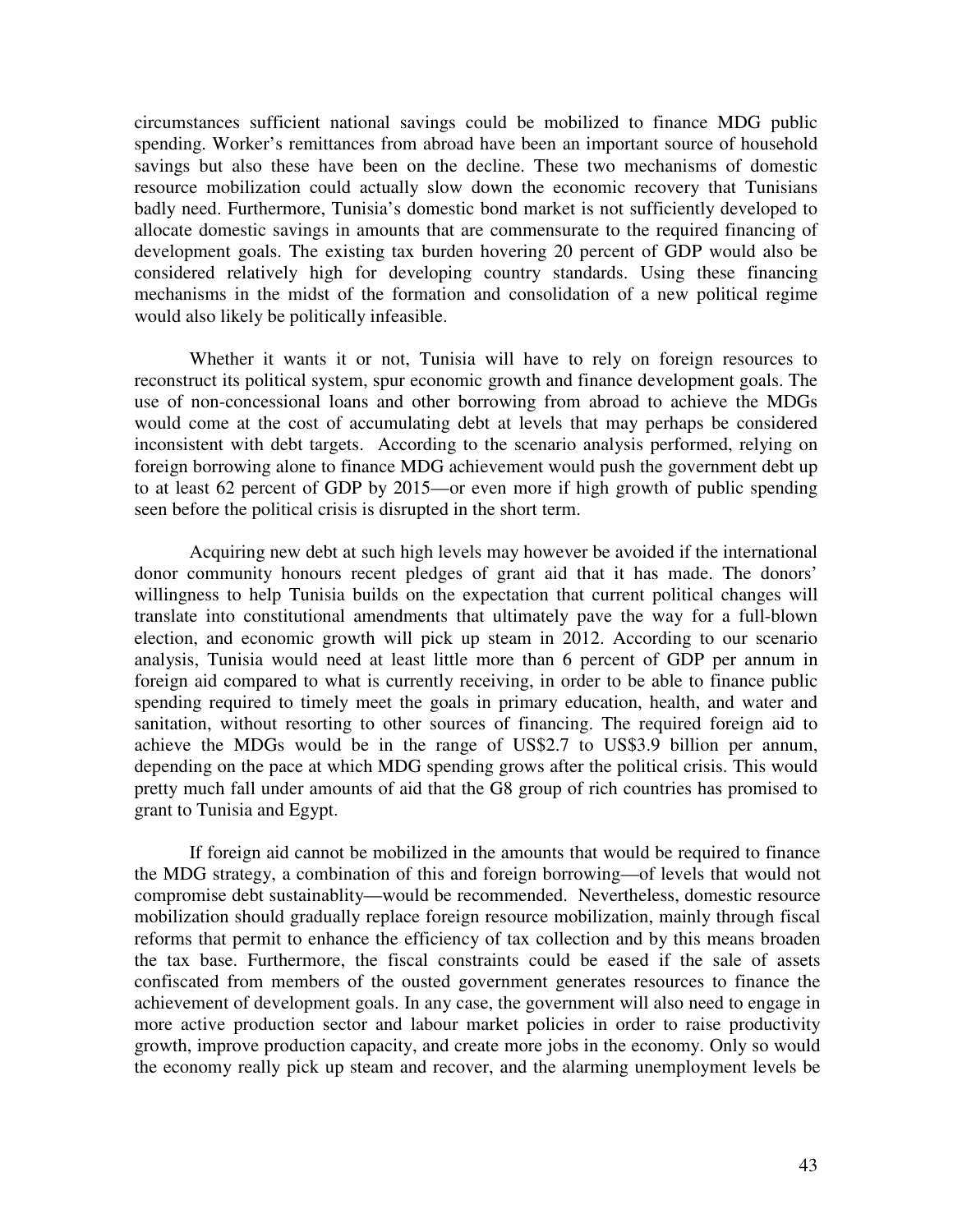reduced. The impact of economic growth on poverty reduction could also be enhanced if the said fiscal reforms are progressive and help to reduce inequality.

## **References**

- Agénor, Pierre-Richard, Nihal Bayraktar, and Karim El Aynaoui. 2005. "Roads out of poverty: Assessing the links between aid, public investment, growth and poverty reduction". World Bank Policy Research Paper 3490.
- Ayadi, M, G. Boulila, M. Lahouel and P. Montigny (2005). "Pro-Poor Growth in Tunisia", International Development and Strategies, Paris, France
- Bibi, S. and R. Chatti. 2007. "Public Spending, Pro-Poor Growth and Poverty Reduction in Tunisia: A Multi-level Analysis". In Ali Abdel Gadir Ali and Shenggen Fan (eds.), *Public Policy and Poverty Reduction in the Arab Region*, State of Kuwait: The Arab Planning Institute, pp. 259-319.
- Chaffai, M. E., Patrick Plane and Dorra Triki Guermazi. 2006. "Total Factor Productivity in Tunisian Manufacturing Sectors: Convergence or Catch-up with OECD members". Working Paper Series, The World Bank.
- Chemingui, M.A. and H. Bchir Mohammed. 2008. "Does Multilateral Trade Liberalization Matters for Poverty Reduction in Africa". Background paper for for the International Policy Analysis Network project (in collaboration with IFPRI), Washington, D.C.
- Cornelia Kaldewei y Ingo Pitterle. 2011. "Behavioural Factors as Emerging Main Determinants of Child Mortality in Middle-Income Countries: A Case Study of Jordan". DESA Working Paper No. 103, New York: United Nations Department of Economic and Socials Affairs. Available from: http://www.un.org/esa/desa/papers/2011/wp103\_2011.pdf
- ETF (European Training Foundation). 2007. "The contribution of Human Resources Development to Migration Development in Tunisia". Research Report. Available from: http://www.etf.europa.eu/pubmgmt.nsf/(getAttachment)/5CD26BB43A026CD8C1 2573DB004D8AD2/\$File/NOTE7B7KG6.pdf
- IMF. 2009a. "IMF Executive Board Concludes 2009 Article IV Consultation with Tunisia". Washington, D.C.: International Monetary Fund.
- IMF. 2009b. "Statement of the IMF Mission on the 2009 Article IV Consultation with Tunisia", Washington, D.C.: International Monetary Fund.
- IMF. 2010. "Tunisia: 2010 Article IV Consultation—Staff Report; Public Information Notice on the Executive Board Discussion; and Statement by the Executive Director for Tunisia". IMF Country Report No. 10/282, Washington, D.C.
- Isaksson, Anders and Thiam Hee Ng. 2006. "Determinants of Productivity: Cross-Country Analysis and Country Case Studies", UNIDO Working Paper, Vienna.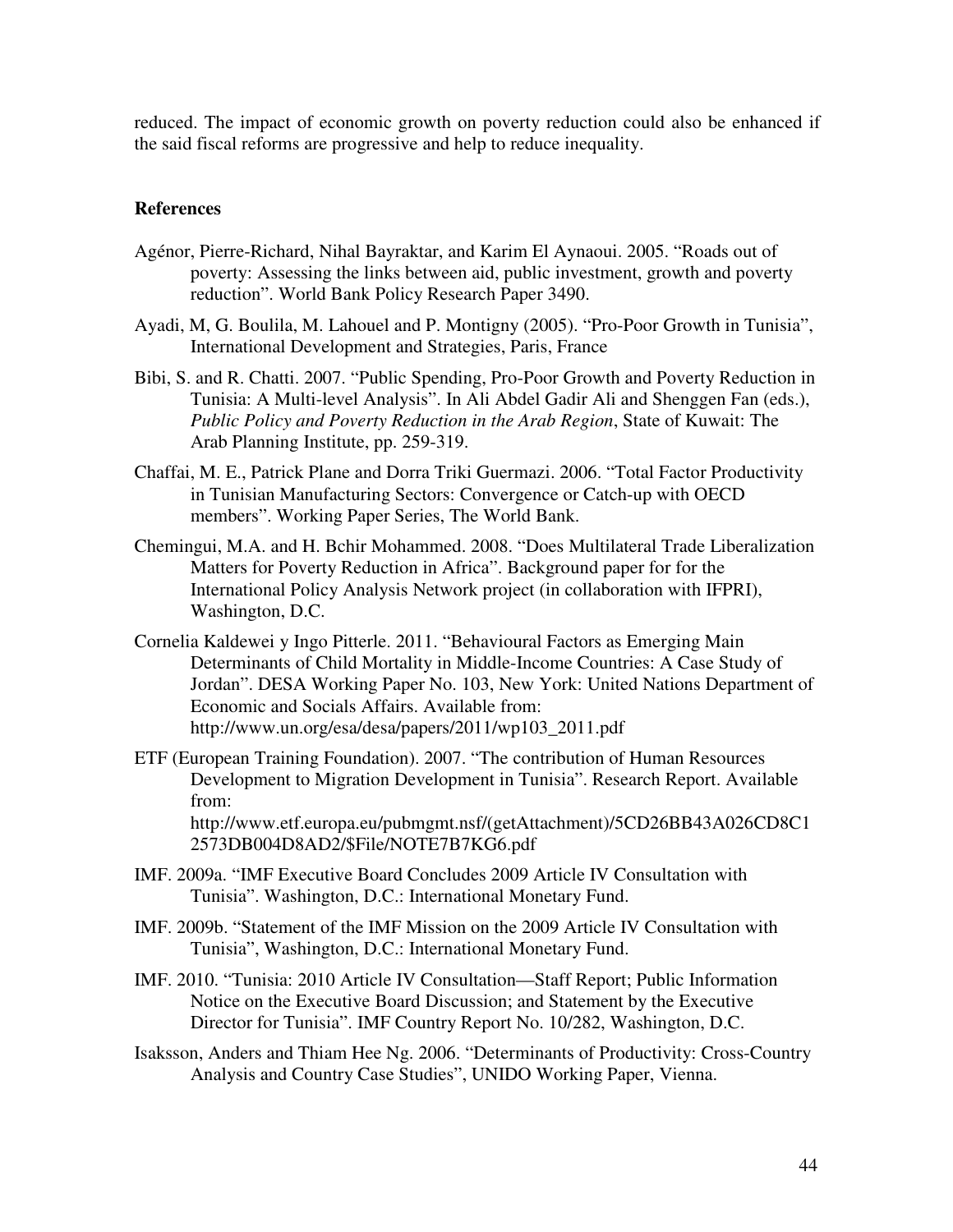- Lahouel, M.H. 2007. "The Success of Pro-Poor Growth in Rural and Urban Tunisi". In T. Besley and L.J.Cord (eds.), *Delivering on the Promise of Pro-Poor Growth. Insights and Lessons from Countries Experiences*. Palgrave Macmillan and the World Bank, pp. 199-218.
- Lofgren, Hans and Carolina Diaz-Bonilla. 2010a. "MAMS: An economy-wide model for analysis of MDG country strategies – an application to Latin America and the Caribbean". In Marco V. Sánchez, Rob Vos, Enrique Ganuza, Hans Lofgren, and Carolina Diaz-Bonilla (eds), *Public Policies for Human Development. Feasible Financing Strategies for Achieving MDGs in Latin America and the Caribbean*, London: Palgrave/Macmillan.
- Lofgren, Hans. 2010. "What determines the evolution of MDG indicators? A Selective Review of the Literature", Development Prospects Group (DECPG), Washington, D.C.: the World Bank (Third Draft September 21).
- Nehru, Vikram and Ashok Dhareshwar. 1993. "A New Database on Physical Capital Stock: Sources, Methodology, and Results", *Revista de Análisis Económica*, Vol. 8, No. 1, pp. 37-59, June.
- Sánchez, Marco V. (2004). *Rising inequality and falling poverty in Costa Rica's agriculture during trade reform. A macro-micro general equilibrium analysis*, Maastricht: Shaker.
- Sánchez, Marco V. and Giacomo Sbrana. 2009a. "Determinants of attendance in Jordan's education". Technical note prepared for the Project Assessing Development Strategies to Achieve the Millennium Development Goals (MDGs) in the Arab region, New York: United Nations Department of Economic and Socials Affairs. Available from: http://www.un.org/en/development/desa/policy/capacity/country\_documents/jordan sanchez sbrana 2009.pdf
- Sánchez, Marco V, Rob Vos, Enrique Ganuza, Hans Lofgren, and Carolina Diaz-Bonilla (eds). 2010. *Public Policies for Human Development. Feasible Financing Strategies for Achieving MDGs in Latin America and the Caribbean*, London: Palgrave/Macmillan.
- Sánchez, Marco V. and Giacomo Sbrana. 2009b. "Determinants of education attainment and development goals in Yemen". Background paper prepared for the Project Assessing Development Strategies to Achieve the Millennium Development Goals (MDGs) in the Arab region, New York: United Nations Department of Economic and Socials Affairs. Available from: http://www.un.org/en/development/desa/policy/capacity/yemen.shtml
- Sbrana, Giacomo. 2009. "Technical note on the determinants of water and sanitation in Yemen". Technical note prepared for the Project Assessing Development Strategies to Achieve the Millennium Development Goals (MDGs) in the Arab region, New York: United Nations Department of Economic and Socials Affairs. Available from: http://www.un.org/en/development/desa/policy/capacity/yemen.shtml
- UNDP. 2004. Rapport national sur les objectifs du millénaires, Tunis: United Nations Development Programme.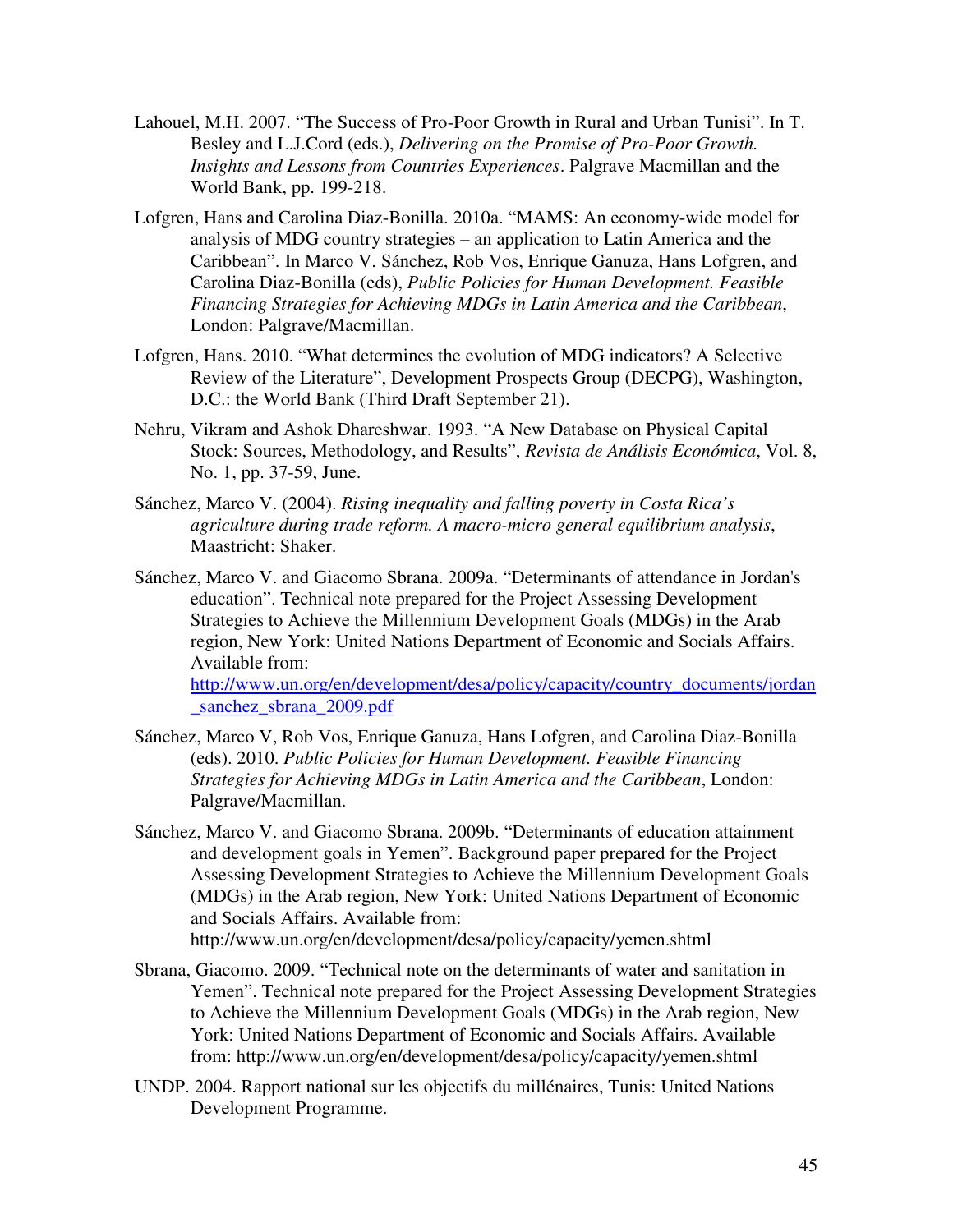- Vos, Rob and Marco V. Sánchez. 2010. "A Non-Parametric Microsimulation Approach to Assess Changes in Inequality and Poverty". *International Journal of Microsimulation* 3(1): 8-23*.* Available from: http://www.microsimulation.org/IJM/V3\_1/IJM\_25.pdf
- World Bank. 2003. "Implementation completion report (CPL-37820 SCL-3782A SCPM-3782S CPL-37830)", Report No: 27171, Water Supply and Sewerage Project, Finance, Private Sector and Infrastructure Group, Middle East and North Africa Region, Washington, D.C.: The World Bank.

World Bank. 2003. "Tunisia Poverty Update. Volume I: Main Report", Washington, D.C.

World Bank. 2007. "Tunisia: Country Assistance Strategy Document", Washington, D.C.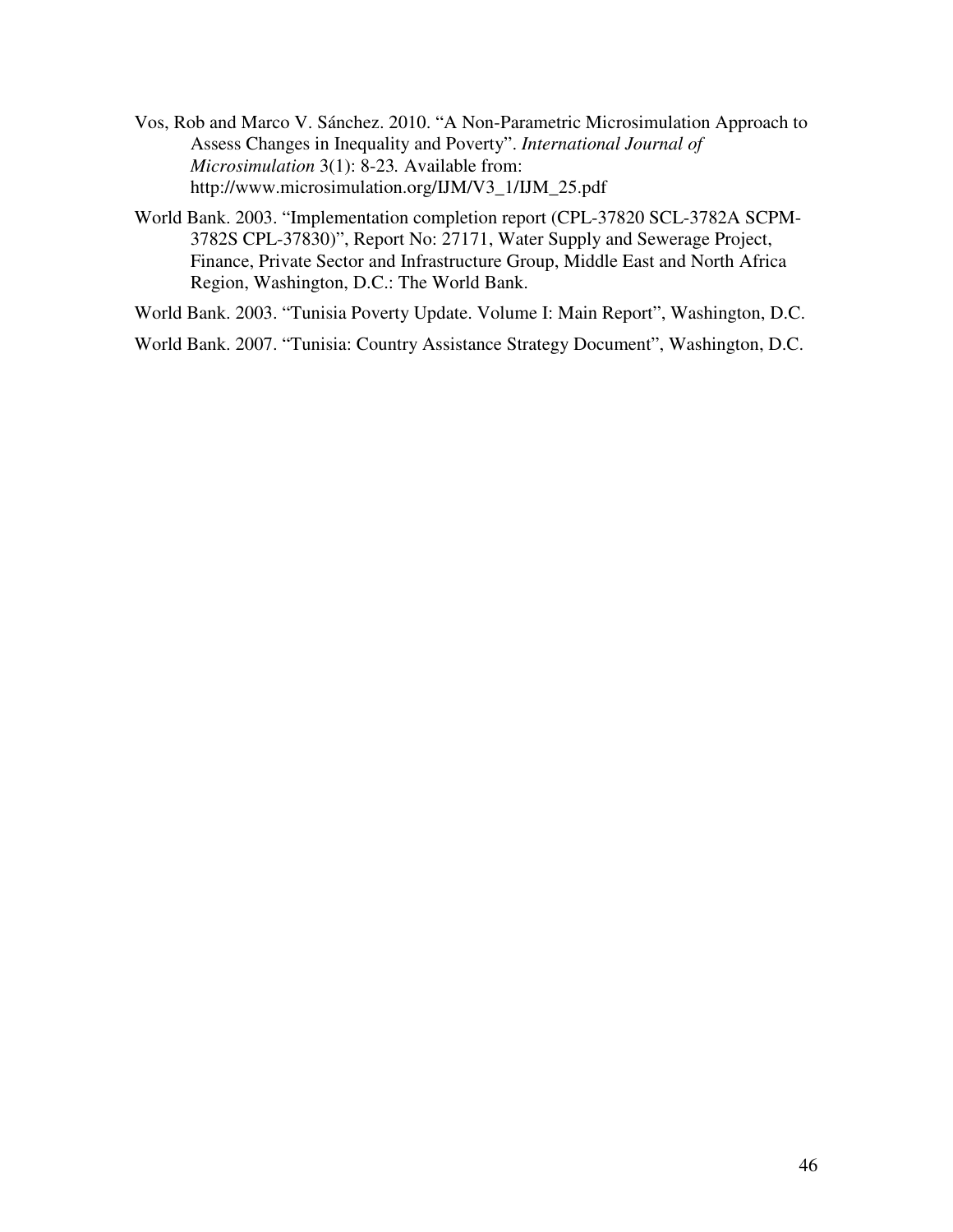## **Appendix A1: Elasticities of substitution and household expenditure used in the calibration of MAMS**

|                                         |      | Expenditure<br>elasticity of                                   |                           |                       |  |
|-----------------------------------------|------|----------------------------------------------------------------|---------------------------|-----------------------|--|
|                                         | 1/   | Factors imports vs domestic exports vs domestic<br>output $2/$ | $\frac{\text{output}}{2}$ | market<br>demand $2/$ |  |
| Agriculture and fishing                 | 0.74 | 2.06                                                           | 1.11                      | 0.81                  |  |
| Food processing                         | 1.47 | 1.83                                                           | 0.71                      | 0.81                  |  |
| Construction materials, ceramics, glass | 1.38 | 2.22                                                           | 3.03                      | 0.65                  |  |
| Mechanical and electrical industries    | 1.87 | 2.17                                                           | 1.44                      | 0.80                  |  |
| Chemicals                               | 1.45 | 2.70                                                           | 0.36                      | 0.81                  |  |
| Textiles, clothing and leather          | 0.13 | 1.72                                                           | 1.23                      | 1.71                  |  |
| Other manufacturing                     | 1.14 | 2.32                                                           | 2.14                      | 1.21                  |  |
| Mining and oil refining                 | 1.48 | 1.35                                                           | 0.25                      | 1.00                  |  |
| Electricity                             | 1.27 | 1.69                                                           | (0.62)                    | 0.65                  |  |
| Construction                            | 1.84 |                                                                |                           | 0.59                  |  |
| Trade                                   | 1.59 |                                                                | (0.62)                    | 1.00                  |  |
| Transport and communication             | 1.64 | 1.40                                                           | (0.62)                    | 1.19                  |  |
| Hotels, cafes and restaurants           | 1.37 | (1.40)                                                         | (0.62)                    | 1.37                  |  |
| Finance and insurance                   | 0.70 | (1.40)                                                         | (0.62)                    | 3.13                  |  |
| Private primary education               | 0.70 | (1.50)                                                         | 3.40                      | 1.62                  |  |
| Private secondary education             | 0.70 | (1.50)                                                         | (3.40)                    | 1.62                  |  |
| Private tertiary education              | 0.70 | (1.50)                                                         | (3.40)                    | 1.62                  |  |
| Private health                          | 0.70 | (1.40)                                                         | (0.62)                    | 1.22                  |  |
| Other private services                  | 1.30 | (1.50)                                                         | (3.40)                    | 0.98                  |  |
| Water and sanitation                    | 1.57 | (1.50)                                                         | (3.40)                    | 0.65                  |  |
| Public primary education                | 0.70 |                                                                |                           | 1.62                  |  |
| Public secondary education              | 0.70 |                                                                |                           | 1.62                  |  |
| Public tertiary education               | 0.70 |                                                                |                           | 1.62                  |  |
| Public health                           | 0.70 |                                                                |                           | 1.22                  |  |
| Public infrastructure                   | 0.70 |                                                                |                           | 1.00                  |  |
| Other government activities             | 0.70 |                                                                |                           | 1.00                  |  |

 $<sup>1</sup>$  Elasticities at the activity level.</sup>

 $^{27}$ Elasticities at the commodity level.

Note: elasticities in parenthesis were adjusted by the authors to ensure a feasible model solution. Original estimates are available upon request.

Source: Estimates by Nidhal Ben Cheikh, Moncef Youzbachi, and Jameleddine Boumedie as part of the project for which this study was elabourated, with minor adjustments by the authors to ensure a feasible model solution.